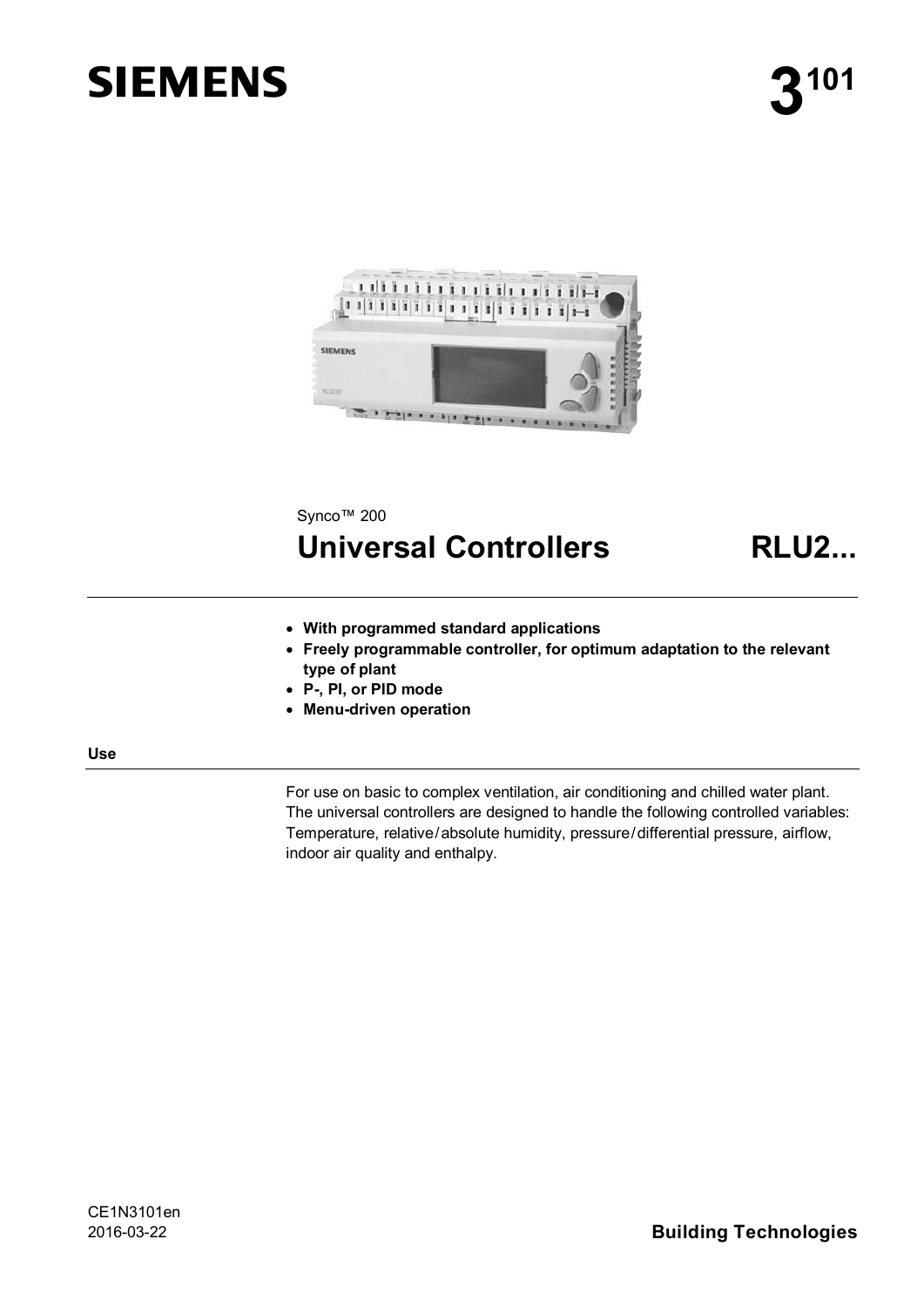#### **Functions**

| <b>Operating modes</b>   | • Selection of operating mode via status inputs: Comfort, Economy, Protection<br>• Display of current operating mode (Comfort, Economy, Protection)                                                                            |
|--------------------------|--------------------------------------------------------------------------------------------------------------------------------------------------------------------------------------------------------------------------------|
| <b>Setpoints</b>         | • With each sequence controller: Individually adjustable heating and cooling<br>setpoints (or maximum and minimum setpoints) for the Comfort and Economy<br>modes                                                              |
|                          | • Predefined room temperature setpoint with room unit or setpoint readjuster<br>(passive)                                                                                                                                      |
|                          | • With each sequence controller: Predefined setpoint with remote setpoint adjuster<br>(active or passive)                                                                                                                      |
|                          | • Room temperature setpoint with summer and/or winter compensation<br>• With each sequence controller: Setpoint shift depending on sensor signal,<br>selectable start and end points                                           |
| <b>Universal inputs</b>  | Universal inputs for:                                                                                                                                                                                                          |
|                          | • Passive or active analog input signals of various measured values ( $°C$ , %, ---)<br>Digital input signals (potential-free contacts)<br>$\bullet$                                                                           |
| <b>Control functions</b> | • Universal controller (sequence controller) for 2 heating sequences (reverse<br>acting) and 2 cooling sequences (direct acting), can be used as a controller<br>providing P-, PI or PID mode, or as a differential controller |
|                          | • Controller can be configured as a room/supply air temperature cascade                                                                                                                                                        |
|                          | controller with limitation of the supply air temperature                                                                                                                                                                       |
|                          | • Each sequence can be assigned modulating control (modulating output, step<br>switch, mixed air damper/heat recovery equipment) and a pump. 2 sequences                                                                       |
|                          | can act on the same modulating control (e.g. priority cooling/dehumidification)<br>General limitation (minimum/maximum with PI mode per sequence controller,<br>$\bullet$                                                      |
|                          | either as absolute limitation, e.g. for the supply air temperature or supply air<br>humidity), or as relative temperature limitation (e.g. maximum limitation of the                                                           |
|                          | room/supply air temperature differential). Limitation acts on all sequences.<br>Minimum limitation can be set to a lower setpoint while cooling is on (e.g cooling                                                             |
|                          | with DX cooler battery)                                                                                                                                                                                                        |
|                          | • Sequence limitation with PI mode per universal controller, can be defined as<br>minimum or maximum limitation. Limitation acts on a single sequence (e.g. heat                                                               |
|                          | recovery anti-icing protection or maximum limitation of the heating coil's return<br>temperature)                                                                                                                              |
|                          | • The mixed air temperature controller controls the mixed air temperature via the<br>air dampers                                                                                                                               |
|                          | • Locking of individual sequences                                                                                                                                                                                              |
|                          | • Digital input (heating limit switch, from a heating controller) for changing the<br>control strategy (room-supply air temperature cascade control), configurable                                                             |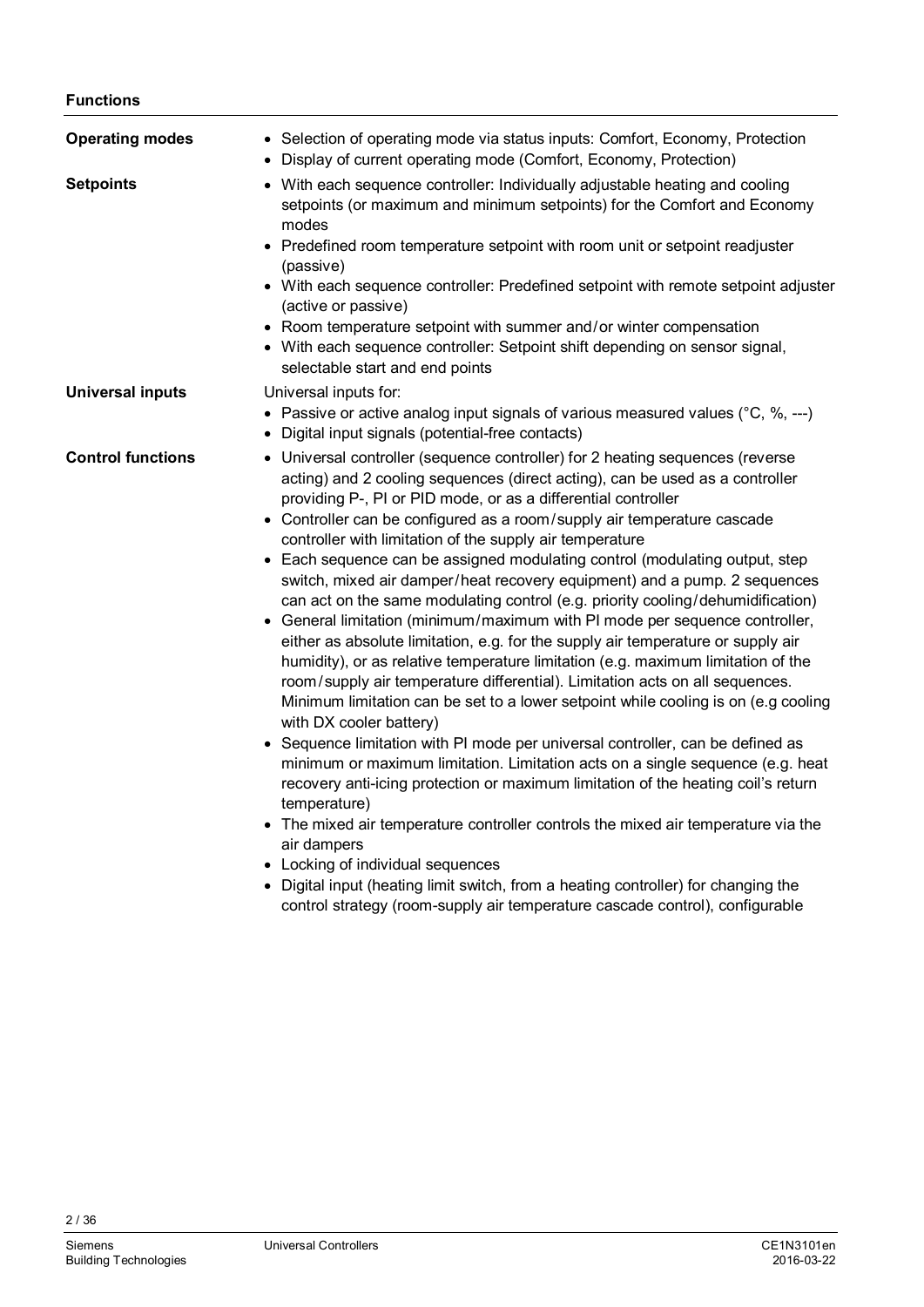- **Switching and supervisory functions**
- 2-stage frost protection (modulating/2-position) or frost protection thermostat (heating sequences delivering 100 % output, fault relay for switching off the fans) (with RLU220 only indication)
- Control of pumps, constantly ON at low outside temperatures, ON according to load sequence controller (not with RLU220); periodic activation of pump (pump kick)
- Control of an analog output (not with RLU202). Configurable external presetting (controller used as a pure signal converter). Minimum and maximum position, invertible.

Minimum limitation at low outside temperatures

- Control of mixed air dampers or heat recovery equipment with maximum economy changeover (not with RLU202), startup function at low outside temperatures
- Control of a multistage aggregate with a step switch, with a maximum of 6 steps and a modulating output.

The switching on/off points of each step can be adjusted. Adjustable delay times. Configurable external presetting (controller used as a pure step switch). Modulating output with minimum and maximum position, invertible (only with RLU236)

 $\bullet$  Control of a multistage aggregate with a step switch, with a maximum of 2 steps and a modulating output.

Functions as described above (not with RLU220)

 $\bullet$  Control of a linear multistage aggregate with a step switch, with a maximum of 6 steps and a modulating output.

Fixed assignment of switching on/off points to the load. Adjustable delay times and priority changeover. Configurable external presetting (controller used as a pure step switch). Modulating output for load assignment to the steps, with minimum and maximum position, invertible (only with RLU232 and RLU236)

- $\bullet$  Control of a binary multistage aggregate with a step switch, with a maximum of 4 relays for 15 steps and a modulating output. Fixed switching on/off points with binary switching logic. Adjustable delay times. Configurable external presetting (controller used as a pure step switch). Modulating output for load assignment to the steps, with minimum and maximum position, invertible (only with RLU232 and RLU236)
- Control of a modulating 3-position actuator. Configurable presetting (controller used as a pure analog/3-position converter) (only with RLU202 and RLU222)
- Delivery of a passive measuring signal as an active signal for use by other controllers

### **Type summary**

| Type<br>reference | Universal<br>inputs | Digital<br>inputs | Positioning<br>outputs | Switching<br>outputs | Number of<br>control loops |
|-------------------|---------------------|-------------------|------------------------|----------------------|----------------------------|
| <b>RLU202</b>     |                     |                   |                        |                      |                            |
| <b>RLU220</b>     |                     |                   |                        |                      |                            |
| <b>RLU222</b>     |                     |                   |                        |                      |                            |
| <b>RLU232</b>     | 5                   |                   |                        |                      |                            |
| <b>RLU236</b>     | 5                   |                   |                        |                      |                            |

#### **Accessories**

| Name                                                                                                                                                       | Type reference |
|------------------------------------------------------------------------------------------------------------------------------------------------------------|----------------|
| Mounting frame for flush panel mounting<br>(consisting of 1 small frame, 1 large frame,<br>2 hexagonal spacers, 4 fixing screws,<br>Mounting Instructions) | ARG62.201      |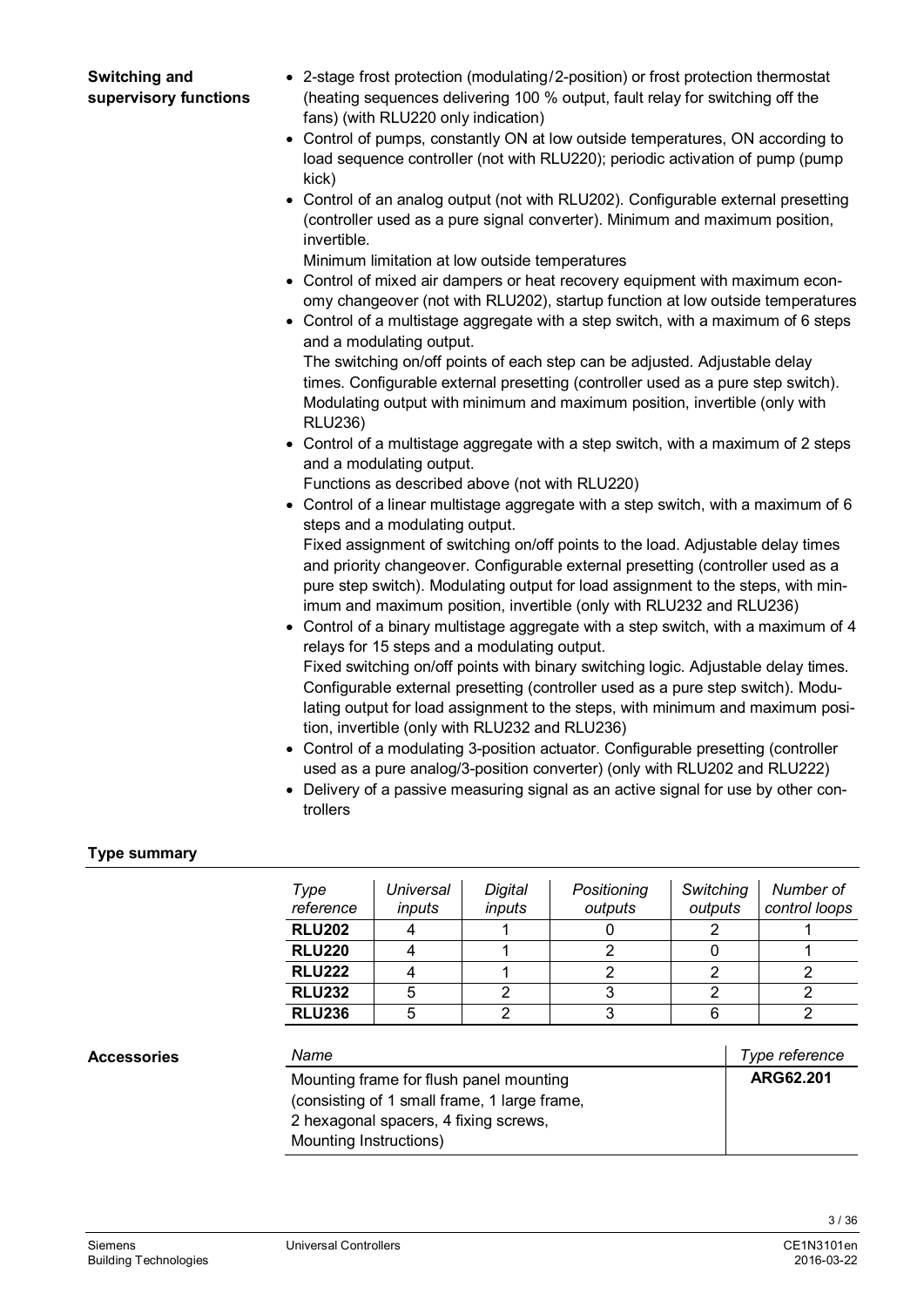When ordering, please give name and type reference of the controller, e.g.: Universal controller **RLU236**. The products listed under "Accessories" must be ordered as separate items.

#### **Equipment combinations**

For equipment combinations, refer to the Basic Documentation P3101 or to the document covering the selected application.

#### **Product documentation**

| Document type                                         | Document<br>number |
|-------------------------------------------------------|--------------------|
| Basic Documentation: Universal Controllers RLU2       | <b>CE1P3101en</b>  |
| Instructions Set (mounting, commissioning, operation) | 74 319 0424 0      |
| Declaration of Conformity (CE): RLU2                  | <b>CE1T3101xx</b>  |
| Environmental Declaration: RLU202, RLU220, RLU222     | CE1E3101en01       |
| Environmental Declaration: RLU232 and RLU236          | CE1E3101en02       |

### **Technical design**

Each controller offers up to 45 ready programmed applications. When commissioning a plant, the relevant basic type must be entered. All associated functions, terminal assignments, settings and displays will then automatically be activated and parameters that are not required will be deactivated.

In addition, each type of universal controller has 2 empty applications loaded:

- 1 for basic type A (ventilation controller)
- 1 for basic type U (universal controller)

With the help of the built-in operation or the OCI700.1 service tool, the controller affords:

- Activation of a programmed application (refer to "Programmed standard applications")
- Modification of a programmed application
- Free configuration of applications
- Optimization of the controller settings

For operating actions of the functions, refer to the Basic Documentation.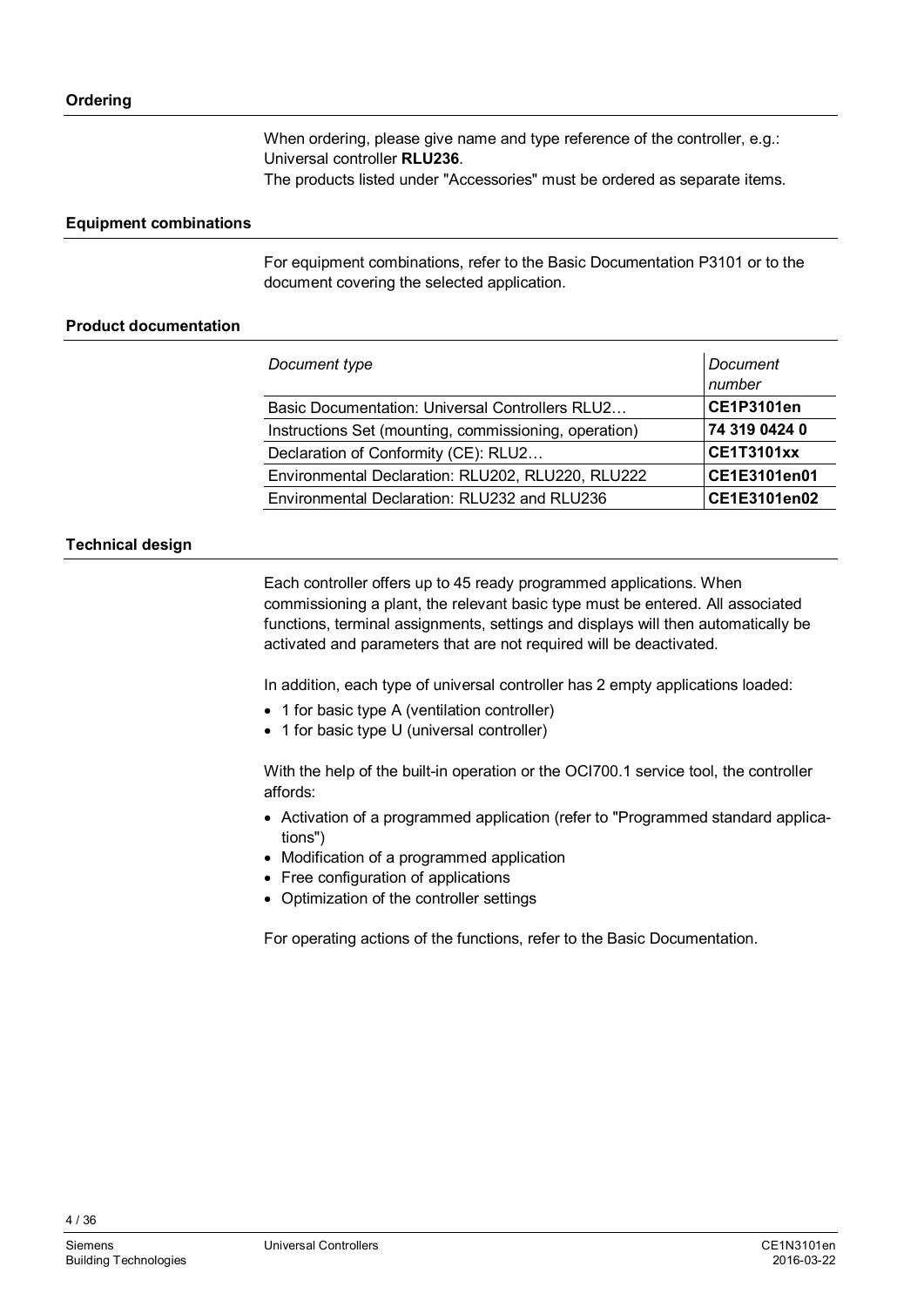The universal controller consists of terminal base and controller insert with built-in operation.

The terminal base can be fitted to a DIN mounting rail or is screwed directly on a flat surface. It consists of a plastic housing with 2 terminal levels.

The controller insert engages in the terminal base. It consists of a plastic housing which accommodates the printed circuit boards.

Controller operation is fully integrated.



#### **Engineering notes**

- The controller operates on AC 24 V. Operating voltage must conform to the requirements of SELV/PELV (safety extra low-voltage)
- The transformers used must be safety isolating transformers featuring double insulation to EN 60 742 or EN 61 558-2-6; they must be suited for 100 % duty
- Fuses, switches, wiring and earthing must be in compliance with local regulations
- Sensor wires should not be run parallel to mains carrying wires that power fans, actuators, pumps, etc.
- It is recommended to use the standard applications provided. Specific plant situations may require certain adaptations however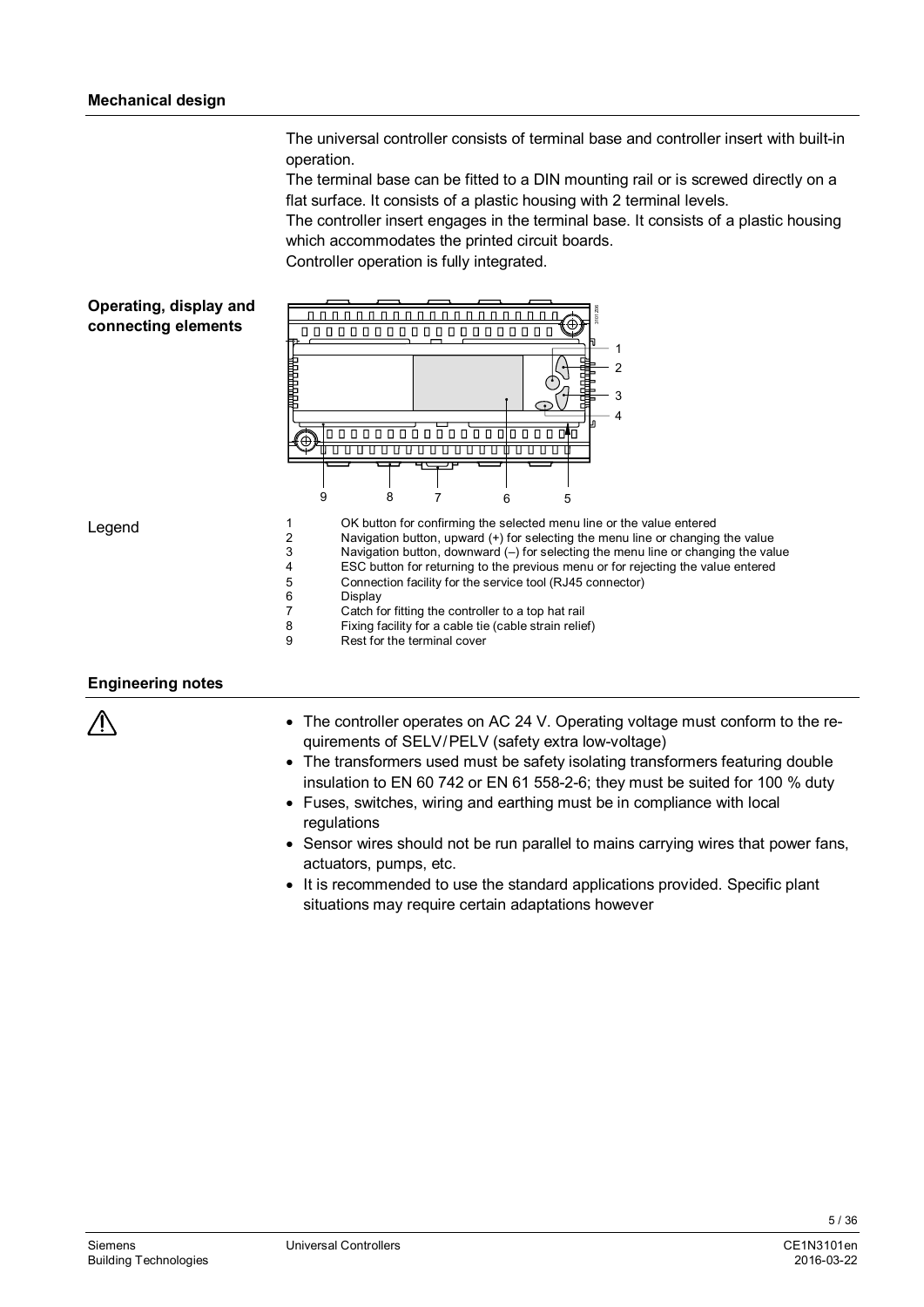- Controllers and extension modules are designed for:
	- $-$  Mounting in a standard cabinet to DIN 43 880
	- Wall mounting on an existing top hat rail (to EN 60715-TH35-7.5)
	- Wall mounting with 2 fixing screws
	- Flush panel mounting with ARG62.201 mounting frame
- Not permitted are wet or damp spaces. The permissible environmental conditions must be observed
- Disconnected the system from the power supply prior to mounting the controller
- The controller insert must not be removed from the terminal base!
- All connection terminals for protective extra low-voltage are located in the upper half of the unit, those for mains voltage at the bottom



• Each terminal (spring cage terminal) can accommodate only 1 solid wire or 1 stranded wire. For making the connections, the cables must be stripped for 7 to 8 mm. To introduce the cables into the spring cage terminals and to remove them, a screw driver size 1 is required. Cable strain relief can be provided with the help of the fixing facility for cable ties

- The controller is supplied complete with Installation and Operating Instructions
- The configuration and parameters of the standard applications offered by the controller can be changed any time by service staff who have been trained by HVAC Products and who have the required access rights, either locally or online/offline with the service tool
- During the commissioning process, the application is deactivated and the outputs are in a defined off state
- On completion of the configuration, the controller automatically makes a new start
- When leaving the commissioning pages, the peripheral devices connected to the universal inputs (including the extension modules) are automatically tested and identified. If a peripheral device is missing, a fault status message will be delivered
- If adaptions to specific plants are required, they must be recorded and the documentation kept inside the control panel
- $\bullet$  For the procedure to be followed when starting up the plant for the first time, refer to the Installation Instructions

### **Disposal notes**

| $\sum_{i=1}^{n}$ | The devices are considered electronics devices for disposal in terms of European<br>Directive 2012/19/EU and may not be disposed of as domestic garbage.<br>• Dispose of the devices through channels provided for this purpose.<br>• Comply with all local and currently applicable laws and regulations. |
|------------------|------------------------------------------------------------------------------------------------------------------------------------------------------------------------------------------------------------------------------------------------------------------------------------------------------------|
| Warranty         |                                                                                                                                                                                                                                                                                                            |

Technical data on specific applications are valid only together with Siemens products listed under "Equipment combinations". Siemens rejects any and all warranties in the event that third-party products are used.

Low-voltage side

Mains-voltage side

#### **Commissioning notes**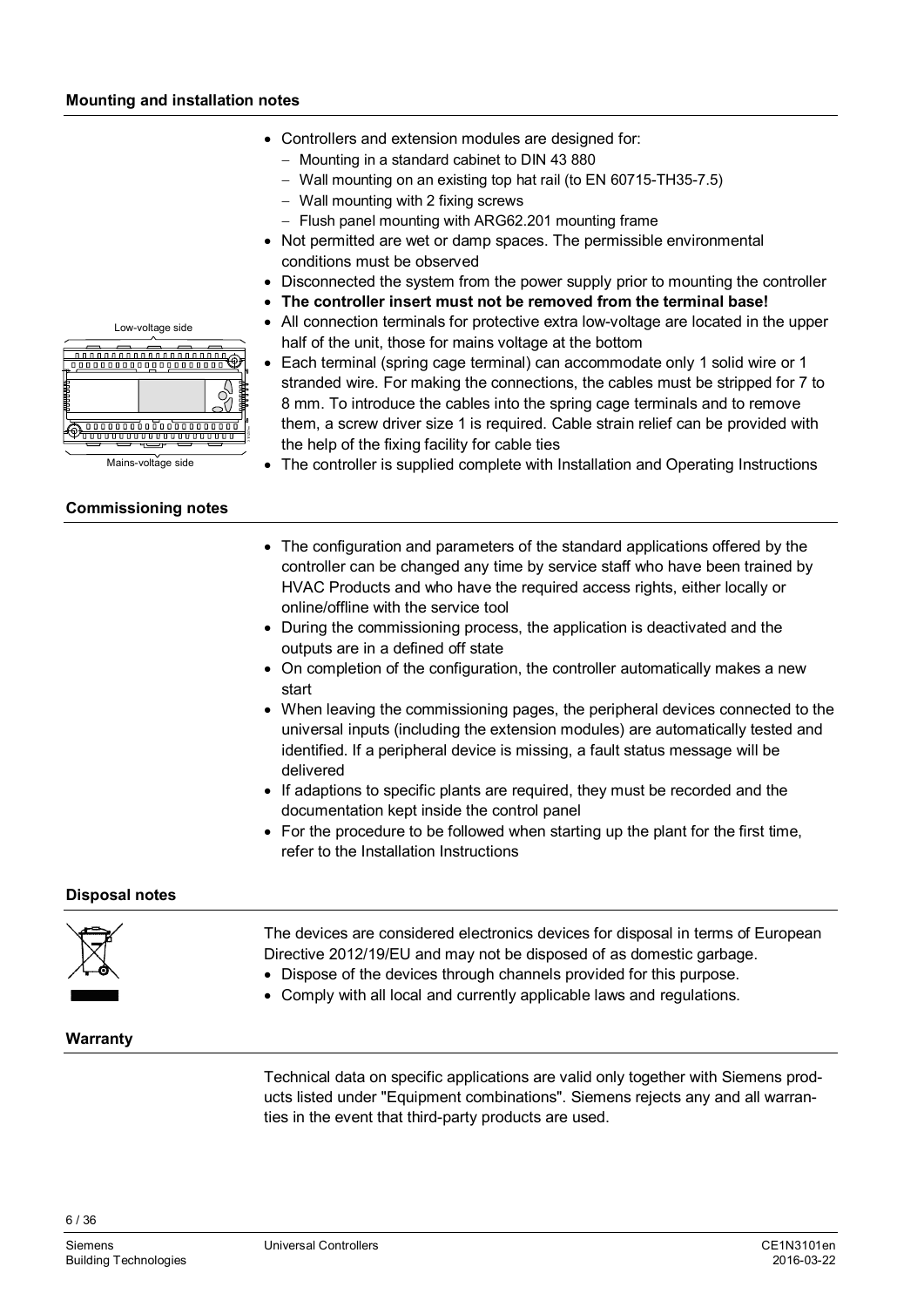| 50/60 Hz<br>Frequency<br>Power consumption<br>RLU202, RLU220, RLU222<br>5 VA<br><b>RLU232, RLU236</b><br>6 VA<br>Supply line fusing<br>Fuse slow max, 10 A<br>or<br>Circuit breaker max. 13 A<br>Characteristic B, C, D accord- |  |
|---------------------------------------------------------------------------------------------------------------------------------------------------------------------------------------------------------------------------------|--|
|                                                                                                                                                                                                                                 |  |
|                                                                                                                                                                                                                                 |  |
|                                                                                                                                                                                                                                 |  |
| ing to EN 60898<br><b>or</b><br>Power source with current                                                                                                                                                                       |  |
| limitation of max. 10 A                                                                                                                                                                                                         |  |
| Number<br>refer to "Type summary"<br><b>Universal inputs</b>                                                                                                                                                                    |  |
| Sensors<br>Measured value inputs<br>Passive<br>LG-Ni 1000, T1, Pt 1000<br>(X)<br>2x LG-Ni 1000 (averaging)<br>DC 010 V<br>Active                                                                                                |  |
| Signal sources                                                                                                                                                                                                                  |  |
| Passive<br>$01000 \Omega / 10001175 \Omega$                                                                                                                                                                                     |  |
| Active<br>DC 010 V                                                                                                                                                                                                              |  |
| Contact sensing<br>Digital inputs (X, D)<br><b>DC 15 V</b><br>Voltage<br>Current<br>5 <sub>m</sub> A                                                                                                                            |  |
| Requirements for status contacts                                                                                                                                                                                                |  |
| potential-free<br>Signal coupling                                                                                                                                                                                               |  |
| maintained contacts<br>Type of contact                                                                                                                                                                                          |  |
| AC 3750 V to EN 60 730<br>Insulating strength against mains potential                                                                                                                                                           |  |
| Perm. resistance                                                                                                                                                                                                                |  |
| Contacts closed<br>max. 200 $\Omega$                                                                                                                                                                                            |  |
| Contacts open<br>min. 50 k $\Omega$                                                                                                                                                                                             |  |
| Number of positioning and switching outputs<br>refer to "Type summary"<br><b>Outputs</b>                                                                                                                                        |  |
| Positioning outputs Y<br>Output voltage<br>DC 010 V                                                                                                                                                                             |  |
| Output current<br>$±1$ mA                                                                                                                                                                                                       |  |
| Max. load<br>continuous short-circuit                                                                                                                                                                                           |  |
| External supply line fusing<br>Switching outputs                                                                                                                                                                                |  |
| Non-renewable fuse (slow)<br>max. 10 A<br>AC 230 V                                                                                                                                                                              |  |
| max. 13 A<br>Automatic line cutout<br>(Q1xQ6x)                                                                                                                                                                                  |  |
| B, C, D to EN 60 898<br>Release characteristic                                                                                                                                                                                  |  |
| Cable length<br>max. 300 m                                                                                                                                                                                                      |  |
| Relay contacts                                                                                                                                                                                                                  |  |
| Switching voltage<br>max. AC 265 V                                                                                                                                                                                              |  |
| min. AC 19 V                                                                                                                                                                                                                    |  |
| AC current<br>max. $4$ A ohm.,<br>3 A ind. ( $\cos \varphi = 0.6$ )                                                                                                                                                             |  |
| min. 5 mA<br>At 250 V                                                                                                                                                                                                           |  |
| At 19 V<br>min. 20 mA                                                                                                                                                                                                           |  |
| max. 10 A (1 s)<br>Switch-on current                                                                                                                                                                                            |  |
| Contact life at AC 250 V<br>guide values:                                                                                                                                                                                       |  |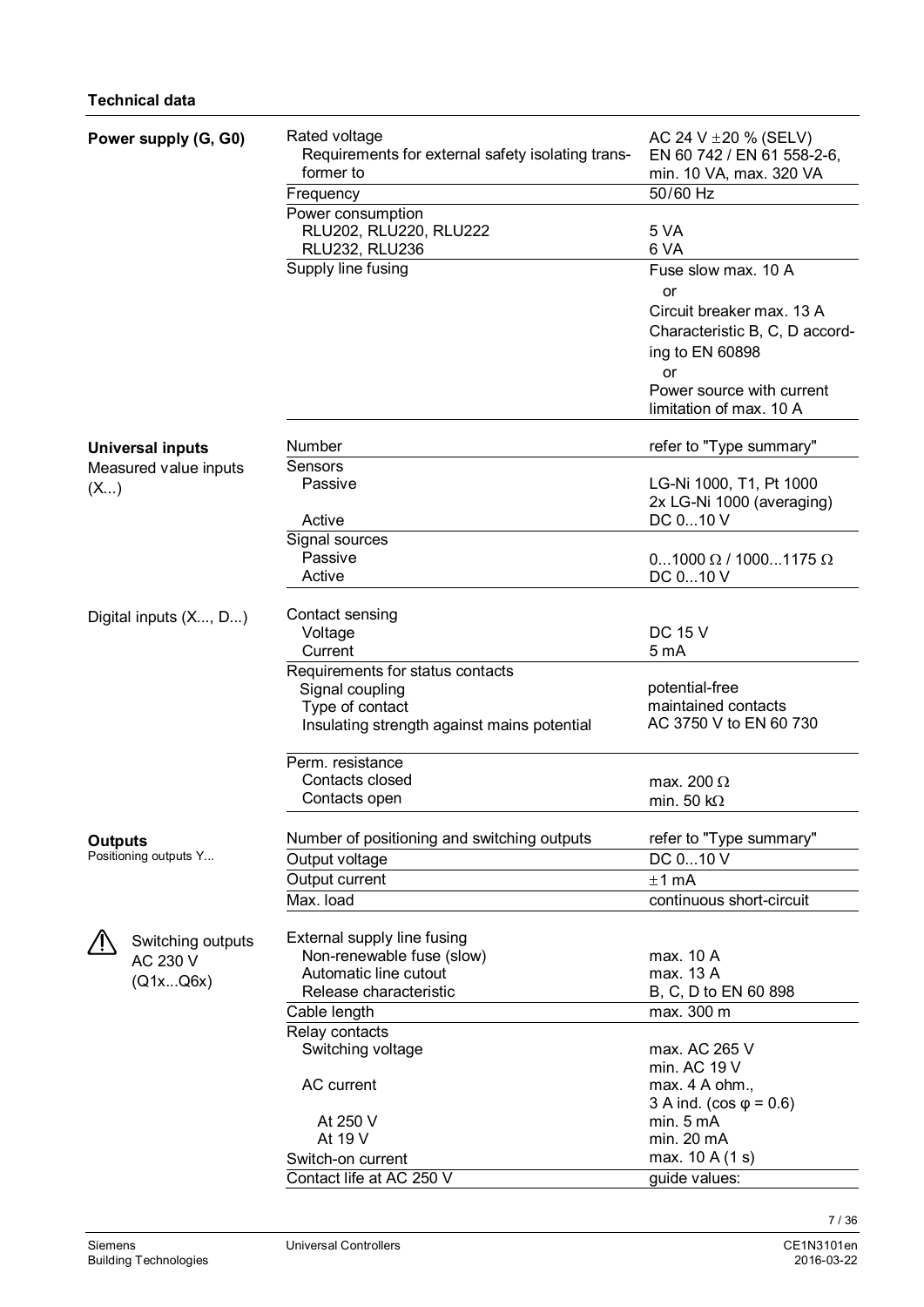|                               | At 0.1 A res.<br>At 0.5 A res.                                                                                                                                    | 2 x $10^7$ cycles<br>$4 \times 10^6$ cycles (NO)<br>$2 \times 10^6$ cycles (changeover)                          |
|-------------------------------|-------------------------------------------------------------------------------------------------------------------------------------------------------------------|------------------------------------------------------------------------------------------------------------------|
|                               | At 4 A res.                                                                                                                                                       | $3 \times 10^5$ cycles (NO)<br>$1 \times 10^5$ cycles (changeover)                                               |
|                               | Red. factor at ind. ( $cos \varphi = 0.6$ )                                                                                                                       | 0.85                                                                                                             |
|                               | Insulating strength<br>Between relay contacts and system electronics<br>(reinforced insulation)<br>Between neighboring relay contacts (operational<br>insulation) | AC 3750 V, to EN 60 730-1                                                                                        |
|                               | Q1⇔Q2; Q3⇔Q4; Q5⇔Q6<br>Between relay groups (reinforced insulation)                                                                                               | AC 1250 V, to EN 60 730-1                                                                                        |
|                               | $(Q1, Q2) \Leftrightarrow (Q3, Q4) \Leftrightarrow (Q5, Q6)$                                                                                                      | AC 3750 V, to EN 60 730-1                                                                                        |
| Power supply external         | Voltage                                                                                                                                                           | <b>AC 24 V</b>                                                                                                   |
| devices (G1)                  | Current                                                                                                                                                           | max. 4 A                                                                                                         |
| <b>Interfaces</b>             | Service tool connection facility                                                                                                                                  | RJ45 connector                                                                                                   |
| Perm. cable lengths           | For passive measuring and positioning signals<br>Type of signal<br>LG-Ni 1000, T1                                                                                 | (measuring errors can be<br>corrected)<br>max. 300 m                                                             |
|                               | Pt 1000                                                                                                                                                           | max. 300 m                                                                                                       |
|                               | $01000 \Omega$                                                                                                                                                    | max. 300 m                                                                                                       |
|                               | 10001235 $\Omega$                                                                                                                                                 | max. 300 m<br>max. 300 m                                                                                         |
|                               | Contact sensing                                                                                                                                                   |                                                                                                                  |
|                               | For DC 010 V measuring and control signals                                                                                                                        | refer to Data Sheet of the<br>signal delivering device                                                           |
| <b>Electrical connections</b> | Connection terminals<br>For wires<br>For stranded wires without ferrules                                                                                          | spring cage terminals<br>0.6 mm dia2.5 mm <sup>2</sup><br>$0.252.5$ mm <sup>2</sup><br>$0.251.5$ mm <sup>2</sup> |
|                               | For stranded wires with ferrules                                                                                                                                  |                                                                                                                  |
| Degrees of protection         | Degree of protection of housing to IEC 60 529                                                                                                                     | IP 20 (when mounted)<br>device suited for use with                                                               |
|                               | Safety class to EN 60 730                                                                                                                                         | equipment of safety class II                                                                                     |
| Environmental<br>conditions   | Operation to<br><b>Climatic conditions</b><br>Temperature (housing and electronics)<br>Humidity<br><b>Mechanical conditions</b>                                   | IEC 60 721-3-3<br>class 3K5<br>$050$ °C<br>595 % r.h. (non-condensing)<br>class 3M2                              |
|                               | Transport to<br><b>Climatic conditions</b><br>Temperature                                                                                                         | IEC 60 721-3-2<br>class 2K3<br>$-25+70$ °C                                                                       |
|                               | Humidity<br><b>Mechanical conditions</b>                                                                                                                          | <95 % r.h.<br>class 2M2                                                                                          |
| <b>Classifications to</b>     | Mode of operation, automatic controls                                                                                                                             | type 1B                                                                                                          |
| EN 60 730                     | Degree of contamination, controls' environment                                                                                                                    | 2                                                                                                                |
|                               | Software class                                                                                                                                                    | A                                                                                                                |
|                               | Rated surge voltage                                                                                                                                               | 4000 V                                                                                                           |
|                               | Temperature for ball-pressure test of housing                                                                                                                     | 125 °C                                                                                                           |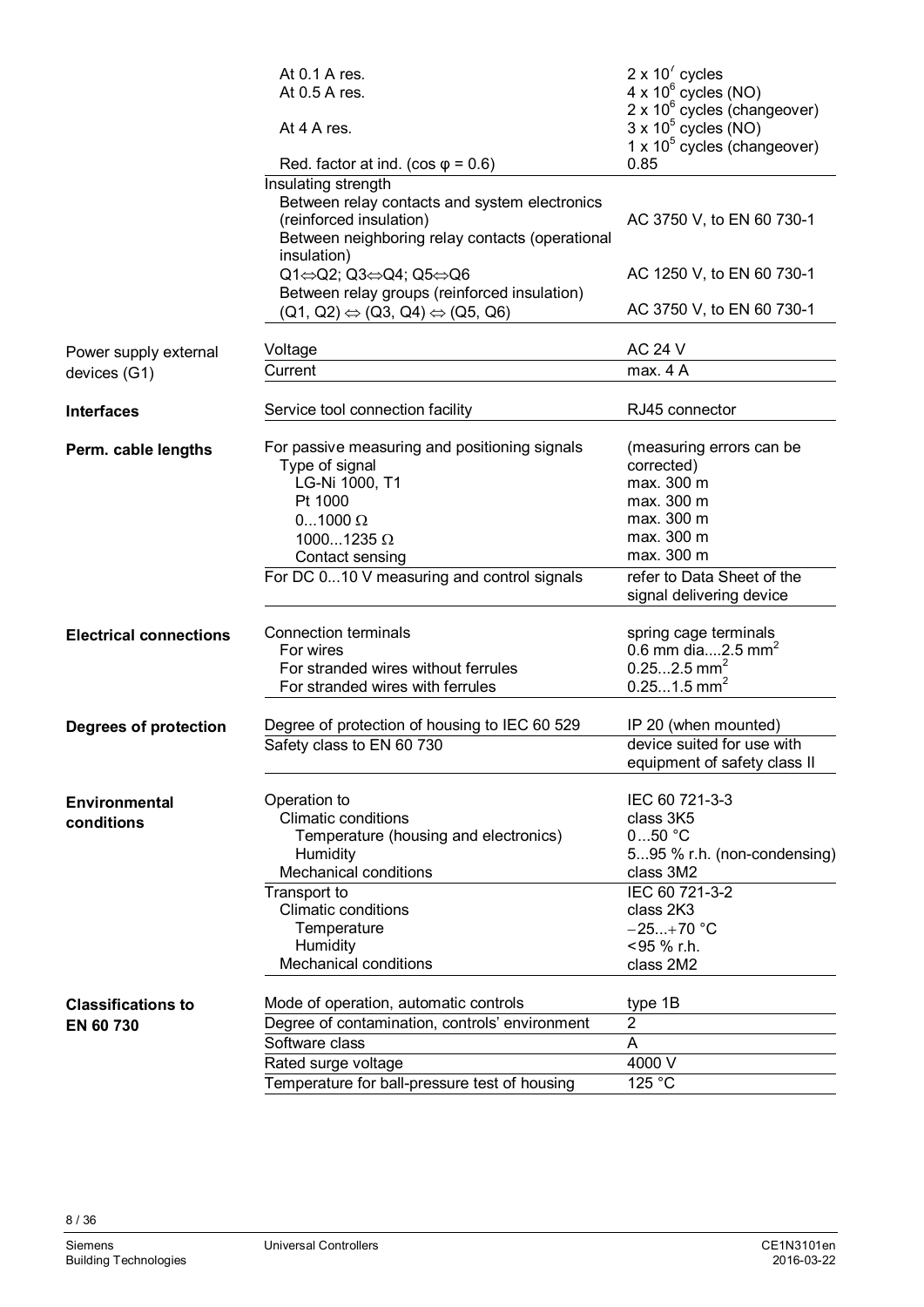| <b>Materials and colors</b>  | <b>Terminal base</b>                                              | Polycarbonate, RAL 7035<br>(light-grey)                        |  |
|------------------------------|-------------------------------------------------------------------|----------------------------------------------------------------|--|
|                              | Controller insert                                                 | Polycarbonate, RAL 7035<br>(light-grey)                        |  |
|                              | Packaging                                                         | corrugated cardboard                                           |  |
| <b>Standards, directives</b> | Product standard                                                  | EN 60730-1                                                     |  |
| and approvals                |                                                                   | Automatic electrical controls<br>for household and similar use |  |
|                              | Electromagnetic compatibility (Applications)                      | For use in residential, com-<br>mercial and industrial         |  |
|                              | EU conformity (CE)                                                | environments<br>CE1T3101xx <sup>*)</sup>                       |  |
|                              | UL certification                                                  | <b>UL916</b>                                                   |  |
|                              |                                                                   | http://database.ul.com<br>CE1T3110en C1*)                      |  |
|                              | RCM-conformity (EMC)<br><b>EAC</b> conformity                     | Eurasia conformity                                             |  |
| Environmental                | Product environmental declarations:                               | CE1E3101de01 <sup>*)</sup>                                     |  |
| compatibility                | contain data on environmentally compatible                        | CE1E3101de02 <sup>"</sup>                                      |  |
|                              | product design and assessments (RoHS compli-                      |                                                                |  |
|                              | ance, materials composition, packaging, envi-                     |                                                                |  |
|                              | ronmental benefit, disposal)                                      |                                                                |  |
| Weight,                      | <b>RLU202</b>                                                     | 0,334 kg                                                       |  |
| excl. packaging              | <b>RLU220</b>                                                     | $0,292$ kg                                                     |  |
|                              | <b>RLU222</b>                                                     | 0,334 kg                                                       |  |
|                              | <b>RLU232</b>                                                     | 0,437 kg                                                       |  |
|                              | <b>RLU236</b>                                                     | 0,481 kg                                                       |  |
|                              | Documents can be downloaded at http://www.siemens.com/bt/download |                                                                |  |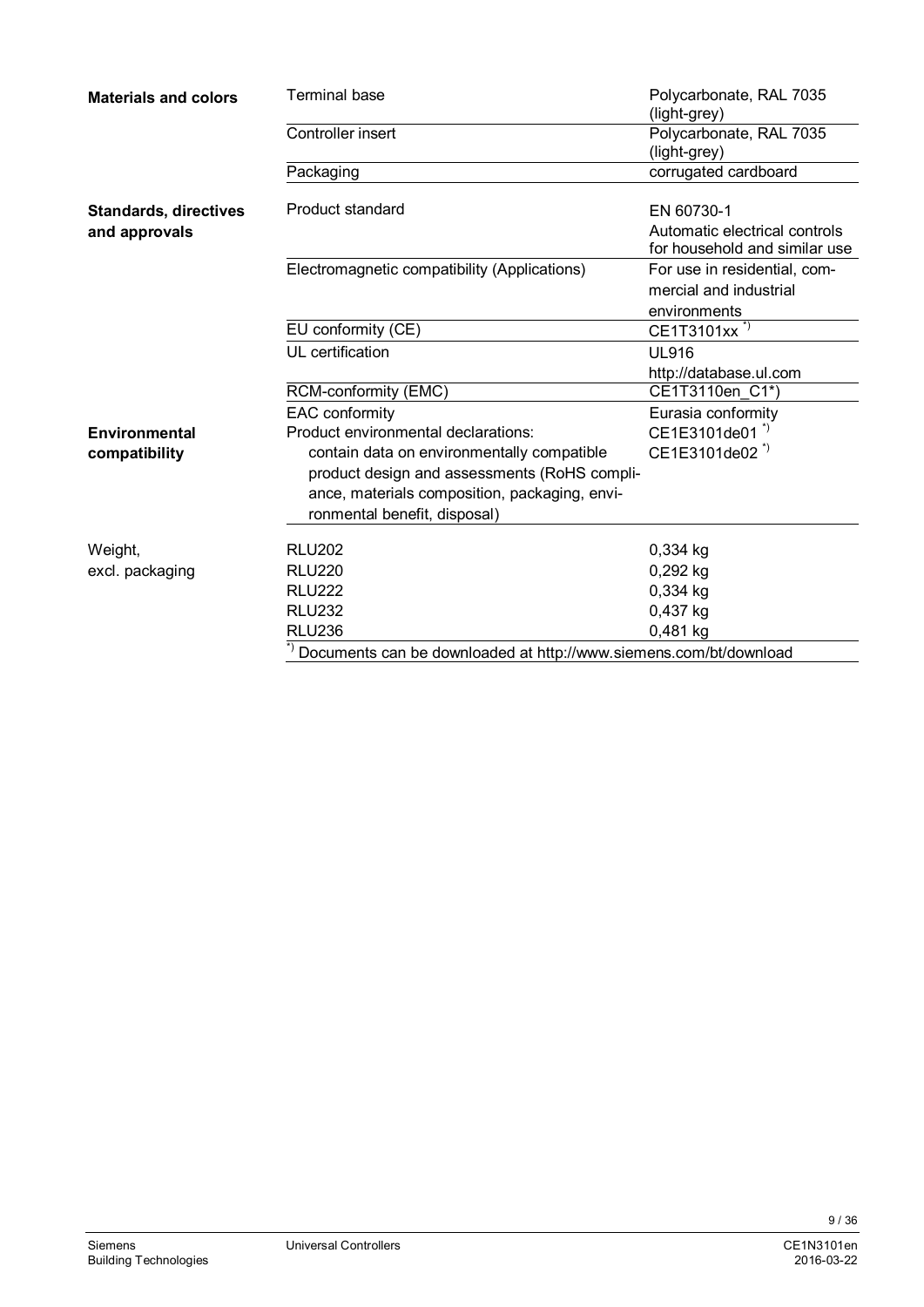#### **Connection diagrams**

#### G G0 X1 M X2 M G1 X3 M X4 M G1 D1 M Q24  $\bigcap$ N1 Q12 | Q14 N2  $\overline{O11}$ 3101G08 Y1 G0 G G0 X1 M X2 M G1 X3 M X4 M G1 D1 M G1  $G<sub>0</sub>$ 3101G09  $G<sub>0</sub>$ G  $G($ X1 M X2 M G1 X3 M X4 M G1 D1 M G1 G1 Y2 G0 N1 Q12 | Q14 N2 | Q24  $\Omega$  $Q14$  $\overline{O11}$ 3101G02 Y1 G0 G G0 X1 M X2 M G1 X3 M X4 M G1 X5 M D1 M G1 G1 Y2 G0 G1 Y3 G0 Q12 Q14 Q34  $\overline{O33}$ Q12  $\overline{O11}$ G1 Y3  $X5 M$  D<sub>1</sub> M<sub>D</sub><sub>2</sub> M 3101G03 Y1 G0 G G0 X1 M X2 M G1 X3 M X4 M G1 X5 M D1 M G1 X4 M G1 G1 Y2 G0 G1 Y3 G0 Q12 Q12 Q14 Q24  $\overline{O23}$  $Q12$  Q14  $\overline{011}$  $G<sub>0</sub>$ X5 M D2 M Q34 Q42  $Q<sub>33</sub>$ Q54  $\overline{O53}$ Q64  $\overline{O63}$  $O<sub>44</sub>$  $\overline{\Omega}$ 3101G04 G, G0 Rated voltage AC 24 V G1 Output voltage AC 24 V for powering external active sensors, signal sources, monitors or setting units M Measuring neutral for signal input G0 System neutral for signal output X... Universal signal inputs for LG-Ni 1000, 2x LG-Ni 1000 (averaging), T1, Pt 1000, DC 0...10 V, 0...1000  $\Omega$  (= REM), 1000...1175  $\Omega$  (= REL) X..., D... Contact sensing (potential-free)<br>Y... Control or status outputs, analog Control or status outputs, analog DC 0...10 V Q... Potential-free relay outputs for AC 24...230 V<br>N1, N2 Neutral conductor connection for radio interfe Neutral conductor connection for radio interference suppression elements • Each terminal (spring cage terminal) can only accommodate 1 solid wire or 1 stranded wire. Double terminals are internally interconnected • If a 3-position AC 230 V actuator is used, the radio suppression element must be activated: Connect terminal N1 to the neutral conductor and fit a wire link between N1 and N2 (see connection diagram 5) **Internal diagrams**  RLU202 RLU220 RLU222 RLU232 RLU236 Legend **Notes**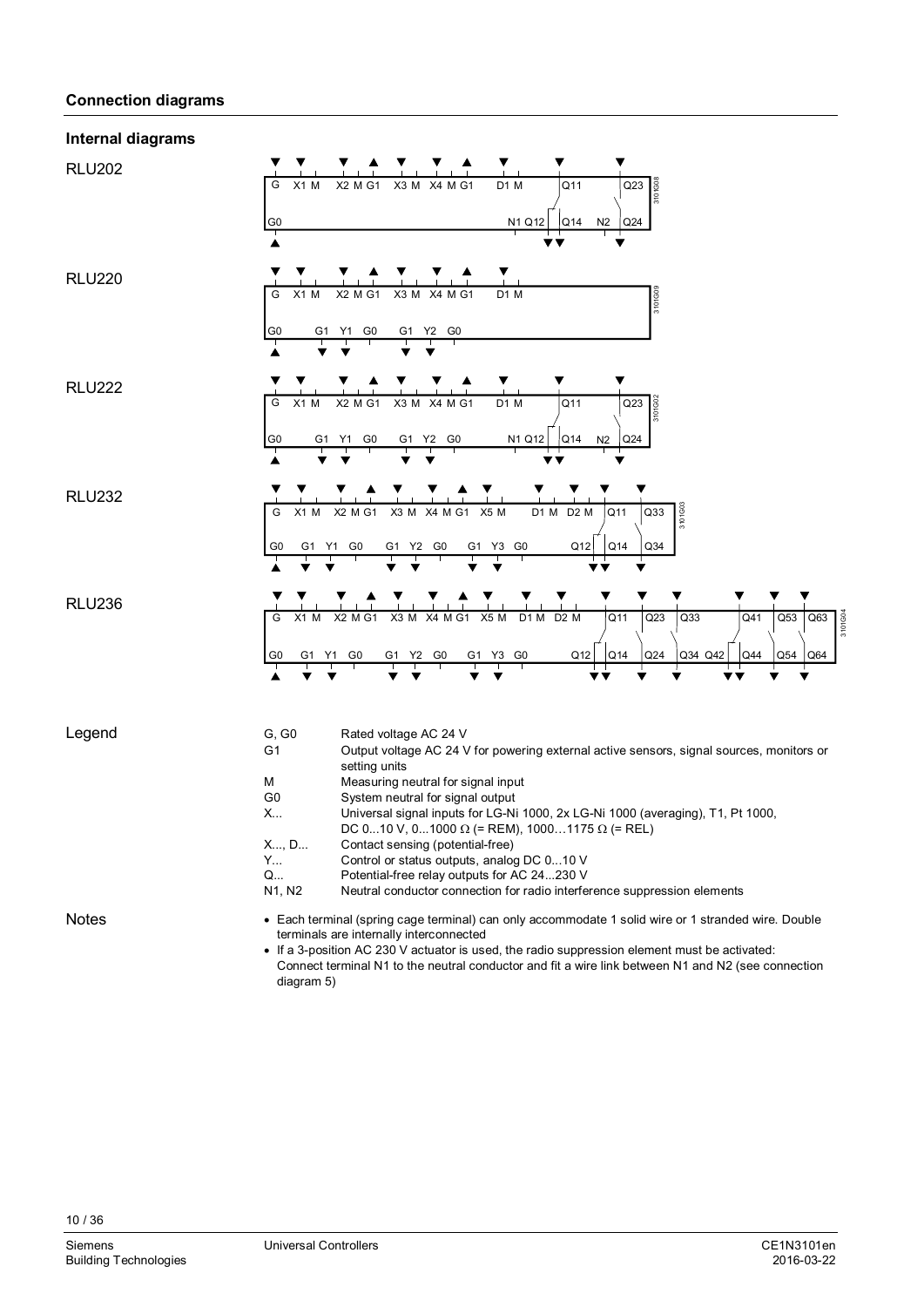#### **Connection diagrams**

Examples:

Connections on the measuring side

*Connection diagram 1: Measuring section with passive main and auxiliary sensors and passive signal source* 



*Connection diagram 2: Measuring section with active sensor and active signal source* 



*Connection diagrams 3 and 4:* 

*Measuring section with CO2/VOC- and CO2-evaluation* 



Connections on the control and monitoring side

*Connection diagram 5:* 



Legend to the connection diagrams 1 through 5

- N1 Universal controller RLU2... K1 Fan release relay
- N2 Universal controller RLU222 K2 Pump release relay
- B1 Supply air temperature sensor QAM2120.040 R2 Setpoint adjuster BSG61
- B3 Frost sensor QAF63.2/QAF63... R5 Setpoint readjuster BSG21.5<br>B4 CO<sub>2</sub>/VOC sensor QPA2002/2002D S4 On/off switch "Locking signal"
- CO<sub>2</sub>/VOC sensor QPA2002/2002D
- B4 CO<sub>2</sub> sensor QPA2000 S5 Digital time switch SEH62.1<br>B5 Room temperature sensor QAA24 S7 Manual switch "On/Standby"
- Room temperature sensor QAA24
- 
- H1 Horn for fault status message from fan Y3 Actuating device for heating
- 
- 
- 
- 
- 
- 
- 
- F3 Frost unit QAF81... The Secret Control of Multimateur Control of Actuating device with 3-position control
	-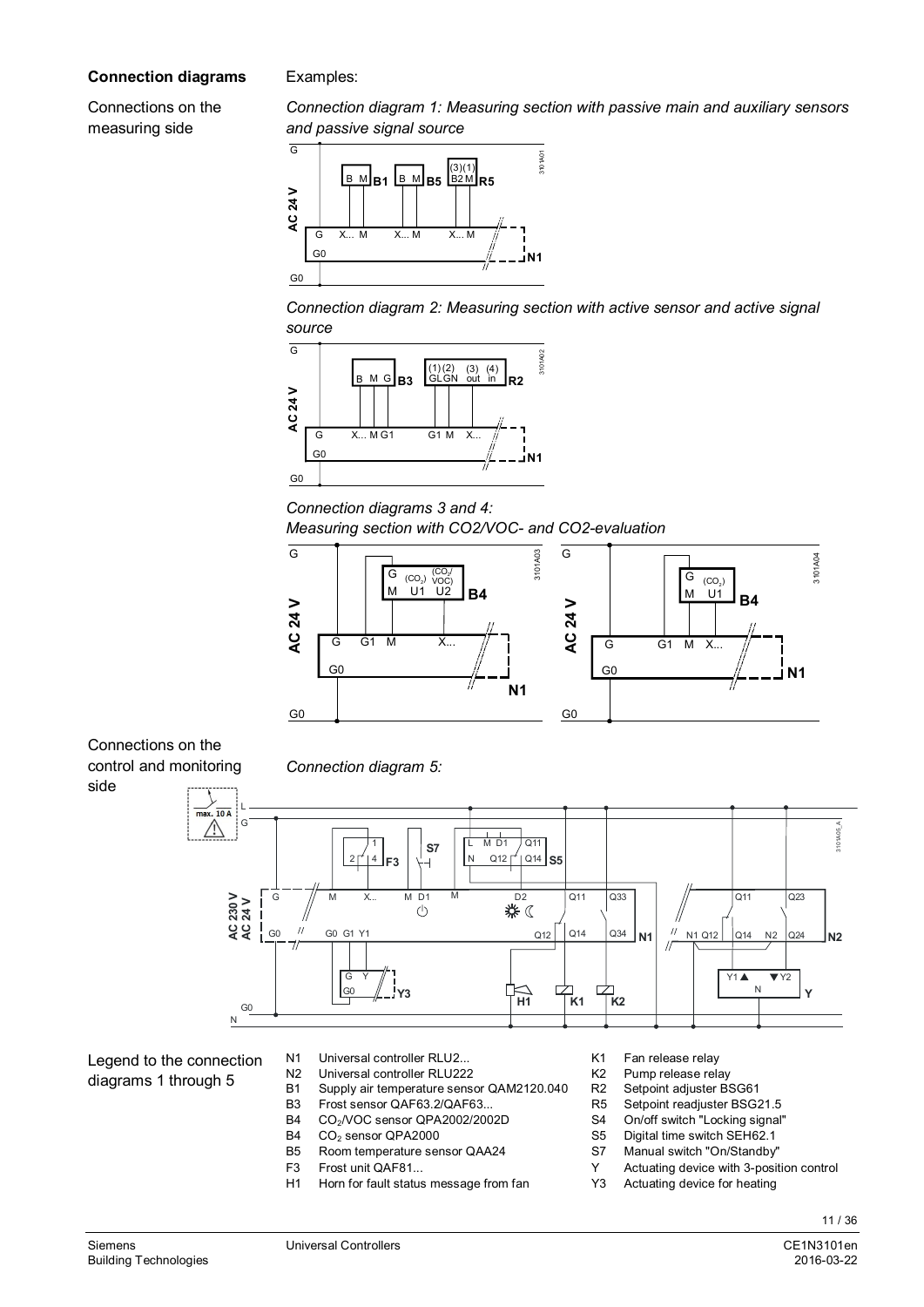## **Preprogrammed standard applications**

The plant diagrams / connection diagrams assigned to the basic types are only examples. Note

| Controller-/<br>basic type | Application no. / description                                                                                                                                                                                                                                                                                                                                 | Plant diagram / connection diagram                                                                                                                                                                      |
|----------------------------|---------------------------------------------------------------------------------------------------------------------------------------------------------------------------------------------------------------------------------------------------------------------------------------------------------------------------------------------------------------|---------------------------------------------------------------------------------------------------------------------------------------------------------------------------------------------------------|
| <b>RLU202</b><br>A01       | ADA006 LU0 HQ<br>Extract air (room) temperature control with electric air heater<br>battery.<br>Options:<br>• Minimum and maximum limitation of the supply air tempera-<br>ture<br>• Outside temperature-dependent functions<br>• Remote setpoint readjuster<br>• 2-stage electric air heater battery<br>• Comfort / Protection Mode changeover (time switch) | <b>B2</b><br>N.X <sup>-</sup><br>d<br>$\times$ R <sub>N.X4</sub><br>⊕<br>E1<br>B <sub>9</sub><br><b>B1</b><br>N.Q1<br>N.X3<br>N.X2<br>⊕<br>S <sub>5</sub><br>N.D1                                       |
| <b>RLU202</b><br>A02       | ADA012 LU0 HQ<br>Supply air temperature control with electric air heater battery.<br>Options:<br>• Room temperature cascade control<br>• Outside temperature-dependent functions<br>• Remote setpoint readjuster<br>2-stage electric air heater battery<br>• Comfort / Protection Mode changeover (time switch)                                               | $\bigoplus_{N.X2} \mathbf{B5}$<br>Cascade<br>$\times$ R5<br>$_{N,X4}$<br>đ<br><b>TITL</b><br>E <sub>1</sub><br><b>B1</b><br>B <sub>9</sub><br>N.Q1<br>N.X1<br>N.X3<br>$\odot$<br>S <sub>5</sub><br>N.D1 |
| <b>RLU202</b><br>A03       | ADA014 LU0 HQ<br>Supply air temperature control with hot water heating coil.<br>Options:<br>• Room temperature cascade control<br>• Outside temperature-dependent functions<br>• Remote setpoint readjuster<br>Comfort / Protection Mode changeover (time switch)                                                                                             | $\bigoplus_{N,X2}$<br>Cascade<br>đ<br>$\times$ R <sub>N.X4</sub><br>⊕<br><b>B1</b><br>B <sub>9</sub><br>N.X1<br>N.X3<br>$\circledcirc$<br>Y3 (M<br>N.Q1<br>S <sub>5</sub><br>N.D1                       |
| <b>RLU202</b><br>A04       | ADB003 LU0 HQ<br>Extract air (room) temperature control with DX cooler battery.<br>Options:<br>• Minimum and maximum limitation of the supply air tempera-<br>ture<br>• Outside temperature-dependent functions<br>• Remote setpoint readjuster<br>2-stage DX cooler battery<br>• Comfort / Protection Mode changeover (time switch)                          | ⊙<br><b>B2</b><br>N.X1<br>d<br>$\times$ R5<br>$_{\rm N X4}$<br>⊕<br><b>B1</b><br>B <sub>9</sub><br>M7<br>N.X2<br>N.X3<br>N.Q1<br>N.Q2<br>⊕<br>S <sub>5</sub><br>N.D1                                    |
| <b>RLU202</b><br>A05       | ADB007 LU0 HQ<br>Supply air temperature control with DX cooler battery.<br>Options:<br>• Room temperature cascade control<br>• Outside temperature-dependent functions<br>• Remote setpoint readjuster<br>• 2-stage DX cooler battery<br>• Comfort / Protection Mode changeover (time switch)                                                                 | B5<br>$\bigoplus_{N,X2}$<br>Cascade<br>đ<br>$\tfrac{\pi}{10}$ R5<br>⊕<br><b>B1</b><br>B <sub>9</sub><br>M7<br>N.X1<br>N.X3<br>$N.Q1$<br>$N.Q2$<br>$\odot$<br>S <sub>5</sub><br>N.D1                     |
| <b>RLU202</b><br>A06       | AEC001 LU0 HQ<br>Extract air (room) temperature control with hot water heating<br>coil and DX cooler battery.<br>Options:<br>• Minimum and maximum limitation of the supply air tempera-<br>ture<br>• Outside temperature-dependent functions<br>• Remote setpoint readjuster<br>Comfort / Protection Mode changeover (time switch)                           | $^\copyright$<br><b>B2</b><br>N.X1<br>$40R_{N,X4}$<br>€<br>B <sub>9</sub><br><b>B1</b><br>M <sub>3</sub><br>N.X3<br>N.X2<br>N.Q1<br>N.Q2<br>$\circledcirc$<br>S <sub>5</sub><br>N.D1                    |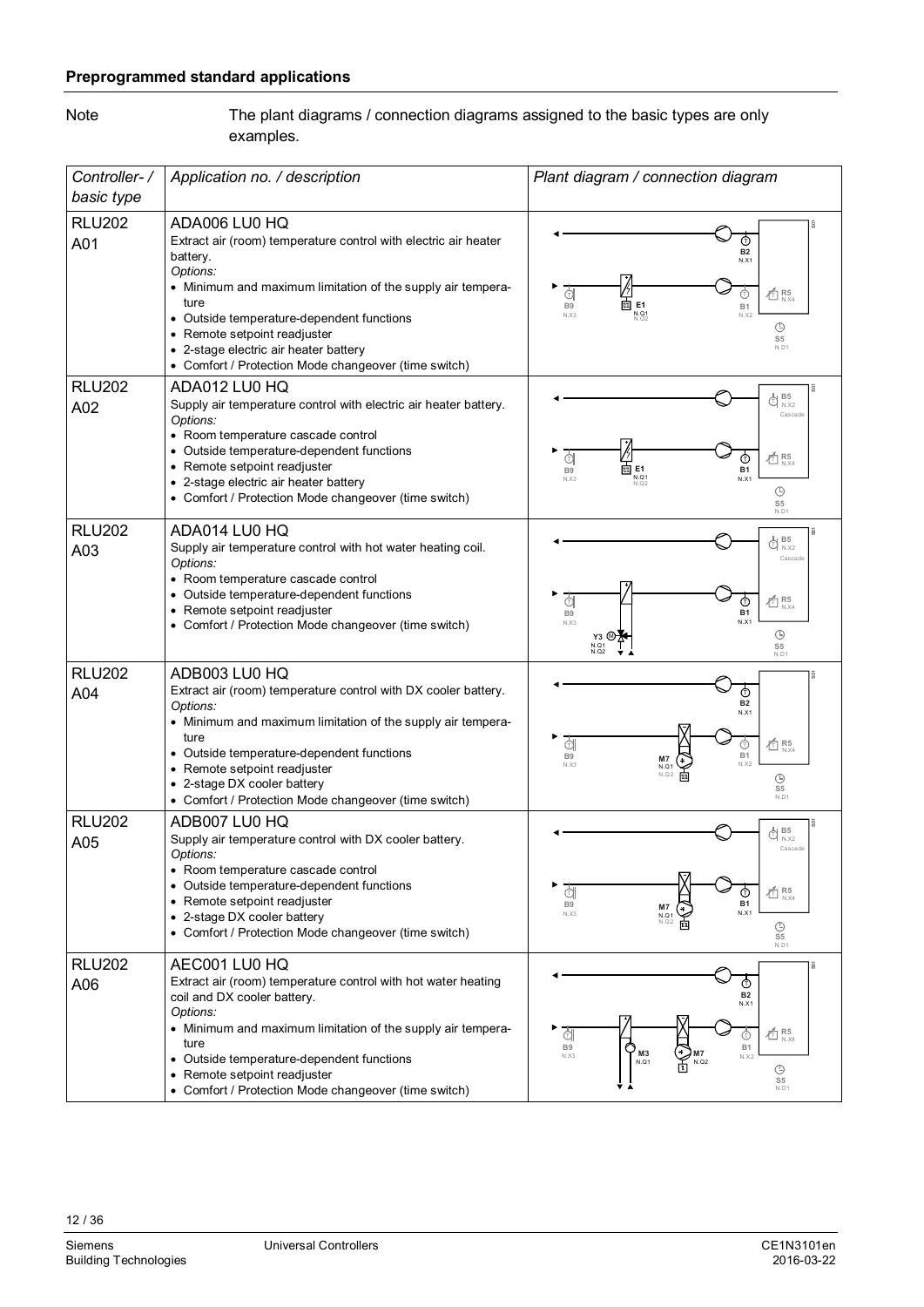| Controller-/         | Application no. / description                                                                                                                                                                                                                                                                                          | Plant diagram / connection diagram                                                                                                                                                                                                                                                                                                                                                                                                                                                                                                                                                                                            |
|----------------------|------------------------------------------------------------------------------------------------------------------------------------------------------------------------------------------------------------------------------------------------------------------------------------------------------------------------|-------------------------------------------------------------------------------------------------------------------------------------------------------------------------------------------------------------------------------------------------------------------------------------------------------------------------------------------------------------------------------------------------------------------------------------------------------------------------------------------------------------------------------------------------------------------------------------------------------------------------------|
| basic type           |                                                                                                                                                                                                                                                                                                                        |                                                                                                                                                                                                                                                                                                                                                                                                                                                                                                                                                                                                                               |
| <b>RLU202</b><br>A07 | AEC002 LU0 HQ<br>Supply air temperature control with hot water heating coil and<br>DX cooler battery.<br>Options:<br>• Room temperature cascade control<br>• Outside temperature-dependent functions<br>• Remote setpoint readjuster                                                                                   | 흤<br>$\bigoplus_{N,X2}$<br>Cascade<br>$\times$ R <sub>NX4</sub><br>đ<br><b>B1</b><br>B <sub>9</sub><br>M <sub>3</sub><br>N.X1<br>N.X3<br>N.Q2<br>N.Q1                                                                                                                                                                                                                                                                                                                                                                                                                                                                         |
|                      | • Comfort / Protection Mode changeover (time switch)                                                                                                                                                                                                                                                                   | $\circledcirc$<br>S5<br>N.D1                                                                                                                                                                                                                                                                                                                                                                                                                                                                                                                                                                                                  |
| <b>RLU202</b><br>U01 | ADKA02 LU0 HQ<br>Extract air (room) humidity control (r.h.) with spray humidifier.<br>Options:<br>• Maximum limitation of the air humidity<br>• Remote setpoint adjuster<br>• 2-stage spray humidifier<br>• Comfort / Protection Mode changeover (time switch)                                                         | ⊚<br><b>B12</b><br>N.X1<br>[%]<br>$\tt{\mathcal{L}}$ R5<br>⊙<br><b>B11</b><br>N.X2<br>$[%] \centering \subfloat[\centering]{{\includegraphics[width=0.25\textwidth]{figs-pi-2.png} }}% \qquad \subfloat[\centering]{{\includegraphics[width=0.25\textwidth]{figs-pi-2.png} }}% \qquad \subfloat[\centering]{{\includegraphics[width=0.25\textwidth]{figs-pi-2.png} }}% \caption{The 3D (top) and the 4D (bottom) of the 3D (bottom) and the 4D (bottom) of the 3D (bottom) of the 3D (bottom) of the 3D (bottom) of the 3D (bottom).} \label{fig:pyi-2}$<br>$\odot$<br>M8<br>S <sub>5</sub><br>N.Q1<br>N.D1                   |
| <b>RLU202</b><br>U02 | ADI003 LU0 HQ<br>Extract air (room) humidity control (r.h.) with DX cooler battery.                                                                                                                                                                                                                                    | $\bigoplus_{N,X3}$<br>⊚                                                                                                                                                                                                                                                                                                                                                                                                                                                                                                                                                                                                       |
|                      | Options:<br>• Additional maximum selection from internal and external<br>signal<br>• Room temperature-dependent shifting of humidity setpoint<br>• Remote setpoint adjuster<br>• 2-stage DX cooler battery<br>• Comfort / Protection Mode changeover (time switch)                                                     | <b>B12</b><br>N.X1<br>[%]<br>$\times$ R <sub>N.X4</sub><br>M7<br>N.Q1<br>$\circledcirc$<br>S <sub>5</sub><br>N.D1<br>N.X2                                                                                                                                                                                                                                                                                                                                                                                                                                                                                                     |
| <b>RLU202</b>        | ADI005 LU0 HQ<br>Extract air (room) humidity control (a.h.) with DX cooler battery.                                                                                                                                                                                                                                    | $\bigoplus_{N.X3}$                                                                                                                                                                                                                                                                                                                                                                                                                                                                                                                                                                                                            |
| U03                  | Options:<br>• Additional maximum selection from internal and external<br>signal<br>• Room temperature-dependent shifting of humidity setpoint<br>• Remote setpoint adjuster<br>• 2-stage DX cooler battery<br>• Comfort / Protection Mode changeover (time switch)                                                     | তত<br><b>B18</b><br>N.X1<br>[g/kg]<br>$\times$ R5<br>N.X4<br><b>M7</b><br>⊕<br>S <sub>5</sub><br>N <sub>D1</sub><br>N.X2                                                                                                                                                                                                                                                                                                                                                                                                                                                                                                      |
| <b>RLU202</b>        | ADZA01 LU0 HQ                                                                                                                                                                                                                                                                                                          |                                                                                                                                                                                                                                                                                                                                                                                                                                                                                                                                                                                                                               |
| U04                  | Extract air (room) humidity control (r.h.) with spray humidifier<br>and DX cooler battery.<br>Options:<br>• Maximum limitation of the supply air humidity<br>• Additional maximum selection from internal and external<br>signal<br>• Remote setpoint adjuster<br>• Comfort / Protection Mode changeover (time switch) | B12<br>N.X1<br>$\times$ R <sub>N.X4</sub><br>⊙<br><b>B11</b><br>⊛<br>M7<br>N.X2<br>N.Q2<br>$[%] \centering \subfloat[\centering]{{\includegraphics[width=0.25\textwidth]{figs-pi-2.png} }}% \qquad \subfloat[\centering]{{\includegraphics[width=0.25\textwidth]{figs-pi-2.png} }}% \qquad \subfloat[\centering]{{\includegraphics[width=0.25\textwidth]{figs-pi-2.png} }}% \caption{The 3D (top) and the 4D (bottom) of the 3D (bottom) and the 4D (bottom) of the 3D (bottom) of the 3D (bottom) of the 3D (bottom) of the 3D (bottom).} \label{fig:pyi-2}$<br>$\bigcirc$<br>M8 (<br>N.Q1<br>S <sub>5</sub><br>N.X3<br>N.D1 |
| <b>RLU202</b>        | AZZ001 LU0 HQ<br>Indoor air quality control with fan control.                                                                                                                                                                                                                                                          | š<br>$\bigodot$ B4<br>$N.X1$                                                                                                                                                                                                                                                                                                                                                                                                                                                                                                                                                                                                  |
| U05                  | Options:<br>• Additional maximum selection from internal and external<br>signal<br>• Outside temperature-dependent functions<br>• Remote setpoint adjuster<br>• 2-speed fan<br>• Comfort / Protection Mode changeover (time switch)                                                                                    | [ppm]<br>đ<br>$\tfrac{\pi}{10}$ R5<br>$M1$ $\overline{u}$<br><b>B9</b><br>N.X3<br>N.Q1<br>N.02<br>$\bigcirc$<br>S <sub>5</sub><br>N.X2<br>N.D1                                                                                                                                                                                                                                                                                                                                                                                                                                                                                |
| <b>RLU202</b><br>U06 | HZC001 LU0 HQ<br>Temperature control of mixing heating circuit.<br>Options:<br>• Minimum limitation of the return temperature<br>• Outside temperature-dependent functions<br>• Remote setpoint adjuster<br>• Comfort / Protection Mode changeover (time switch)                                                       | $\text{or} \ \mathop{\boxtimes} \limits_{\mathrm{N,X3}} \mathop{\mathrm{B9}}$<br>S5<br>B <sub>1</sub><br>⊕<br>N.X1<br>S <sub>5</sub><br>Y3<br>N.D1<br>N.Q1<br>(M<br>N.Q2<br>$R_5$ <sub>N.X4</sub><br><b>B7</b><br>N.X2                                                                                                                                                                                                                                                                                                                                                                                                        |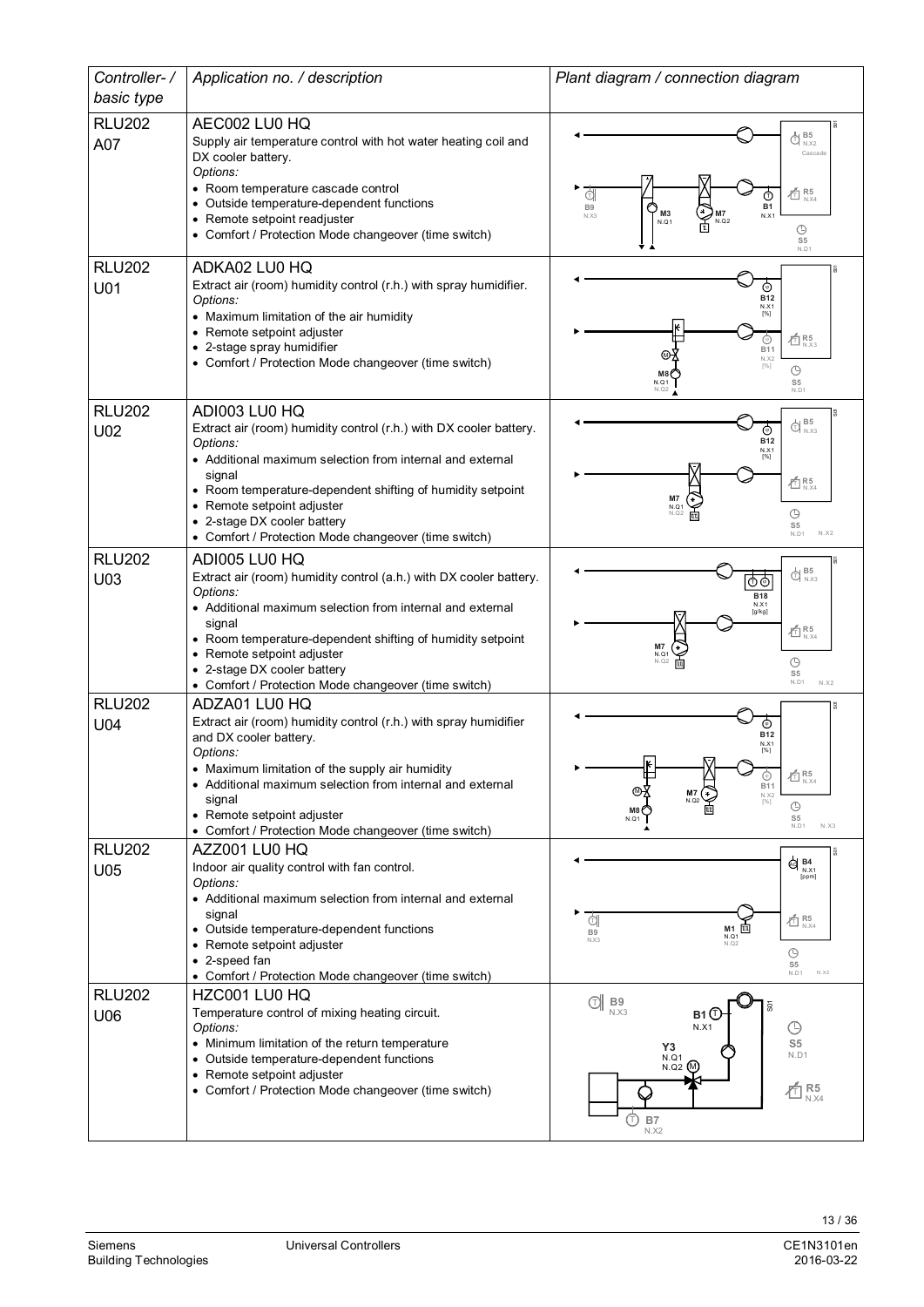| Controller-/                | Application no. / description                                                                                                                                                                                                                                                                                   | Plant diagram / connection diagram                                                                                                                                                   |
|-----------------------------|-----------------------------------------------------------------------------------------------------------------------------------------------------------------------------------------------------------------------------------------------------------------------------------------------------------------|--------------------------------------------------------------------------------------------------------------------------------------------------------------------------------------|
| basic type                  |                                                                                                                                                                                                                                                                                                                 |                                                                                                                                                                                      |
| <b>RLU202</b><br><b>U07</b> | HZC002 LU0 HQ<br>Boiler temperature control (substitute for RCA12.2)<br>Application:<br>Minimum limitation of the boiler return temperature<br>Options:<br>• Remote setpoint adjuster (absolute)<br>• Comfort / Protection Mode changeover (time switch)                                                        | 5<br>⊕<br>Y3<br>S <sub>5</sub><br>N.Q1<br>N.D1<br>N.Q2<br>$R_{N,X2}$<br>⋔<br>$B7$ <sub>N.X1</sub>                                                                                    |
| <b>RLU202</b><br>U08        | ADC019 LU0 HQ<br>Universal control (substitute for RKN2 / RKN22)<br>Application:<br>Temperature control (on/off pump control)<br>Options:<br>• Remote setpoint adjuster (absolute)<br>• Comfort / Protection changeover                                                                                         | ⊕<br><b>B2</b><br>N.X1<br>$4 \overline{1}$ R <sub>5</sub><br>C<br>M <sub>3</sub><br>M <sub>4</sub><br>N.Q1<br>N.Q2<br>$\circledcirc$<br>S5<br>N.D1                                   |
| <b>RLU202</b><br>U09        | <b>SA0001 LU0 HQ</b><br>Differential temperature control (substitute for RSA24)<br>Application:<br>Solar heat storage plant<br>Options:<br>• Maximum limitation of the boiler temperature<br>• Minimum limitation of the charging temperature<br>• Comfort / Protection Mode changeover (time switch)           | <b>B6</b><br>(T) N.X1<br>M3<br>D вз<br>N.X2<br>N.Q1<br>Ŋ<br>S01                                                                                                                      |
| <b>RLU202</b><br>U10        | ZZZ001 LU0 HQ<br>3-position actuator                                                                                                                                                                                                                                                                            | DC 0  10 V<br>Į<br>G <sub>1</sub><br>// D1 M<br>Q11<br>Q23<br>X1 M<br>G<br><b>RLU202</b><br>$Q14$ N <sub>2</sub> $Q24$<br>N1 Q12<br>G <sub>0</sub><br>$\sum_{i=1}^{\infty}$          |
| <b>RLU202</b><br>U11        | <b>ZZZ002 LU0 HQ</b><br>Variable 2-step switch                                                                                                                                                                                                                                                                  | DC 0  10 V<br>G <sub>1</sub><br>X1 M<br>lই<br>G<br>Q11<br>Q23<br>D <sub>1</sub> M<br><b>RLU202</b><br>N1 Q12<br>Q14 N2<br> Q24<br>G0<br>$\vec{\mathbf{n}}^{\square}$<br>2Q VAR.      |
| <b>RLU220</b><br>A01        | ADA001 LU2 HQ<br>Extract air (room) temperature control with hot water heating<br>coil.<br>Options:<br>• Minimum and maximum limitation of the supply air tempera-<br>ture<br>• Remote setpoint readjuster<br>• Outside temperature-dependent functions<br>• Comfort / Protection Mode changeover (time switch) | ⊕<br><b>B2</b><br>N.X1<br>$\times$ R <sub>N.X4</sub><br>⊕<br>⊕<br><b>B9</b><br><b>B1</b><br>N.X3<br>N X2<br>$\bigcirc$<br>S <sub>5</sub><br>N.D1                                     |
| <b>RLU220</b><br>A02        | ADA008 LU2 HQ<br>Supply air temperature control with hot water heating coil.<br>Options:<br>• Room temperature cascade control<br>• Remote setpoint readjuster<br>• Outside temperature-dependent functions<br>• Comfort / Protection Mode changeover (time switch)                                             | $\bigoplus_{N.X2} \mathsf{B5}$<br>Cascade<br>$\chi^2_{\overline{1}}$ R5<br>⊕<br>$^\copyright$<br>B <sub>9</sub><br><b>B1</b><br>N.X3<br>N.X1<br>$\bigcirc$<br>S <sub>5</sub><br>N.D1 |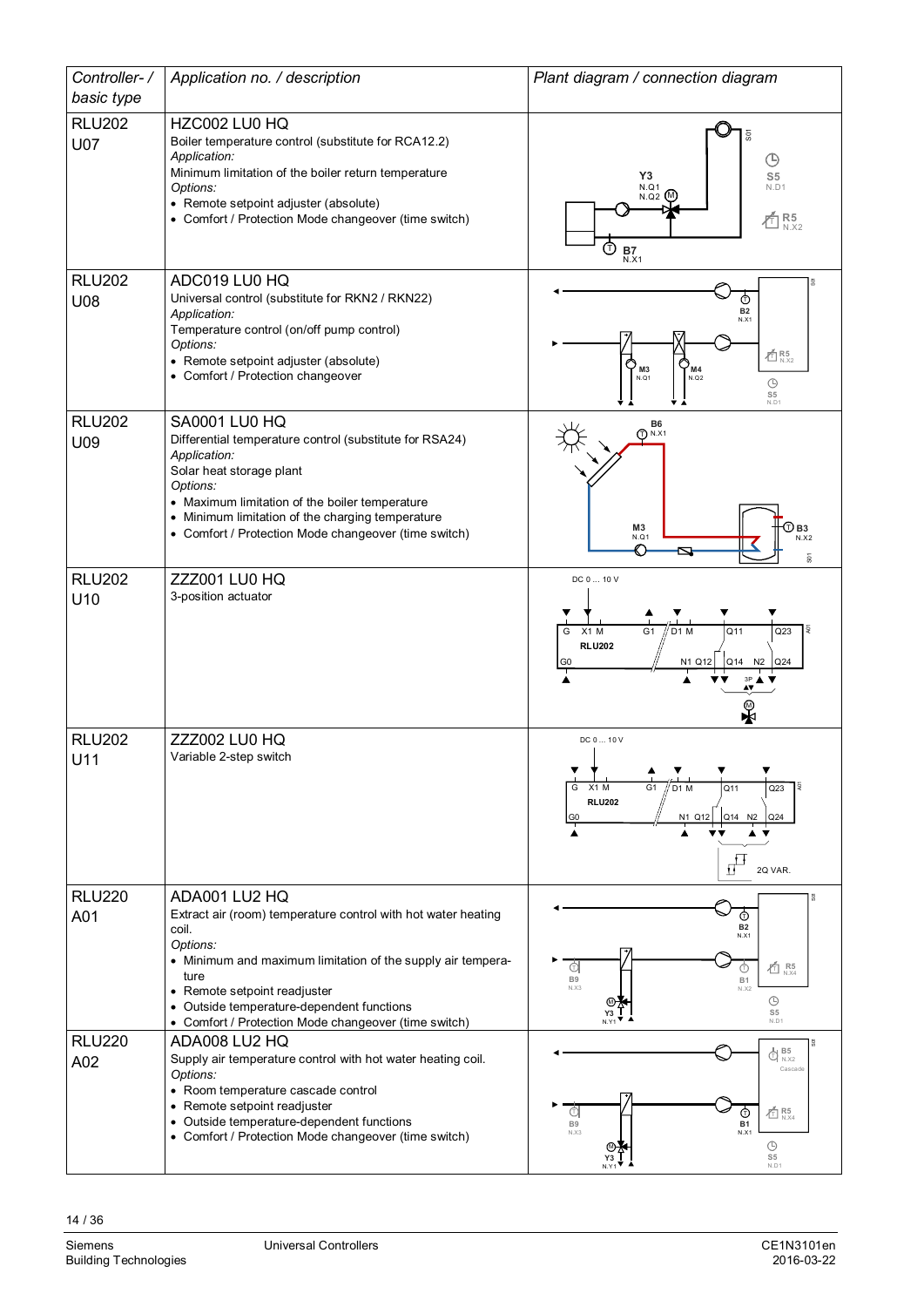| Controller-/         | Application no. / description                                                                                                                                                                                                                                                                                       | Plant diagram / connection diagram                                                                                                                                                                                                                                                                                                                                                                                                                                                                                                                                                                                                          |
|----------------------|---------------------------------------------------------------------------------------------------------------------------------------------------------------------------------------------------------------------------------------------------------------------------------------------------------------------|---------------------------------------------------------------------------------------------------------------------------------------------------------------------------------------------------------------------------------------------------------------------------------------------------------------------------------------------------------------------------------------------------------------------------------------------------------------------------------------------------------------------------------------------------------------------------------------------------------------------------------------------|
| basic type           |                                                                                                                                                                                                                                                                                                                     |                                                                                                                                                                                                                                                                                                                                                                                                                                                                                                                                                                                                                                             |
| <b>RLU220</b><br>A03 | ADA003 LU2 HQ<br>Extract air (room) temperature control with hot water heating<br>coil and frost protection.<br>Options:<br>• Minimum and maximum limitation of the supply air tempera-<br>ture<br>Outside temperature-dependent functions<br>• Comfort / Protection Mode changeover (time switch)                  | 둟<br>$^\copyright$<br><b>B2</b><br>N X1<br>F3<br>N.X3<br>苫<br>B <sub>9</sub><br><b>B1</b><br>N.X4<br>N.X2<br>$\circledcirc$<br>S5<br>N.D1<br>NY <sup>-</sup>                                                                                                                                                                                                                                                                                                                                                                                                                                                                                |
| <b>RLU220</b><br>A04 | ADA010 LU2 HQ<br>Supply air temperature control with hot water heating coil and<br>frost protection.<br>Options:<br>• Room temperature cascade control<br>• Outside temperature-dependent functions<br>• Comfort / Protection Mode changeover (time switch)                                                         | $\bigoplus_{N,X2}$<br>Cascade<br>F <sub>3</sub><br>N.X3<br>書<br>⊕<br>ত<br><b>B9</b><br><b>B1</b><br>N.X4<br>N.X1<br>$\odot$<br>S <sub>5</sub><br>N <sub>D1</sub>                                                                                                                                                                                                                                                                                                                                                                                                                                                                            |
| <b>RLU220</b><br>A05 | ADA017 LU2 HQ<br>Extract air (room) temperature control with hot water heating<br>coil, frost protection.<br>Options:<br>• Minimum and maximum limitation of the supply air tempera-<br>ture<br>• Remote setpoint readjuster<br>• Comfort / Protection Mode changeover (time switch)                                | ⊕<br><b>B2</b><br>N.X1<br>F <sub>3</sub><br>N.X3<br>$\tt{\bar{\hat\pi}}$ R5<br>T<br><b>B1</b><br>N X <sub>2</sub><br>$\odot$<br>S <sub>5</sub><br>N.D1                                                                                                                                                                                                                                                                                                                                                                                                                                                                                      |
| <b>RLU220</b><br>A06 | ADB001 LU2 HQ<br>Extract air (room) temperature control with chilled water cooling<br>coil.<br>Options:<br>• Minimum and maximum limitation of the supply air tempera-<br>ture<br>• Remote setpoint readjuster<br>• Outside temperature-dependent functions<br>• Comfort / Protection Mode changeover (time switch) | の<br><b>B2</b><br>N.X1<br>$\times$ R <sub>NX4</sub><br>a<br>B <sub>9</sub><br><b>B1</b><br>N X3<br>N X2<br>$\circledcirc$<br>S <sub>5</sub><br>Y4<br>N.D1                                                                                                                                                                                                                                                                                                                                                                                                                                                                                   |
| <b>RLU220</b><br>A07 | ADB005 LU2 HQ<br>Supply air temperature control with chilled water cooling coil.<br>Options:<br>• Room temperature cascade control<br>• Remote setpoint readjuster<br>• Outside temperature-dependent functions<br>• Comfort / Protection Mode changeover (time switch)                                             | B <sub>5</sub><br>$\overline{\mathbb{C}}$ $\overline{\mathbb{C}}$ $\overline{\mathbb{C}}$ $\overline{\mathbb{C}}$ $\overline{\mathbb{C}}$ $\overline{\mathbb{C}}$ $\overline{\mathbb{C}}$ $\overline{\mathbb{C}}$ $\overline{\mathbb{C}}$ $\overline{\mathbb{C}}$ $\overline{\mathbb{C}}$ $\overline{\mathbb{C}}$ $\overline{\mathbb{C}}$ $\overline{\mathbb{C}}$ $\overline{\mathbb{C}}$ $\overline{\mathbb{C}}$ $\overline{\mathbb{C}}$ $\overline{\mathbb{C}}$ $\overline{\$<br>Cascade<br>М<br>¢<br>$\times$ R5<br>N.X4<br>$_{\oplus}$<br>B <sub>1</sub><br><b>B9</b><br>N X1<br>N X3<br>⊕<br>⊛<br>S <sub>5</sub><br>Y4<br>N.Y1<br>N.D1 |
| <b>RLU220</b><br>A08 | ACAD01 LU2 HQ<br>Extract air (room) temperature control with mixed air dampers<br>and outside temperature-dependent functions.<br>Options:<br>• Additional maximum selection from internal and external<br>signal<br>• Comfort / Protection Mode changeover (time switch)                                           | $^\circledR$<br><b>B2</b><br>N.X1<br>Υ1<br>$N.Y1$ $@$<br>d<br>B9<br>N.X3<br>⊕<br>S <sub>5</sub><br>N.D1 N.X2                                                                                                                                                                                                                                                                                                                                                                                                                                                                                                                                |
| <b>RLU220</b><br>A09 | ABC001 LU2 HQ<br>Supply air temperature control with heating / cooling coil and<br>frost protection.<br>Options:<br>• Outside temperature-dependent functions<br>• Comfort / Protection Mode changeover (time switch)                                                                                               | F <sub>3</sub><br>N.X3<br>╬<br>⊡<br>B <sub>9</sub><br><b>B1</b><br>N. X4<br>N.X1<br>$\circledcirc$<br>F16<br>El <sub>N.X2</sub><br>S <sub>5</sub><br>Y5<br>N.D1                                                                                                                                                                                                                                                                                                                                                                                                                                                                             |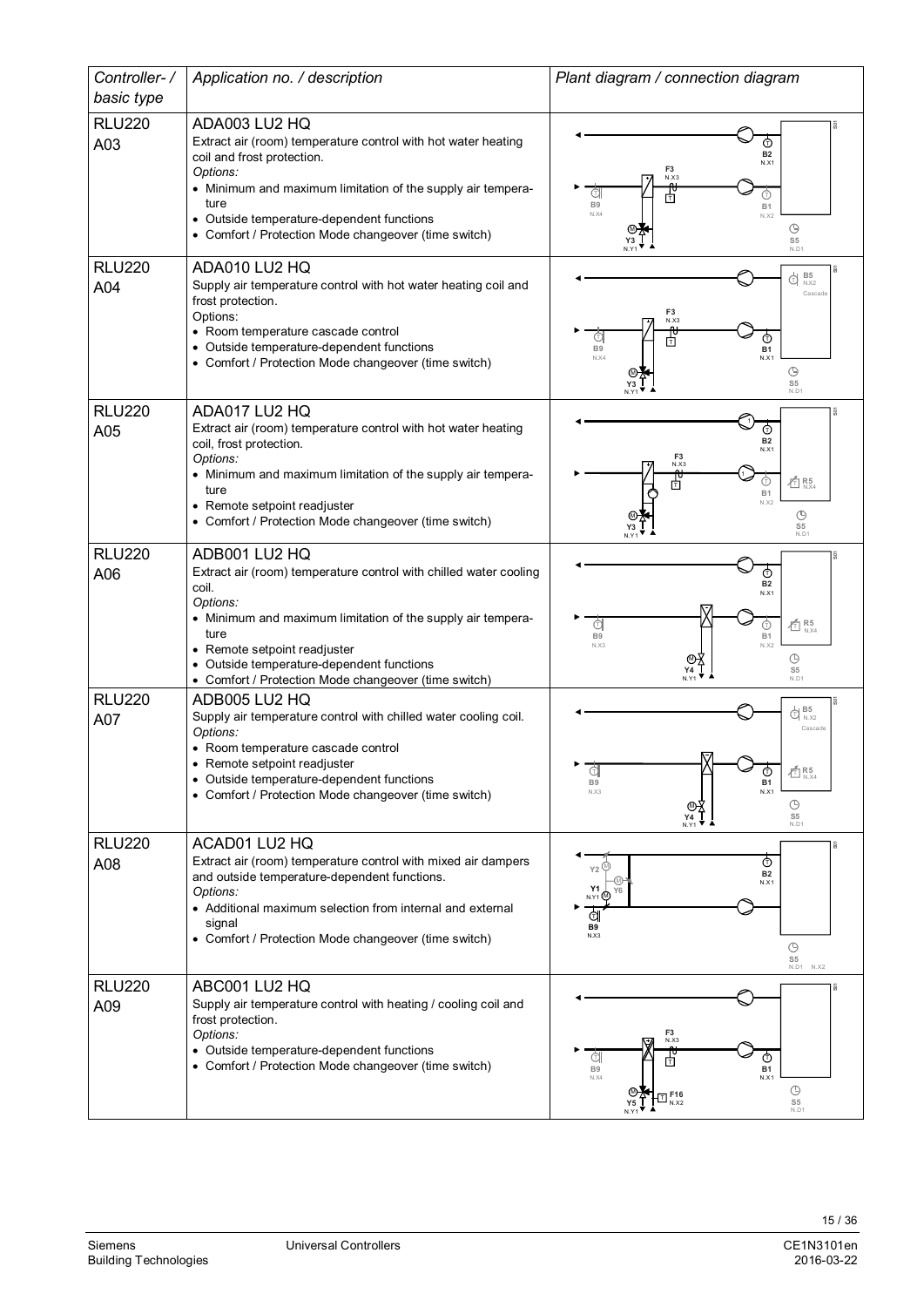| Controller-/<br>basic type | Application no. / description                                                                                                                                                                           | Plant diagram / connection diagram                                                                                                                                                 |
|----------------------------|---------------------------------------------------------------------------------------------------------------------------------------------------------------------------------------------------------|------------------------------------------------------------------------------------------------------------------------------------------------------------------------------------|
|                            |                                                                                                                                                                                                         |                                                                                                                                                                                    |
| <b>RLU220</b><br>A10       | ADC021 LU2 HQ<br>Extract air (room) temperature control with hot water heating<br>coil and chilled water cooling coil.<br>Options:                                                                      | ⊕<br><b>B2</b><br>N.X1                                                                                                                                                             |
|                            | • Room temperature cascade control<br>• Outside temperature-dependent functions<br>• Remote setpoint readjuster<br>• Comfort / Protection Mode changeover (time switch)                                 | $\times$ R5<br>$_{\rm N,X4}$<br>€<br>B <sub>9</sub><br><b>B1</b><br>N X3<br>N.X2<br>$\bigcirc$<br>S5<br>N.D1                                                                       |
| <b>RLU220</b><br>A11       | ADC023 LU2 HQ<br>Supply air temperature control with hot water heating coil and<br>chilled water cooling coil.<br>Options:                                                                              | $\bigoplus_{N\times 2} \mathsf{B5}$<br>Cascade                                                                                                                                     |
|                            | • Room temperature cascade control<br>• Outside temperature-dependent functions<br>• Remote setpoint readjuster<br>• Comfort / Protection Mode changeover (time switch)                                 | đ<br>$\times$ R5<br>$_{\rm N,X4}$<br>⊕<br>B <sub>9</sub><br><b>B1</b><br>N.X1<br>N.X3<br>$\bigcirc$<br>S <sub>5</sub><br>N.D1                                                      |
| <b>RLU220</b><br>A12       | ADC022 LU2 HQ<br>Extract air (room) temperature control with hot water heating<br>coil, frost protection, chilled water cooling coil.<br>Options:                                                       | <b>B2</b><br>N X1<br>F <sub>3</sub>                                                                                                                                                |
|                            | • Minimum and maximum limitation of the supply air tempera-<br>ture<br>• Outside temperature-dependent functions<br>• Comfort / Protection Mode changeover (time switch)                                | N.X3<br>đ<br>帀<br>B <sub>9</sub><br><b>B1</b><br>N.X4<br>N X <sub>2</sub><br>$\circledcirc$<br>S <sub>5</sub><br>Υ4<br>N.D1                                                        |
| <b>RLU220</b><br>A13       | ADC024 LU2 HQ<br>Supply air temperature control with hot water heating coil, frost<br>protection, chilled water cooling coil.<br>Options:                                                               | B <sub>5</sub><br>ℿ<br>N.X2<br>Cascade<br>F3<br>N.X3                                                                                                                               |
|                            | • Room temperature cascade control<br>• Outside temperature-dependent functions<br>• Comfort / Protection Mode changeover (time switch)                                                                 | đ<br>⊕<br>帀<br>B <sub>9</sub><br><b>B1</b><br>N X4<br>N.X1<br>⊕<br>Y4<br>S <sub>5</sub><br>Y3<br>N.Y1<br>N <sub>Y</sub><br>N.D1                                                    |
| <b>RLU220</b><br>A14       | AEAF03 LU2 HQ<br>Extract air (room) temperature control with closed-circuit heat<br>recovery system and hot water heating coil.<br>Options:                                                             | ā<br>⊕<br><b>B2</b><br>N.X1                                                                                                                                                        |
|                            | Minimum and maximum limitation of the supply air tempera-<br>ture<br>• Outside temperature-dependent functions<br>• Remote setpoint readjuster<br>Comfort / Protection Mode changeover (time switch)    | $\times$ R <sub>N.X4</sub><br>Œ<br><b>B1</b><br>B <sub>9</sub><br>Y11<br>N.X2<br>N.X3<br>N.Y2<br>⊕<br>S <sub>5</sub><br>N.D1<br>N.Y                                                |
| <b>RLU220</b><br>A15       | AEAF04 LU2 HQ<br>Supply air temperature control with closed-circuit heat recovery<br>system and hot water heating coil.<br>Options:                                                                     | $\bigoplus_{N,X2} \mathbf{B5}$<br>Cascade                                                                                                                                          |
|                            | • Room temperature cascade control<br>• Outside temperature-dependent functions<br>Remote setpoint readjuster<br>• Comfort / Protection Mode changeover (time switch)                                   | $\overline{\text{m}}$ R5<br>$_{\text{N,X4}}$<br>đ<br>⊕<br><b>B1</b><br>B <sub>9</sub><br>Y11<br>NX3<br>N.X1<br>N.Y2<br>⊕<br>ſм<br>S <sub>5</sub><br>Y <sub>3</sub><br>N.Y1<br>N.D1 |
| <b>RLU220</b><br>A16       | AEAD03 LU2 HQ<br>Extract air (room) temperature control with mixed air dampers,<br>hot water heating coil, frost protection.<br>Options:<br>• Minimum and maximum limitation of the supply air tempera- | $_{\oplus}$<br>Y2<br><b>B2</b><br>N.X1<br>$F3$<br>N.X3<br>Υ1<br>N.Y2<br>背                                                                                                          |
|                            | ture<br>• Outside temperature-dependent functions<br>Comfort / Protection Mode changeover (time switch)                                                                                                 | đ<br>⋔<br>B <sub>9</sub><br><b>B1</b><br>N.X4<br>N.X2<br>$\odot$<br>S <sub>5</sub><br>N.D1                                                                                         |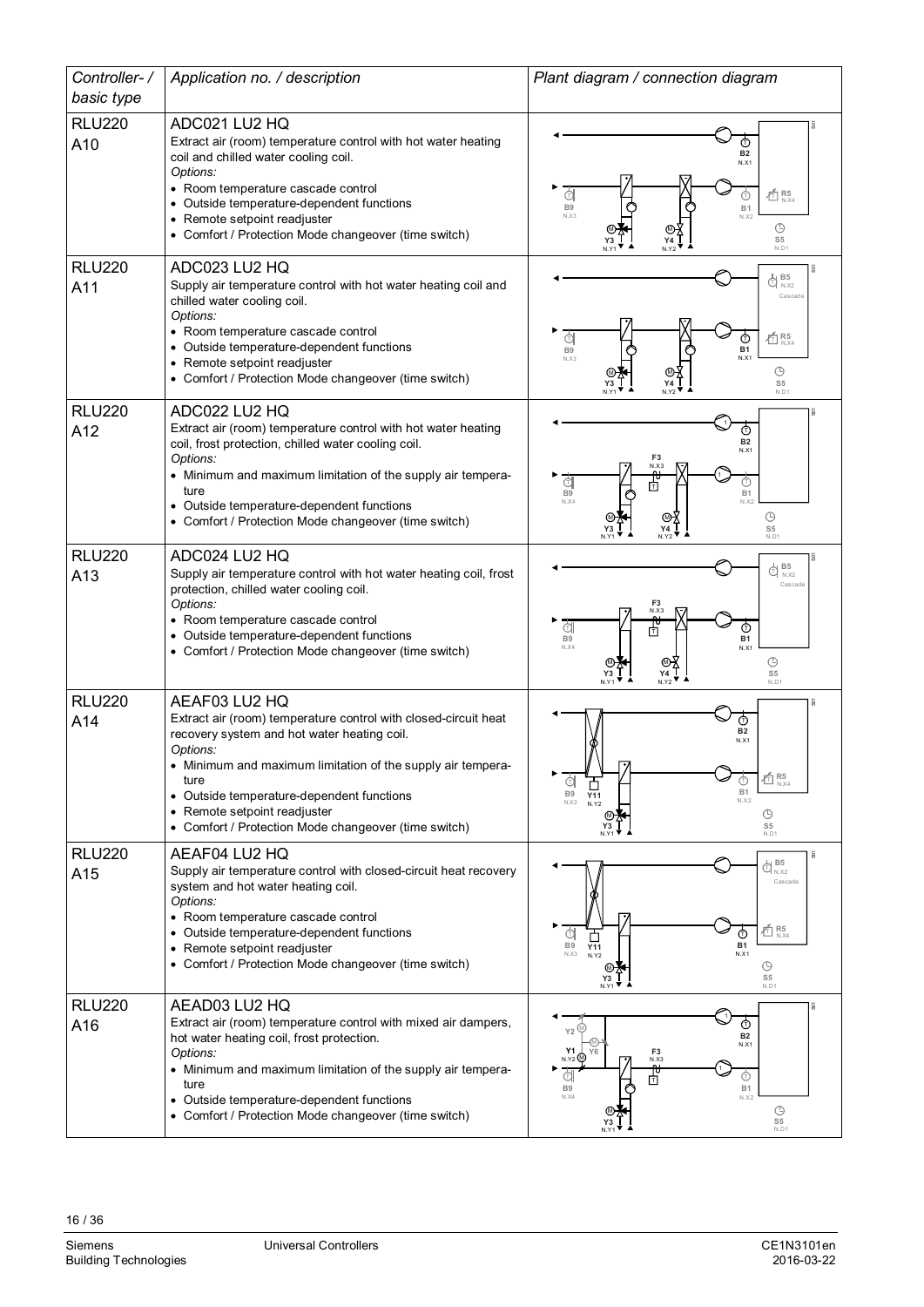| Controller-/         | Application no. / description                                                                                                                                                                                                                                                                                           | Plant diagram / connection diagram                                                                                                                                                                                                                                 |
|----------------------|-------------------------------------------------------------------------------------------------------------------------------------------------------------------------------------------------------------------------------------------------------------------------------------------------------------------------|--------------------------------------------------------------------------------------------------------------------------------------------------------------------------------------------------------------------------------------------------------------------|
| basic type           |                                                                                                                                                                                                                                                                                                                         |                                                                                                                                                                                                                                                                    |
| <b>RLU220</b><br>A17 | AEAD04 LU2 HQ<br>Supply air temperature control with mixed air dampers, hot<br>water heating coil, frost protection.<br>Options:<br>• Room temperature cascade control<br>• Outside temperature-dependent functions<br>• Comfort / Protection Mode changeover (time switch)                                             | $\bigoplus_{N,X2}$<br>Y2<br>Cascade<br>Y1<br>$F_3$<br>N.X3<br>$N.Y2$ <sup><sup><sup>0</sup></sup></sup><br>र्मे<br><b>B1</b><br>B <sub>9</sub><br>N.X1<br>N X4<br>$\odot$<br>S <sub>5</sub><br>N.D1                                                                |
| <b>RLU220</b>        | ADB012 LU2 HQ                                                                                                                                                                                                                                                                                                           |                                                                                                                                                                                                                                                                    |
| A18                  | Extract air (room) temperature control with chilled water cooling<br>coil and 2 cooling towers.<br>Options:<br>• Minimum and maximum limitation of the supply air tempera-<br>ture<br>• Outside temperature-dependent functions<br>• Remote setpoint readjuster<br>• Comfort / Protection Mode changeover (time switch) | <b>B2</b><br>N.X1<br>$40R$ <sub>N.X4</sub><br>đ<br>⊕<br>B <sub>9</sub><br><b>B1</b><br>$\bigcirc$ $\boxtimes_{\scriptscriptstyle\mathrm{N},\scriptscriptstyle\mathrm{Y2}}^{\scriptscriptstyle\mathrm{G2}}$<br>֎\⊠"<br>N.X3<br>N X2<br>$\circledcirc$<br>S5<br>N.D1 |
| <b>RLU220</b>        | ADKA01 LU2 HQ<br>Extract air (room) humidity control (r.h.) with spray humidifier.                                                                                                                                                                                                                                      |                                                                                                                                                                                                                                                                    |
| U01                  | Options:<br>• Maximum limitation of the supply air humidity<br>• Remote setpoint adjuster<br>• Comfort / Protection Mode changeover (time switch)                                                                                                                                                                       | ⊚<br>B12<br>N.X1<br>[%]<br>$\times$ R5<br>N.X3<br>⊙<br><b>B11</b><br>N.X2<br>Y8<br>[%]<br>$\odot$<br>N.Y<br>S <sub>5</sub><br>N.D1                                                                                                                                 |
| <b>RLU220</b>        | ADI001 LU2 HQ<br>Extract air (room) humidity control (r.h.) with chilled water                                                                                                                                                                                                                                          |                                                                                                                                                                                                                                                                    |
| U02                  | cooling coil.<br>Options:<br>• Additional maximum selection from internal and external<br>signal<br>• Remote setpoint adjuster<br>• Comfort / Protection Mode changeover (time switch)                                                                                                                                  | <b>B12</b><br>N.X1<br>$K_{N,X3}$<br>$\odot$<br>S <sub>5</sub><br>Υ4<br>N.X2<br>N.D1<br>N <sub>Y1</sub>                                                                                                                                                             |
| <b>RLU220</b>        | ADI002 LU2 HQ                                                                                                                                                                                                                                                                                                           |                                                                                                                                                                                                                                                                    |
| U03                  | Extract air (room) humidity control (a.h.) with chilled water<br>cooling coil.<br>Options:<br>• Additional maximum selection from internal and external<br>signal<br>• Remote setpoint adjuster<br>• Comfort / Protection Mode changeover (time switch)                                                                 | ⊕⊚<br><b>B18</b><br>N.X1<br>[g/kg]<br>N7<br>$\times$ R <sub>NX3</sub><br>$\circledcirc$<br>⊛<br>S <sub>5</sub><br>Υ4<br>N.Y1 $\blacktriangledown$<br>N.X2<br>N.D1                                                                                                  |
| <b>RLU220</b>        | <b>PB0001 LU2 HQ</b><br>Differential pressure control of water with speed-controlled                                                                                                                                                                                                                                    | þ<br>$B23\overline{\smash{\bigoplus}}$<br><b>B22</b><br>(Ap)                                                                                                                                                                                                       |
| U04                  | pump.<br>Options:<br>• Minimum and maximum limitation of the differential pressure<br>• Remote setpoint adjuster<br>• Comfort / Protection Mode changeover (time switch)                                                                                                                                                | N.X2<br>N.X1<br><b>B9</b><br>[bar]<br>N.X4<br>Šδ<br>$\mathcal{V}_{t_2}$<br>$\overline{\textbf{A}}^{\textbf{R5}}_{\text{\tiny{N,X3}}}$<br>G1<br>N.Y1<br>⊕<br>S <sub>5</sub><br>N.D1                                                                                 |
| <b>RLU220</b><br>U05 | <b>PB0004 LU2 HQ</b><br>Differential pressure control of water with speed-controlled                                                                                                                                                                                                                                    | <b>B23</b><br><b>B22</b><br>O)<br>N.X2<br>N.X1<br>[bar]                                                                                                                                                                                                            |
|                      | pumps.<br>Options:<br>• Minimum and maximum pressure limit controller<br>• Outside temperature-dependent functions<br>• Remote setpoint adjuster<br>• Comfort / Protection Mode changeover (time switch)                                                                                                                | శ్ల<br>8K<br>$V_{12}$<br>G <sub>1</sub><br>G <sub>2</sub><br>N.Y1<br>N.Y2<br>$\overline{\text{A}}$ R <sub>N</sub> <sub>X4</sub><br>đ<br>$\odot$                                                                                                                    |
|                      |                                                                                                                                                                                                                                                                                                                         | <b>B9</b><br>S <sub>5</sub><br>N.X3<br>N.D1                                                                                                                                                                                                                        |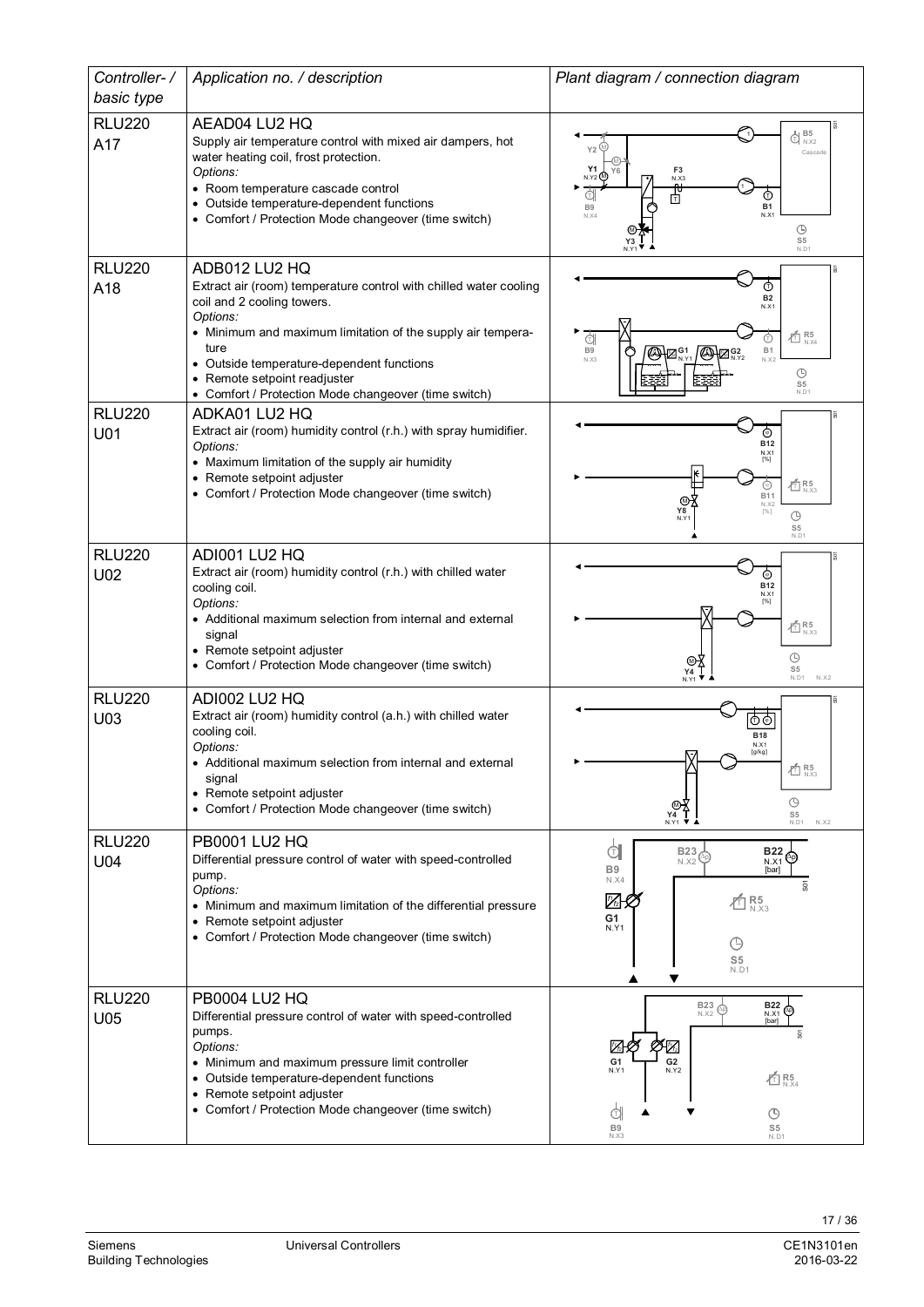| Controller-/                     | Application no. / description                                                                                                                                                                                                                                                                                                                                 | Plant diagram / connection diagram                                                                                                                                                                                           |
|----------------------------------|---------------------------------------------------------------------------------------------------------------------------------------------------------------------------------------------------------------------------------------------------------------------------------------------------------------------------------------------------------------|------------------------------------------------------------------------------------------------------------------------------------------------------------------------------------------------------------------------------|
| basic type                       |                                                                                                                                                                                                                                                                                                                                                               |                                                                                                                                                                                                                              |
| <b>RLU220</b><br>U06             | AZL001 LU2 HQ<br>Differential pressure control of air with speed-controlled fan.<br>Options:<br>• Minimum and maximum limitation of the differential pressure<br>• Remote setpoint adjuster<br>• Comfort / Protection Mode changeover (time switch)                                                                                                           | <b>B25</b><br><b>B24</b><br>N.X2<br>N.X1<br>[Pa]<br>ā<br>$R5$ <sub>N.X3</sub><br>ŕ<br>$\mathcal{V}_1$<br>G <sub>1</sub><br>N.Y1<br>⊕<br>S <sub>5</sub><br>N.D1                                                               |
| <b>RLU220</b><br><b>U07</b>      | AZL004 LU2 HQ<br>Differential pressure control of air with speed-controlled fans.<br>Options:<br>• Minimum and maximum pressure limit controller<br>• Outside temperature-dependent functions<br>• Remote setpoint adjuster<br>• Comfort / Protection Mode changeover (time switch)                                                                           | <b>B25</b><br>$B24$<br>$N, X1$<br>$[Pa]$<br>⊛<br>N.X2<br>G1<br>G <sub>2</sub><br>N Y2<br>N.Y <sup>-</sup><br>$40R_{N,X4}^{5}$<br>đ<br>⊕<br>B <sub>9</sub><br>S <sub>5</sub><br>N.X3<br>N.D1                                  |
| <b>RLU220</b><br>U08             | AAZD01 LU2 HQ<br>Indoor air quality control with mixed air dampers.<br>Options:<br>• Additional maximum selection from internal and external<br>signal<br>• Remote setpoint adjuster<br>• Comfort / Protection Mode changeover (time switch)                                                                                                                  | $\odot$ B4<br>N.X1<br>[ppm]<br>Υ1<br><sub>N Y1</sub> (M)<br>$\times$ R <sub>NX3</sub><br>$\bigcirc$<br>S <sub>5</sub><br>N.X2<br>N.D1                                                                                        |
| <b>RLU220</b><br>U09             | CZC002 LU2 HQ<br>Temperature control of chilled ceilings.<br>Options:<br>• Setpoint compensation depending on humidity<br>• Deviation alarm<br>• Comfort / Protection Mode changeover (time switch)                                                                                                                                                           | V<br>$\Phi$<br>$\boxed{\text{CM}}$ $\underset{\text{n.x2}}{\text{B16}}$<br><b>B1</b><br>∞<br>N.X1<br>Υ4<br>N.Y1<br>$\circledcirc$<br>Θ<br>S <sub>5</sub><br>N.D1                                                             |
| <b>RLU220</b><br>U <sub>10</sub> | ADC025 LU2 HQ<br>Universal control (substitute for RKN8 / RKN88)<br>Application:<br>Temperature control (modulating valve control)<br>Options:<br>• Remote setpoint adjuster (absolute)<br>• Comfort / Protection Mode changeover (time switch)                                                                                                               | ā<br>$^\circledR$<br><b>B2</b><br>$40^{6}$ R5<br>⊕<br>Y4 ®<br>N.Y1<br>N.Y2<br>S <sub>5</sub><br>N.D1                                                                                                                         |
| <b>RLU222</b><br>A01             | ADA006 LU2 HQ<br>Extract air (room) temperature control with electric air heater<br>battery.<br>Options:<br>• Minimum and maximum limitation of the supply air tempera-<br>ture<br>• Outside temperature-dependent functions<br>• Remote setpoint readjuster<br>• 2-stage electric air heater battery<br>• Comfort / Protection Mode changeover (time switch) | $^\copyright$<br><b>B2</b><br>N.X1<br>$\times$ R5<br>đ<br>⊙<br>$\overline{\overline{\mathfrak{m}}}$ E1<br>B <sub>9</sub><br><b>B1</b><br><b>N.Q1</b><br>N.Q2<br>N.Y1<br>N.X3<br>N.X2<br>$\bigcirc$<br>S <sub>5</sub><br>N.D1 |
| <b>RLU222</b><br>A02             | ADA012 LU2 HQ<br>Supply air temperature control with electric air heater battery.<br>Options:<br>• Room temperature cascade control<br>• Outside temperature-dependent functions<br>Remote setpoint readjuster<br>• 2-stage electric air heater battery<br>• Comfort / Protection Mode changeover (time switch)                                               | $\bigoplus_{N.X2}^{L}$<br>Cascade<br>$\times$ R <sub>N.X4</sub><br>đ<br>$\overline{m}$ E1<br><b>B1</b><br>B <sub>9</sub><br><b>N.Q1</b><br>N.Q2<br>N.Y1<br>N.X1<br>N.X3<br>$\bigcirc$<br>S <sub>5</sub><br>N.D               |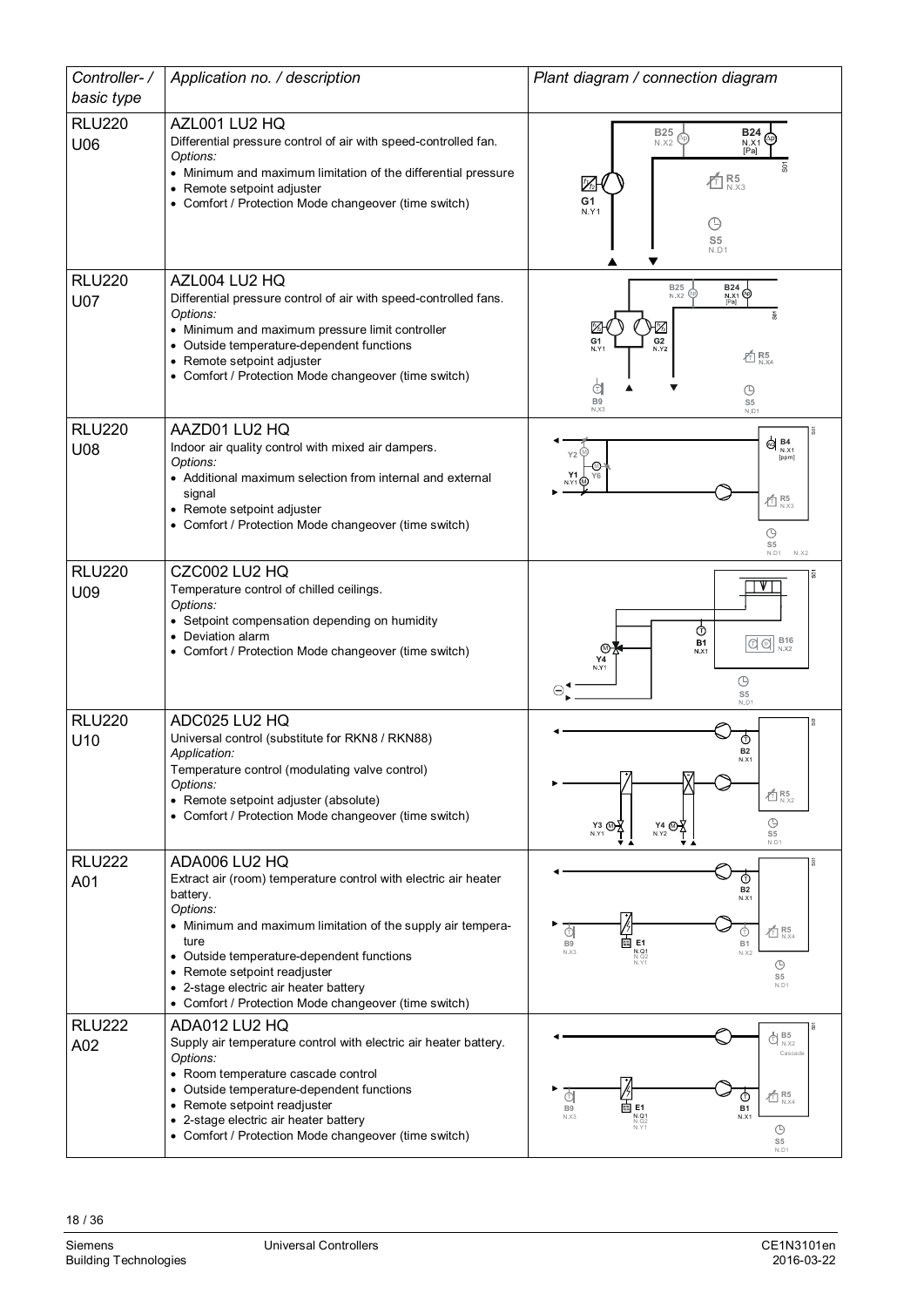| Controller-/<br>basic type | Application no. / description                                                                                                                                                                                                                                                                                                          | Plant diagram / connection diagram                                                                                                                                                                                                      |
|----------------------------|----------------------------------------------------------------------------------------------------------------------------------------------------------------------------------------------------------------------------------------------------------------------------------------------------------------------------------------|-----------------------------------------------------------------------------------------------------------------------------------------------------------------------------------------------------------------------------------------|
| <b>RLU222</b><br>A03       | ADA014 LU2 HQ<br>Supply air temperature control with hot water heating coil.<br>Options:<br>• Room temperature cascade control<br>• Outside temperature-dependent functions<br>• Remote setpoint readjuster<br>• Comfort / Protection Mode changeover (time switch)                                                                    | $\mathbb{d}^{\scriptscriptstyle\mathrm{B5}}_{\scriptscriptstyle\mathrm{N,X2}}$<br>Cascade<br>$\times$ R <sub>NX4</sub><br>đ<br><b>B1</b><br>B <sub>9</sub><br>N.X1<br>N.X3<br>$\circ$<br>S <sub>5</sub><br>N.Q1<br>N.Q2<br>N.D1         |
| <b>RLU222</b><br>A04       | ADA004 LU2 HQ<br>Extract air (room) temperature control with hot water heating<br>coil, frost protection and fan release.<br>Options:<br>• Minimum and maximum limitation of the supply air tempera-<br>ture<br>• Outside temperature-dependent functions<br>• Comfort / Protection Mode changeover (time switch)                      | N.Q1<br>$_{\odot}$<br><b>B2</b><br>N.X1<br>F3<br>N.X3<br>đ<br>⋒<br>帀<br><b>B9</b><br><b>B1</b><br>M3<br>N.X4<br>N.X2<br>N.Q2<br>$\circledcirc$<br>S <sub>5</sub><br>N.D1                                                                |
| <b>RLU222</b><br>A05       | ADA005 LU2 HQ<br>Extract air (room) temperature control with hot water heating<br>coil, frost protection and fan release.<br>Options:<br>• Minimum and maximum limitation of the supply air tempera-<br>ture<br>• Remote setpoint readjuster<br>• Comfort / Protection Mode changeover (time switch)                                   | N.Q1<br>⊙<br><b>B2</b><br>N.X1<br>F3<br>$\tt \vec{\Phi}{}^{\rm R5}_{\textrm{\tiny N} \textrm{\tiny N} \textrm{\tiny A}}$<br>П<br>B <sub>1</sub><br>N X2<br>$\circledcirc$<br>S <sub>5</sub><br>N.D1                                     |
| <b>RLU222</b><br>A06       | ADA0011 LU2 HQ<br>Supply air temperature control with hot water heating coil, frost<br>protection and fan release.<br>Options:<br>• Room temperature cascade control<br>• Outside temperature-dependent functions<br>• Comfort / Protection Mode changeover (time switch)                                                              | N.Q1<br>$\bigoplus_{N.X2}$<br>Cascad<br>F3<br>G<br>⊕<br>π<br><b>B1</b><br>B <sub>9</sub><br>M <sub>3</sub><br>N.X1<br>N.X4<br>$\odot$<br>S <sub>5</sub><br>N.D1                                                                         |
| <b>RLU222</b><br>A07       | ADB003 LU2 HQ<br>Extract air (room) temperature control with DX cooler battery.<br>Options:<br>• Minimum and maximum limitation of the supply air tempera-<br>ture<br>• Outside temperature-dependent functions<br>• Remote setpoint readjuster<br>• 2-stage DX cooler battery<br>• Comfort / Protection Mode changeover (time switch) | B <sub>2</sub><br>N.X1<br>đ<br>ó<br>$R_{N,X4}^{5}$<br>B1<br>B <sub>9</sub><br><b>Y7</b><br>N X2<br>N.X3<br>$\square$ N.Y<br>$\bigcirc$<br>$S_5$ <sub>N.D1</sub><br>M7<br>N.Q1                                                           |
| <b>RLU222</b><br>A08       | ADB007 LU2 HQ<br>Supply air temperature control with DX cooler battery.<br>Options:<br>• Room temperature cascade control<br>• Outside temperature-dependent functions<br>• Remote setpoint readjuster<br>• 2-stage DX cooler battery<br>• Comfort / Protection Mode changeover (time switch)                                          | B <sub>5</sub><br>đ<br>N, X2<br>Cascade<br>$\tt t_{\rm N,X4}^{\rm f}$<br>đ<br><b>B1</b><br>B <sub>9</sub><br>$Y$ 7<br>N.X1<br>N.X3<br>-120 N.Y<br>$\bigcirc$<br>S <sub>0.1</sub> <sup>5</sup><br>M <sub>7</sub><br>N.Q1<br>N.Q2         |
| <b>RLU222</b><br>A09       | ADC002 LU2 HQ<br>Extract air (room) temperature control with hot water heating<br>coil and chilled water cooling coil.<br>Options:<br>• Room temperature cascade control<br>Outside temperature-dependent functions<br>• Remote setpoint readjuster<br>• Comfort / Protection Mode changeover (time switch)                            | Ŕ<br>$_{\oplus}$<br><b>B2</b><br>N.X1<br>$\times$ R <sub>N.X4</sub><br>⊕<br>B <sub>9</sub><br><b>B1</b><br>M <sub>3</sub><br>M <sub>4</sub><br>N.X3<br>N.X2<br>N.Q1<br>N.Q2<br>$\circledcirc$<br>S <sub>5</sub><br>N.D1<br>N.Y1<br>N.Y2 |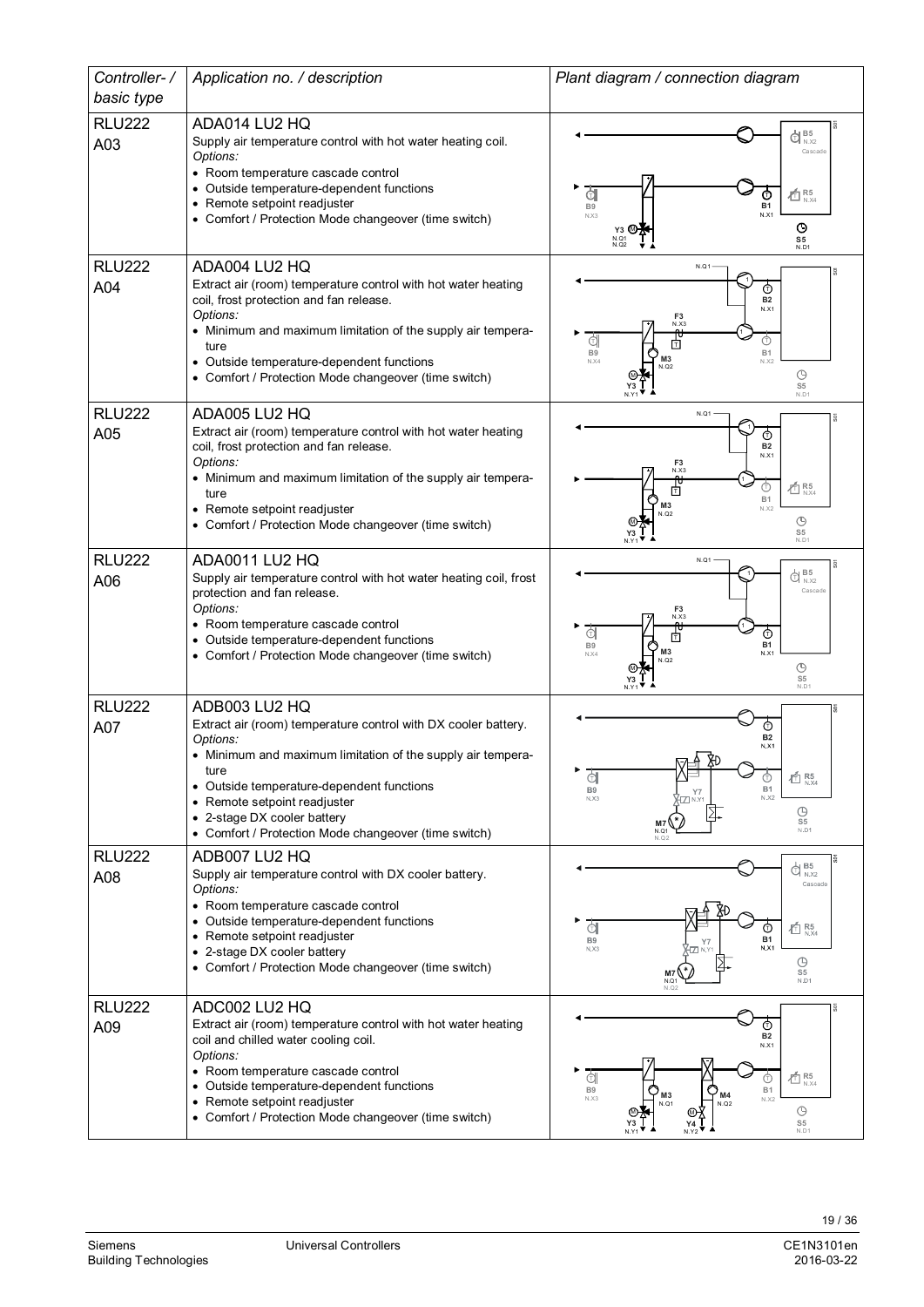| Controller-/         | Application no. / description                                                                                                                                                                                                                                                                                                                                                                | Plant diagram / connection diagram                                                                                                                                                                                       |
|----------------------|----------------------------------------------------------------------------------------------------------------------------------------------------------------------------------------------------------------------------------------------------------------------------------------------------------------------------------------------------------------------------------------------|--------------------------------------------------------------------------------------------------------------------------------------------------------------------------------------------------------------------------|
| basic type           |                                                                                                                                                                                                                                                                                                                                                                                              |                                                                                                                                                                                                                          |
| <b>RLU222</b><br>A10 | ADC010 LU2 HQ<br>Supply air temperature control with hot water heating coil and<br>chilled water cooling coil.<br>Options:<br>• Room temperature cascade control<br>• Outside temperature-dependent functions<br>• Remote setpoint readjuster<br>• Comfort / Protection Mode changeover (time switch)                                                                                        | $\bigoplus_{N\times 2} \mathbf{B5}$<br>Cascade<br>$40R_{N,X4}$<br>$\odot$<br>⊙<br><b>B1</b><br>B <sub>9</sub><br>M <sub>3</sub><br>M4<br>N.X1<br>N.X3<br>N.Q1<br>N.Q2<br>$\bigcirc$<br>$\mathbb{S}5$<br>N.D1             |
| <b>RLU222</b><br>A11 | ADC004 LU2 HQ<br>Extract air (room) temperature control with electric air heater<br>battery and chilled water cooling coil.<br>Options:<br>• Minimum and maximum limitation of the supply air tempera-<br>ture<br>• Outside temperature-dependent functions<br>• Remote setpoint readjuster<br>• 2-stage electric air heater battery<br>• Comfort / Protection Mode changeover (time switch) | ⊕<br><b>B2</b><br>N.X1<br>d<br>$\times$ R <sub>N.X4</sub><br>⊙<br>$\overline{m}$ E1<br><b>B1</b><br>B <sub>9</sub><br>N.Q1<br>N.Q2<br>N.Y1<br>N.X2<br>N.X3<br>$\bigcirc$<br>S <sub>5</sub><br>N <sub>D1</sub>            |
| <b>RLU222</b><br>A12 | ADC012 LU2 HQ<br>Supply air temperature control with electric air heater battery<br>and chilled water cooling coil.<br>Options:<br>• Room temperature cascade control<br>• Outside temperature-dependent functions<br>• Remote setpoint readjuster<br>• 2-stage electric air heater battery<br>• Comfort / Protection Mode changeover (time switch)                                          | $\bigoplus_{N,X2}$<br>Cascade<br>$\times$ R <sub>N.X4</sub><br>đ<br>⊕<br>両<br>E <sub>1</sub><br><b>B1</b><br>B <sub>9</sub><br><b>N.Q1</b><br>N.Q2<br>N.V1<br>N.X1<br>N X3<br>$\bigcirc$<br>S <sub>5</sub><br>Y4<br>N.D1 |
| <b>RLU222</b><br>A13 | ADC003 LU2 HQ<br>Extract air (room) temperature control with hot water heating<br>coil and DX cooler battery.<br>Options:<br>• Minimum and maximum limitation of the supply air tempera-<br>ture<br>• Outside temperature-dependent functions<br>• Remote setpoint readjuster<br>• 2-stage DX cooler battery<br>• Comfort / Protection Mode changeover (time switch)                         | <b>B2</b><br>N.X1<br>đ<br>$\tt t^4$ R5<br>C<br><b>B1</b><br><b>B9</b><br>N.X2<br>N.X3<br>⊕<br>S <sub>5</sub><br>N.Q<br>N.D1                                                                                              |
| <b>RLU222</b><br>A14 | ADC011 LU2 HQ<br>Supply air temperature control with hot water heating coil and<br>DX cooler battery.<br>Options:<br>• Room temperature cascade control<br>• Outside temperature-dependent functions<br>• Remote setpoint readjuster<br>• 2-stage DX cooler battery<br>• Comfort / Protection Mode changeover (time switch)                                                                  | $\bigoplus_{\sim} \frac{\mathsf{B5}}{\mathsf{A}}$<br>Cascade<br>व<br>$40R_{N,X4}$<br>B1<br>B9<br>$Y$ 7<br>N.X3<br>N.X <sup>*</sup><br>-17<br>$\circledcirc$<br>S <sub>5</sub><br>Y3<br><b>M7</b><br>N.Q1<br>N.D1<br>N.02 |
| <b>RLU222</b><br>A15 | ADC006 LU2 HQ<br>Extract air (room) temperature control with hot water heating<br>coil, frost protection, chilled water cooling coil and fan release.<br>Options:<br>• Minimum and maximum limitation of the supply air tempera-<br>ture<br>• Outside temperature-dependent functions<br>• Comfort / Protection Mode changeover (time switch)                                                | N.Q1<br>$_{\odot}$<br><b>B2</b><br>N.X1<br>N.X3<br>đ<br>$\bigcirc$<br>门<br><b>B1</b><br>B <sub>9</sub><br>M3<br>N.X4<br>N.X2<br>N.Q2<br>$\circledcirc$<br>S <sub>5</sub><br>Y4<br>N.D1<br>N.Y2                           |
| <b>RLU222</b><br>A16 | ADC014 LU2 HQ<br>Supply air temperature control with hot water heating coil, frost<br>protection, chilled water cooling coil and fan release.<br>Options:<br>• Room temperature cascade control<br>• Outside temperature-dependent functions<br>• Comfort / Protection Mode changeover (time switch)                                                                                         | N. Q1<br>$\bigoplus_{N. X2}^{B5}$<br>Cascade<br>N.X3<br>$^\copyright$<br>d<br>π<br><b>B1</b><br>B <sub>9</sub><br>M <sub>3</sub><br>N.X4<br>N.X1<br>N.Q2<br>$\odot$<br>⋓<br>S <sub>5</sub><br>N.D1                       |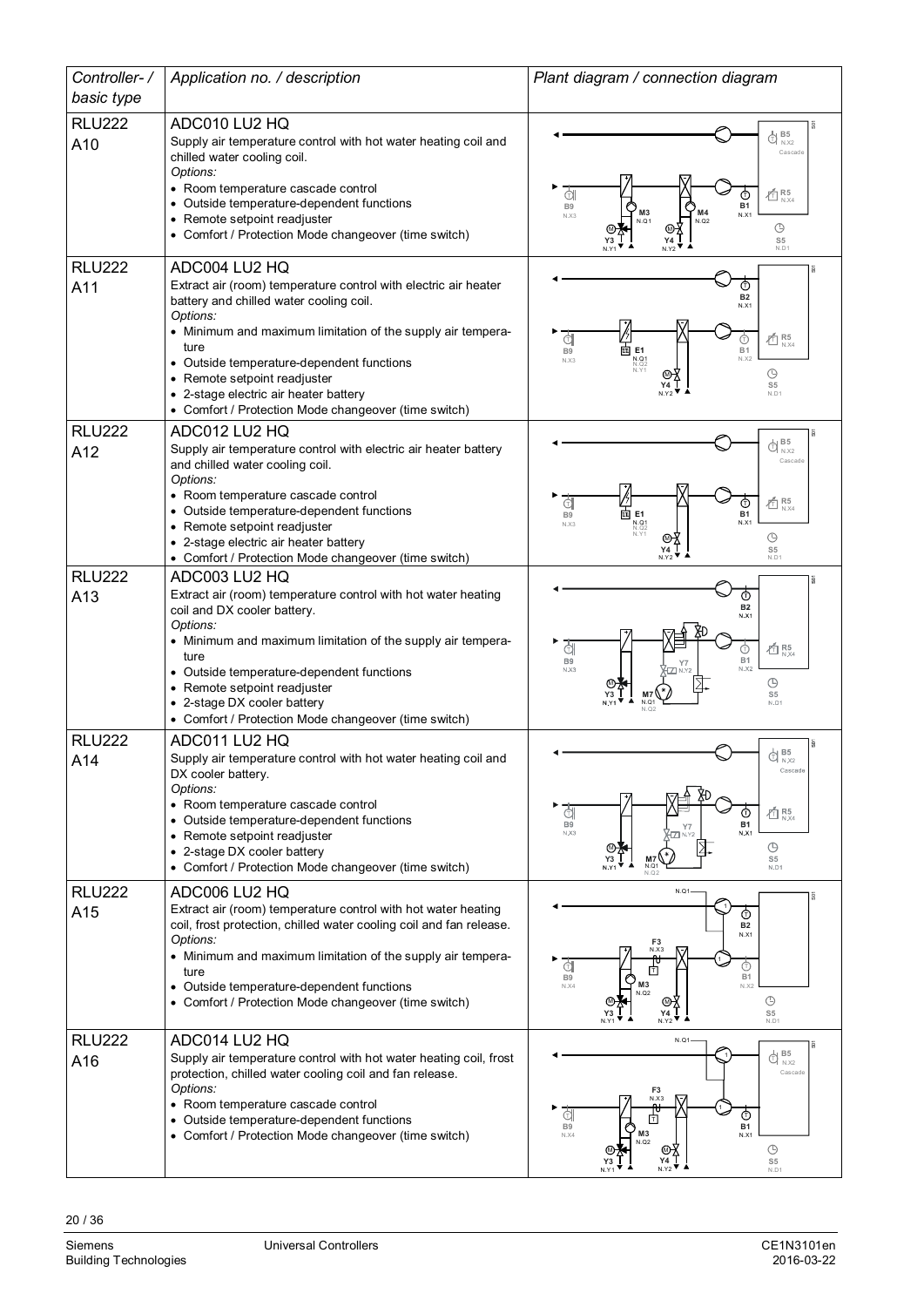| Controller-/         | Application no. / description                                                                                                                                                                                                                                                                                                      | Plant diagram / connection diagram                                                                                                                                                                                                                                                        |
|----------------------|------------------------------------------------------------------------------------------------------------------------------------------------------------------------------------------------------------------------------------------------------------------------------------------------------------------------------------|-------------------------------------------------------------------------------------------------------------------------------------------------------------------------------------------------------------------------------------------------------------------------------------------|
| basic type           |                                                                                                                                                                                                                                                                                                                                    |                                                                                                                                                                                                                                                                                           |
| <b>RLU222</b><br>A17 | ADC007 LU2 HQ<br>Extract air (room) temperature control with hot water heating<br>coil, frost protection, DX cooler battery and fan release.<br>Options:<br>• Minimum and maximum limitation of the supply air tempera-<br>ture<br>Outside temperature-dependent functions<br>• Comfort / Protection Mode changeover (time switch) | $N.Q1-$<br><b>B2</b><br>N.X <sup>-</sup><br>đ<br>B1<br>B <sub>9</sub><br>N.X4<br>⊕<br>S <sub>5</sub><br>N.Q2<br>N Y<br>N <sub>D1</sub>                                                                                                                                                    |
| <b>RLU222</b>        | ADC016 LU2 HQ                                                                                                                                                                                                                                                                                                                      | N.Q1                                                                                                                                                                                                                                                                                      |
| A18                  | Supply air temperature control with hot water heating coil, frost<br>protection, DX cooler battery and fan release.<br>Options:<br>• Room temperature cascade control<br>• Outside temperature-dependent functions<br>• Comfort / Protection Mode changeover (time switch)                                                         | $\bigoplus_{N.X2}$<br>Cascade<br>G<br>⊕<br><b>B1</b><br>B <sub>9</sub><br>N.X<br>N X4<br>$\bigcirc$<br>S <sub>5</sub><br>N.D1                                                                                                                                                             |
| <b>RLU222</b>        | AEAG01 LU2 HQ<br>Extract air (room) temperature control with closed-circuit heat                                                                                                                                                                                                                                                   |                                                                                                                                                                                                                                                                                           |
| A19                  | recovery system and hot water heating coil.<br>Options:<br>• Minimum and maximum limitation of the supply air tempera-<br>ture<br>• Outside temperature-dependent functions<br>• Remote setpoint readjuster<br>• Comfort / Protection Mode changeover (time switch)                                                                | ⊕<br><b>B2</b><br>N X1<br>$\overline{\text{m}}$ R5<br>$_{\text{N,X4}}$<br><b>B1</b><br><b>B9</b><br>N.X2<br>N.X3<br>Φ<br>S <sub>5</sub><br>N <sub>D1</sub>                                                                                                                                |
| <b>RLU222</b>        | AEAG02 LU2 HQ                                                                                                                                                                                                                                                                                                                      | B <sub>5</sub><br>$\bigoplus_{N \times 2}^{\mathbf{D}_{\infty}}$                                                                                                                                                                                                                          |
| A20                  | Supply air temperature control with closed-circuit heat recovery<br>system and hot water heating coil.<br>Options:<br>• Room temperature cascade control<br>• Outside temperature-dependent functions<br>Remote setpoint readjuster<br>• Comfort / Protection Mode changeover (time switch)                                        | Cascade<br>$\tt{\vec{\hat{\Sigma}}}\phantom{0}\mathsf{R5}_{\text{N,X4}}$<br>⊕<br>⊕<br>B <sub>1</sub><br><b>B9</b><br>N X3<br>N X1<br>⊕<br>S5                                                                                                                                              |
| <b>RLU222</b>        | AEAD01 LU2 HQ                                                                                                                                                                                                                                                                                                                      | N.Q1                                                                                                                                                                                                                                                                                      |
| A21                  | Extract air (room) temperature control with mixed air dampers,<br>hot water heating coil, frost protection and fan release.<br>Options:<br>• Minimum and maximum limitation of the supply air tempera-<br>ture<br>• Outside temperature-dependent functions<br>Comfort / Protection Mode changeover (time switch)                  | $^\copyright$<br>$_{Y2}$ $\circledcirc$<br><b>B2</b><br>(M)<br>N.X1<br>Y1<br>Y6<br>$F_{{N,X3}}^3$<br>$N.Y2$ <sup><sup>(1)</sup></sup><br>a<br>⊕<br>庁<br>B <sub>9</sub><br>B1<br>M <sub>3</sub><br>N.X4<br>N.X2<br>N.Q2<br>$\odot$<br>$\overline{\text{S5}}$ <sub>N.D1</sub><br>Y3<br>N.Y1 |
| <b>RLU222</b>        | AEAD02 LU2 HQ                                                                                                                                                                                                                                                                                                                      | N.Q1                                                                                                                                                                                                                                                                                      |
| A22                  | Supply air temperature control with mixed air dampers, hot<br>water heating coil, frost protection and fan release.<br>Options:<br>• Room temperature cascade control<br>• Outside temperature-dependent functions<br>• Comfort / Protection Mode changeover (time switch)                                                         | $\bigoplus_{N,X2}$<br>Y2<br>Cascade<br>Y1<br>F3<br>N.Y2 <sup>(M)</sup><br>N.X3<br>$^\copyright$<br>d<br>由<br><b>B1</b><br>B <sub>9</sub><br>M <sub>3</sub><br>N.X1<br>N.X4<br>$\odot$<br>S <sub>5</sub><br>N.D1<br>N.Y                                                                    |
| <b>RLU222</b>        | ADB009 LU2 HQ                                                                                                                                                                                                                                                                                                                      |                                                                                                                                                                                                                                                                                           |
| A23                  | Extract air (room) temperature control with chilled water cooling<br>coil and 2 cooling towers.<br>Options:<br>• Minimum and maximum limitation of the supply air tempera-<br>ture<br>• Outside temperature-dependent functions<br>Remote setpoint readjuster                                                                      | ⊙<br><b>B2</b><br>N.X1<br>$\times$ R <sub>N.X4</sub><br>ðl<br>N.Q1<br>$^\circledR$<br>N.Q2<br>B <sub>9</sub><br>$^{\circledR}$<br>B1<br>@\z:<br>E G2<br>N.X3<br>N.X2<br>$\circledcirc$<br>S <sub>5</sub>                                                                                  |
|                      | • Comfort / Protection Mode changeover (time switch)                                                                                                                                                                                                                                                                               | N.D1                                                                                                                                                                                                                                                                                      |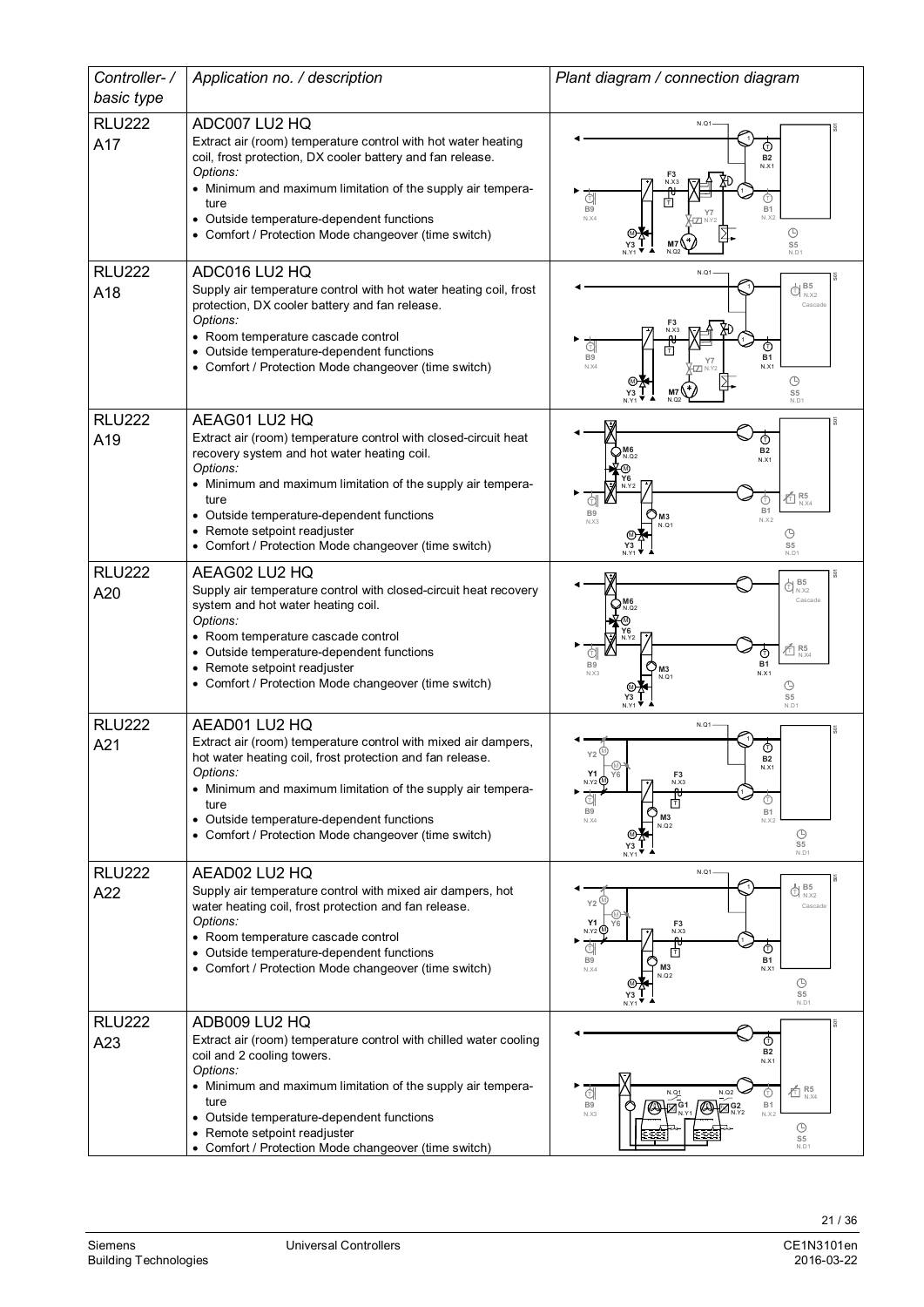| Controller-/         | Application no. / description                                                                                                                                                                                                                                                                                                                                                                                   | Plant diagram / connection diagram                                                                                                                                                                                                                                                     |
|----------------------|-----------------------------------------------------------------------------------------------------------------------------------------------------------------------------------------------------------------------------------------------------------------------------------------------------------------------------------------------------------------------------------------------------------------|----------------------------------------------------------------------------------------------------------------------------------------------------------------------------------------------------------------------------------------------------------------------------------------|
| basic type           |                                                                                                                                                                                                                                                                                                                                                                                                                 |                                                                                                                                                                                                                                                                                        |
| <b>RLU222</b><br>A24 | AECD01 LU2 HQ<br>Extract air (room) temperature control with mixed air dampers,<br>hot water heating coil and DX cooler battery.<br>Options:<br>• Minimum and maximum limitation of the supply air tempera-<br>ture<br>• Outside temperature-dependent functions<br>• Remote setpoint readjuster<br>• Comfort / Protection Mode changeover (time switch)                                                        | $_{\tiny\textregistered}$<br>Y2<br><b>B2</b><br>N.X1<br>Y1<br>$N.Y2$ $@$<br>$\tfrac{\pi}{10}$ R5<br>ଗ<br>B <sub>9</sub><br>B1<br>M <sub>3</sub><br>N.X3<br>N X5<br>N.Q1<br>N.Q2<br>$\circledcirc$<br>S5<br>N.D1                                                                        |
| <b>RLU222</b><br>A25 | AECD04 LU2 HQ<br>Supply air temperature control with mixed air dampers, hot<br>water heating coil and DX cooler battery.<br>Options:<br>• Room temperature cascade control<br>• Outside temperature-dependent functions<br>• Remote setpoint readjuster<br>• Comfort / Protection Mode changeover (time switch)                                                                                                 | B <sub>5</sub><br>$\bigoplus_{N \times 2}^{\mathbf{D} \cdot \mathbf{C}}$<br>Y <sub>2</sub><br>Cascade<br>Υ1<br><b>N.Y2</b> @<br>$\overline{\text{m}}$ R5<br>⊕<br><b>B1</b><br>B <sub>9</sub><br>M <sub>3</sub><br>N.X3<br>N.X1<br>N.Q2<br>N.Q1<br>$\bigodot$<br>S <sub>5</sub><br>N.D1 |
| <b>RLU222</b><br>A26 | AECD02 LU2 HQ<br>Extract air (room) temperature control with mixed air dampers,<br>hot water heating coil and DX cooler battery.<br>Options:<br>• Minimum and maximum limitation of the supply air tempera-<br>ture<br>• Outside temperature-dependent functions<br>• Remote setpoint readjuster<br>• 2-stage DX cooler battery<br>• Comfort / Protection Mode changeover (time switch)                         | Y2<br><b>B2</b><br>N.X1<br>Y1<br>Y6<br>$N.Y2$ $@$<br>d<br>$\tt{\vec{\hat{\pi}}}\phantom{1}\mathsf{R5}_{\mathsf{N} \mathsf{X} 4}$<br>B <sub>9</sub><br>B1<br>N.X3<br>N.X2<br>N.Q1<br>⊕<br>S5<br>N <sub>D1</sub>                                                                         |
| <b>RLU222</b><br>A27 | AECD05 LU2 HQ<br>Supply air temperature control with mixed air dampers, hot<br>water heating coil and dx cooler battery.<br>Options:<br>• Room temperature cascade control<br>• Outside temperature-dependent functions<br>• Remote setpoint readjuster<br>• 2-stage DX cooler battery<br>• Comfort / Protection Mode changeover (time switch)                                                                  | B <sub>5</sub><br>đ<br>N.X2<br>Y2<br>Cascade<br>Υ1<br>Y6<br>N.Y2 <sup>(M)</sup><br>$4\overline{\text{dB}}_{\text{n,X4}}^{\text{R5}}$<br>℗<br><b>B1</b><br><b>B9</b><br>N X1<br>N.X3<br>N.Q1<br>$\circledcirc$<br>S <sub>5</sub><br>N <sub>D1</sub>                                     |
| <b>RLU222</b><br>A28 | AECD03 LU2 HQ<br>Extract air (room) temperature control with mixed air dampers,<br>electric air heater battery and chilled water cooling coil.<br>Options:<br>• Minimum and maximum limitation of the supply air tempera-<br>ture<br>• Outside temperature-dependent functions<br>• Remote setpoint readjuster<br>• 2-stage electric air heater battery<br>• Comfort / Protection Mode changeover (time switch) | ⊕<br>$Y2 \overset{\text{(n)}}{=}$<br>N.X1<br>Y1<br><b>Y6</b><br>N.Y1 <sup>(M)</sup><br>$4\overline{\text{dB}}_{\text{n} \text{X}4}^{\text{R5}}$<br>₫<br>$\overline{\mathbb{E}}$ E1<br>B <sub>9</sub><br>B1<br>N.Q1<br>N.Q2<br>N.X3<br>N.X2<br>$\odot$<br>S5<br>N.D1                    |
| <b>RLU222</b><br>A29 | AECD06 LU2 HQ<br>Supply air temperature control with mixed air dampers, electric<br>air heater battery and chilled water cooling coil.<br>Options:<br>• Room temperature cascade control<br>• Outside temperature-dependent functions<br>• Remote setpoint readjuster<br>• 2-stage electric air heater battery<br>• Comfort / Protection Mode changeover (time switch)                                          | $\bigoplus_{N\times 2} \mathsf{B5}$<br>N.X2<br>Y <sub>2</sub><br>Cascade<br>Y1<br>N.Y1<br>$\times$ R5<br>$_{N,X4}$<br>⊕<br>Œ.<br>$\overline{\mathbf{m}}$ <b>E1</b><br>$N. Q1$<br><b>B1</b><br>B <sub>9</sub><br>N.X1<br>N.X3<br>$\bigcirc$<br>S <sub>5</sub><br>N.D1                   |
| <b>RLU222</b><br>U01 | ADKA02 LU2 HQ<br>Extract air (room) humidity control (r.h.) with spray humidifier.<br>Options:<br>• Maximum limitation of the air humidity<br>• Remote setpoint adjuster<br>• 2-stage spray humidifier<br>• Comfort / Protection Mode changeover (time switch)                                                                                                                                                  | ⊚<br><b>B12</b><br>N.X1<br>[%]<br>$40R_{N,X3}$<br>⊙<br><b>B11</b><br>Y8 (M<br>N.X2<br>$[%]$<br>$\circledcirc$<br>S <sub>5</sub><br>N.Q<br>N.D1                                                                                                                                         |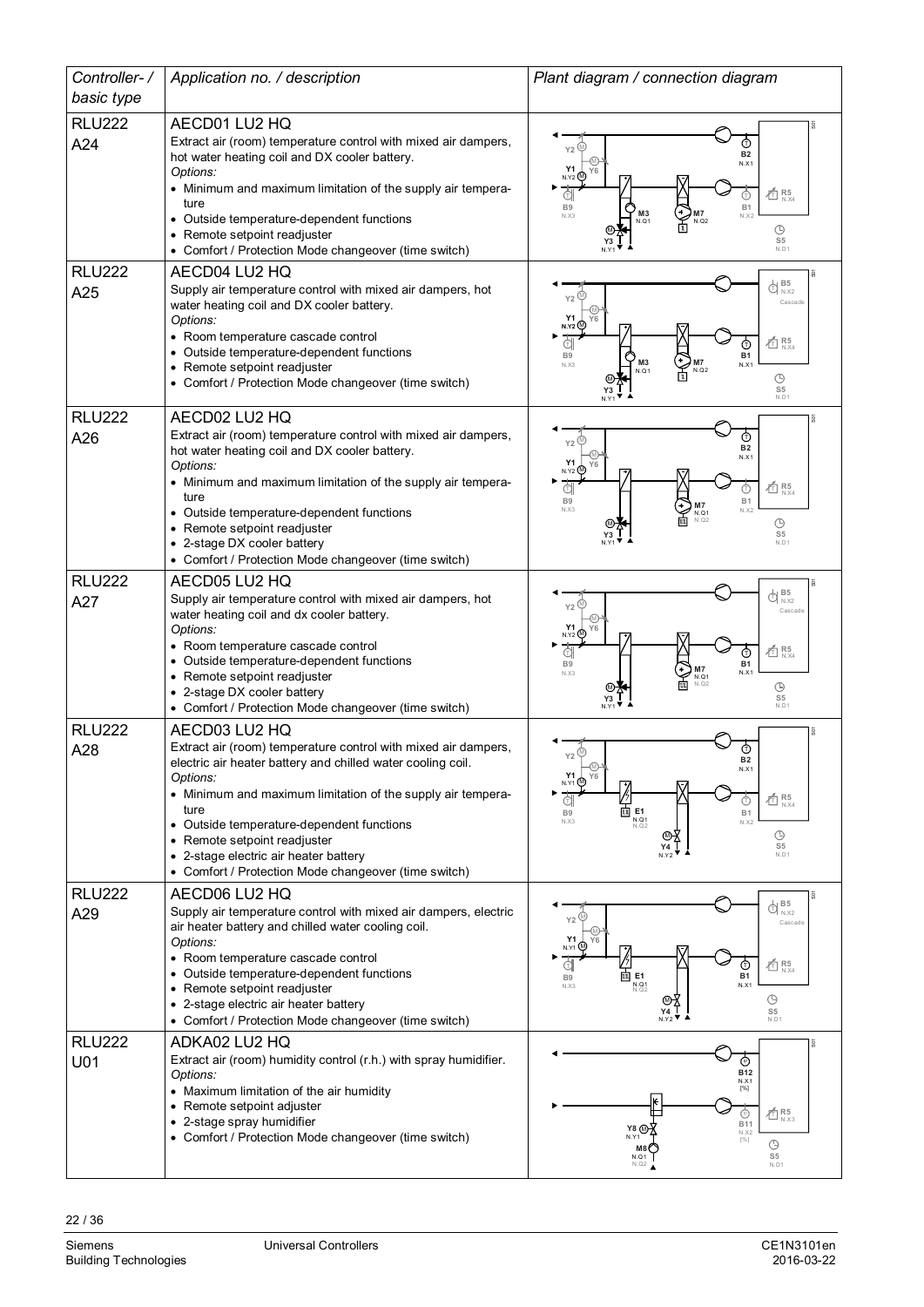| Controller-/<br>basic type  | Application no. / description                                                                                                                                                                                                                                                                                                                             | Plant diagram / connection diagram                                                                                                                                                                                   |
|-----------------------------|-----------------------------------------------------------------------------------------------------------------------------------------------------------------------------------------------------------------------------------------------------------------------------------------------------------------------------------------------------------|----------------------------------------------------------------------------------------------------------------------------------------------------------------------------------------------------------------------|
| <b>RLU222</b><br>U02        | PB0002 LU2 HQ<br>Differential pressure control of water with speed-controlled<br>pumps.<br>Options:<br>• Minimum and maximum pressure limit controller<br>• Outside temperature-dependent functions<br>• Remote setpoint adjuster<br>• Comfort / Protection Mode changeover (time switch)                                                                 | $B23\frac{1}{2}$<br><b>B22</b><br>N.X1<br>N X2<br>[bar]<br>N.Q2<br>N.91<br>$\frac{f}{f_2}$<br>G1<br>G2<br>N.Y1<br>N.Y2<br>$\times$ R5<br>⊕<br>⊕<br>B <sub>9</sub><br>S5<br>N.X3<br>N.D1                              |
| <b>RLU222</b><br>U03        | AZL002 LU2 HQ<br>Differential pressure control of air with speed-controlled fans.<br>Options:<br>• Minimum and maximum pressure limit controller<br>• Outside temperature-dependent functions<br>• Remote setpoint adjuster<br>• Comfort / Protection Mode changeover (time switch)                                                                       | $B23 \n\oplus$<br><b>B22</b><br>N.X1<br>[bar]<br>N.Q1<br>N.Q2<br>$V_{2}$<br>$\mathscr{V}_n$<br>$40R_{N,X4}^5$<br>G1<br>G2<br>N.Y1<br><b>N.Y2</b><br>⊕<br>S <sub>5</sub><br>⋒<br>N, D1<br>B <sub>9</sub><br>N.X3      |
| <b>RLU222</b><br>U04        | ADI003 LU2 HQ<br>Extract air (room) humidity control (r.h.) with DX cooler battery.<br>Options:<br>• Additional maximum selection from internal and external<br>signal<br>• Room temperature-dependent shifting of humidity setpoint<br>• Remote setpoint adjuster<br>• 2-stage DX cooler battery<br>• Comfort / Protection Mode changeover (time switch) | $\bigoplus_{N,X3}$<br>⊚<br><b>B12</b><br>N.X1<br>$\times$ R5<br>NX4<br>Y7<br>N.Y1<br>$\bigodot$<br>S <sub>5</sub><br>M7<br>N.X2<br>N.Q<br>N.D1<br>N.02                                                               |
| <b>RLU222</b><br>U05        | ADI005 LU2 HQ<br>Extract air (room) humidity control (a.h.) with DX cooler battery.<br>Options:<br>• Additional maximum selection from internal and external<br>signal<br>• Room temperature-dependent shifting of humidity setpoint<br>• Remote setpoint adjuster<br>2-stage DX cooler battery<br>• Comfort / Protection Mode changeover (time switch)   | $\bigoplus_{N,X3}^{B5}$<br>⊙⊙<br><b>B18</b><br>N.X1<br>[g/kg]<br>$\times$ R5<br>N.X4<br>$\bigcirc$<br>S <sub>5</sub><br>N.D1<br>N.X2<br>N.Q1                                                                         |
| <b>RLU222</b><br>U06        | AAZD02 LU2 HQ<br>Indoor air quality control with mixed air dampers and fan con-<br>trol.<br>Options:<br>• Additional maximum selection from internal and external<br>signal<br>• Outside temperature-dependent functions<br>• Remote setpoint adjuster<br>• 2-speed fan<br>• Comfort / Protection Mode changeover (time switch)                           | @ B4<br>N.X1<br>Y2<br>[ppm]<br>Y1<br>Y6<br>$N.Y1$ <sup>(1)</sup><br>$\times$ R <sub>N.X4</sub><br>C<br>$M1$ $\overline{u}$<br>B <sub>9</sub><br>N.Q1<br>N.X3<br>N.02<br>$\bigodot$<br>S <sub>5</sub><br>N.X2<br>N.D1 |
| <b>RLU222</b><br><b>U07</b> | ADZA01 LU2 HQ<br>Extract air (room) humidity control (r.h.) with spray humidifier<br>and DX cooler battery.<br>Options:<br>• Maximum limitation of the supply air humidity<br>• Additional maximum selection from internal and external<br>signal<br>• Remote setpoint adjuster<br>• Comfort / Protection Mode changeover (time switch)                   | <b>B12</b><br>N.X1<br>[%]<br>$\tt{\vec{\text{m}}}$ R5<br>⊚<br><b>B11</b><br>Y8 @<br>N.X2<br>N.Y <sup>-</sup><br>[%]<br>M8<br>S <sub>5</sub><br>N.Q1<br>M7<br>N.X3<br>N.D1<br>N.Q2                                    |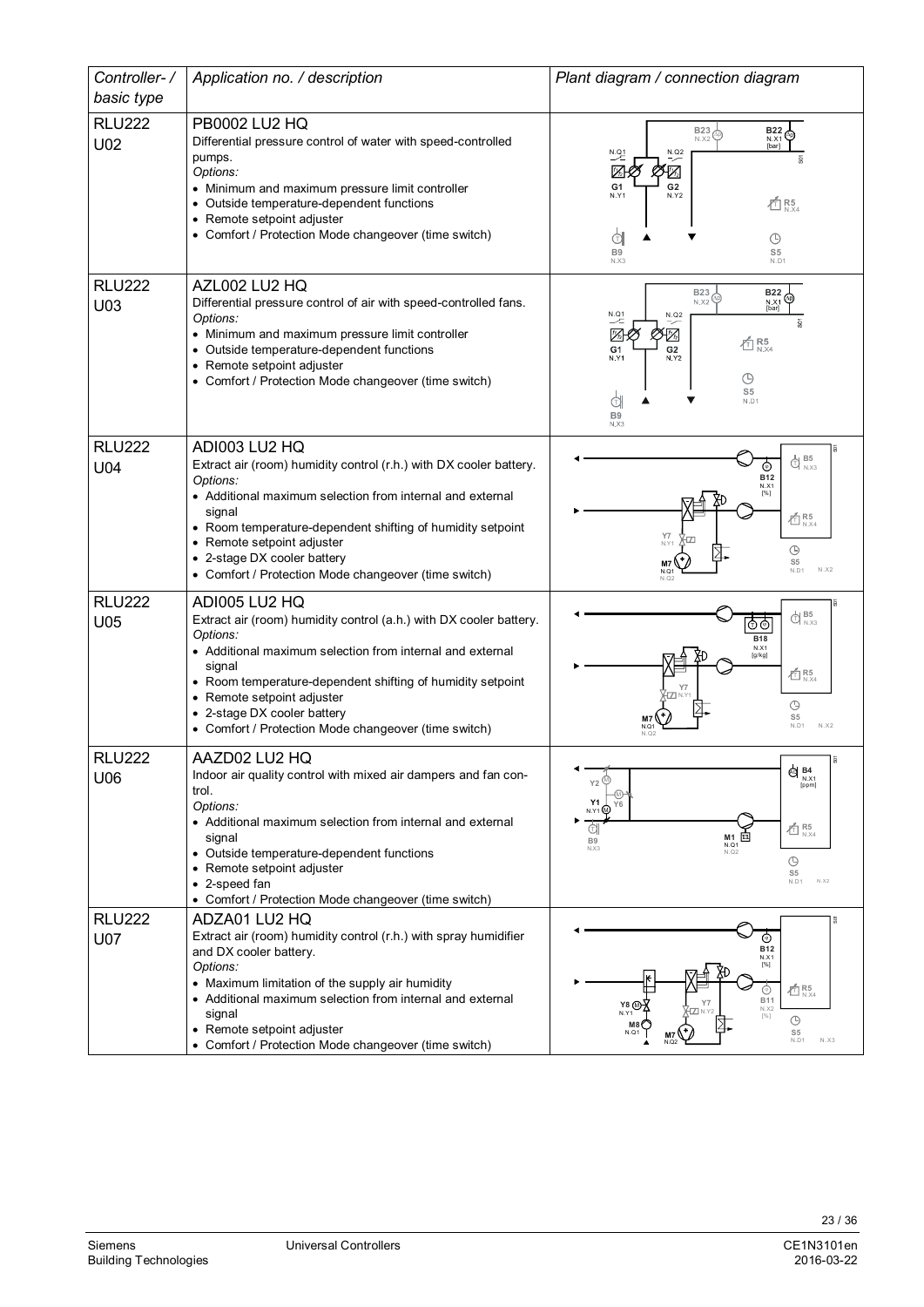| Controller-/         | Application no. / description                                                                                                                                                                                                                                    | Plant diagram / connection diagram                                                                                                                                                                                   |
|----------------------|------------------------------------------------------------------------------------------------------------------------------------------------------------------------------------------------------------------------------------------------------------------|----------------------------------------------------------------------------------------------------------------------------------------------------------------------------------------------------------------------|
| basic type           |                                                                                                                                                                                                                                                                  |                                                                                                                                                                                                                      |
| <b>RLU222</b><br>U08 | CZC001 LU2 HQ<br>Temperature control of chilled ceilings.<br>Options:<br>• Setpoint compensation depending on humidity<br>• Deviation alarm<br>• Comfort / Protection Mode changeover (time switch)                                                              | 5<br>V<br>Ó<br>M4<br>$\boxed{\text{d}}$ $\boxed{\text{m}}$ $\frac{\text{B16}}{\text{N} \times 2}$<br><b>B1</b><br>N.Q2<br>N.X1<br>Y4<br>N.Y1<br>$\bigcirc$<br>⊗<br>$\Theta$<br>S <sub>5</sub><br>H1<br>N.D1<br>N.Q1  |
| <b>RLU222</b><br>U09 | HZC001 LU2 HQ<br>Temperature control of mixing heating circuit.<br>Options:<br>• Minimum limitation of the return temperature<br>• Outside temperature-dependent functions<br>• Remote setpoint adjuster<br>• Comfort / Protection Mode changeover (time switch) | (T)<br>$B9$<br>N.X3<br>$\overline{5}$<br>$B1$ <sup><math>\overline{C}</math></sup><br>⊕<br>N X1<br>S <sub>5</sub><br>Y <sub>3</sub><br>N.D1<br>N.Q1<br>N.Q2<br>(M)<br>$R5$ <sub>N.X4</sub><br>Æ<br><b>B7</b><br>N.X2 |
| <b>RLU222</b><br>U10 | <b>ZZZ001 LU2 HQ</b><br>3-position actuator                                                                                                                                                                                                                      | DC 0  10 V<br>X1 M<br>G <sub>1</sub><br>$\sqrt{$ D1 M<br>Q11<br>Q23<br>G<br>ġ<br><b>RLU222</b><br>N1 Q12<br>$Q14$ N <sub>2</sub> $Q24$<br>G <sub>0</sub><br>AV<br>ℝ                                                  |
| <b>RLU222</b><br>U11 | <b>ZZZ002 LU2 HQ</b><br>Variable 2-step switch                                                                                                                                                                                                                   | DC 0  10 V<br>$X1$ M<br>G <sub>1</sub><br>Q11<br>G<br>$\frac{1}{\sqrt{}}$ D1 M<br>Q23<br><b>RLU222</b><br>N1 Q12<br>Q14 N2<br>Q24<br>$\frac{1}{11}$<br>2Q VAR.                                                       |
| <b>RLU222</b><br>U12 | ADC019 LU2 HQ<br>Universal control (substitute for RKN2 / RKN22)<br>Application:<br>Temperature control (on/off pump control)<br>Options:<br>• Remote setpoint adjuster (absolute)<br>• Comfort / Protection Mode changeover (time switch)                       | <b>B2</b><br>N.X1<br>$40R_{N,X2}$<br>¢<br>M <sub>3</sub><br>M4<br>N.Q1<br>N.Q2<br>$\odot$<br>S <sub>5</sub><br>N.D1                                                                                                  |
| <b>RLU222</b><br>U13 | ADC020 LU2 HQ<br>Universal control (substitute for RKN8 / RKN88)<br>Application:<br>Temperature control (modulating valve control)<br>Options:<br>• Remote setpoint adjuster (absolute)<br>• Comfort / Protection Mode changeover (time switch)                  | ទ្ល<br>$^\circledR$<br><b>B2</b><br>N.X1<br>$40R_{N,X2}$<br>$\bigcirc$<br>$Y3$ (M)<br>Y4 M<br>S <sub>5</sub><br>N.Y2<br>N.D1                                                                                         |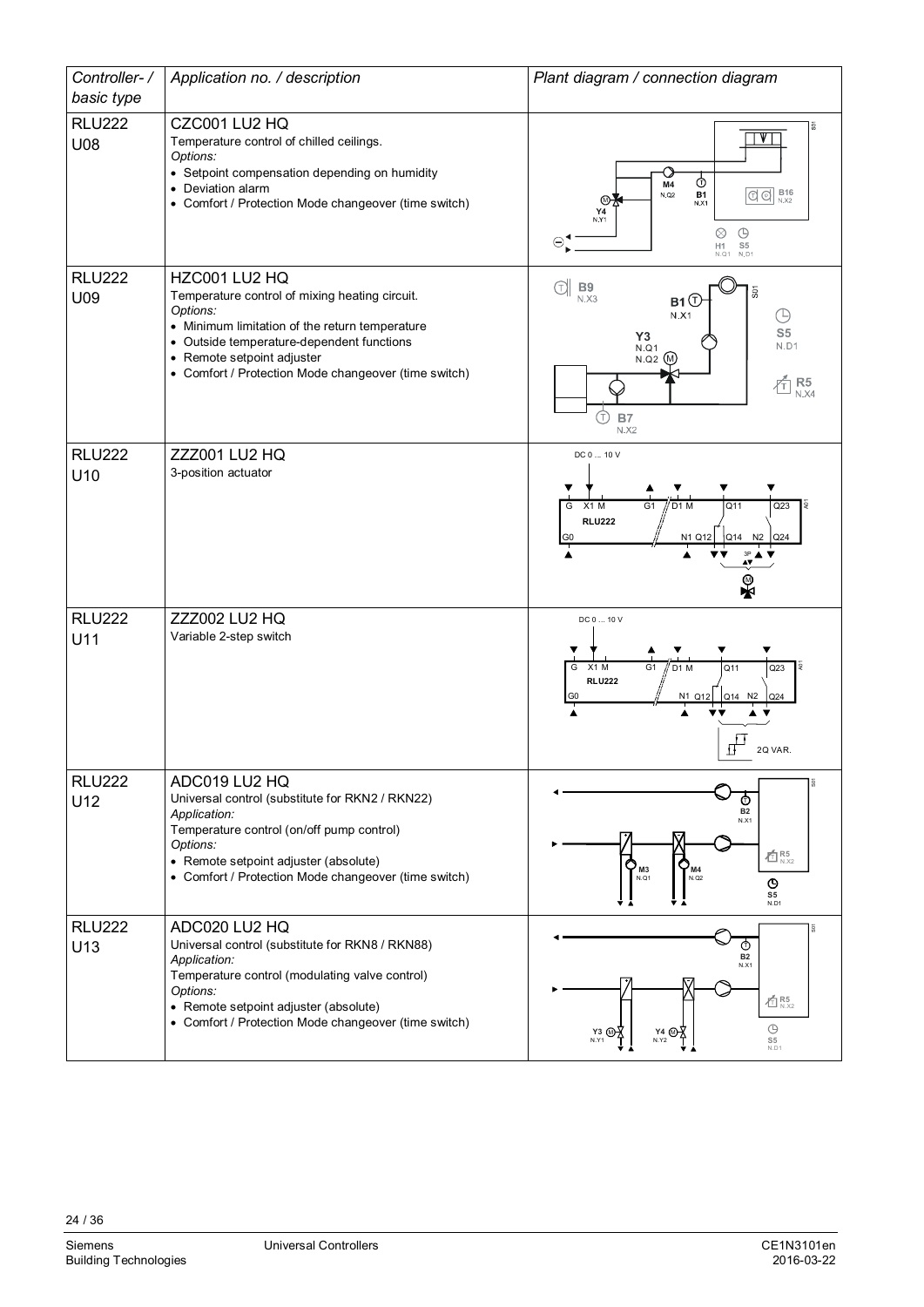| Controller-/         | Application no. / description                                                                                                                                                                                                                            | Plant diagram / connection diagram                                                                                                                                                             |
|----------------------|----------------------------------------------------------------------------------------------------------------------------------------------------------------------------------------------------------------------------------------------------------|------------------------------------------------------------------------------------------------------------------------------------------------------------------------------------------------|
| basic type           |                                                                                                                                                                                                                                                          |                                                                                                                                                                                                |
| <b>RLU222</b><br>U14 | HZC002 LU2 HQ<br>Boiler temperature control (substitute for RCA12.2)<br>Application:<br>Minimum limitation of the boiler return temperature<br>Options:<br>• Remote setpoint adjuster (absolute)<br>• Comfort / Protection Mode changeover (time switch) | 501<br>⊕<br>Y3<br>S <sub>5</sub><br>N.Q1<br>N.D1<br>N.Q2 (M)<br>$R_{N,X2}^5$<br>Τ)<br><b>B7</b><br>N.X1                                                                                        |
| <b>RLU222</b><br>U15 | <b>SA0001 LU2 HQ</b><br>Differential temperature control (substitute for RSA24)<br>Application:<br>Solar heat storage plant<br>Options:<br>• Maximum limitation of the boiler temperature<br>• Minimum limitation of the charging temperature            | B6<br>N.X1<br>⋔<br>M3<br><b>B3</b><br>N.X2<br>N.Q1                                                                                                                                             |
| <b>RLU222</b><br>U16 | ABL001 LU2 HQ<br>Supply air differential pressure control<br>Options:<br>• Switching via external time switch<br>• Differential pressure monitor                                                                                                         | F <sub>1</sub><br>$\frac{\odot}{\rm B7}$<br>$G1$<br>N.Y1<br>$\bigoplus$ S5<br>N.D1<br>N.X1                                                                                                     |
| <b>RLU222</b><br>U17 | ADZ001 LU2 HQ<br>Supply air differential pressure control, Extract air volume<br>control<br>Options:<br>• Switching via external time switch<br>• Setpoint shift through volumetric supply air flow<br>• Differential pressure monitor                   | F1<br>$G2$<br>N.Y1<br>$\overline{\underset{\text{RX1}}{\bigotimes}}$<br>F <sub>1</sub><br>$\bigoplus$ S5<br>N.D1<br>⊚<br>⊚<br>G <sub>1</sub><br><b>B1</b><br><b>B7</b><br>N.Y2<br>N.X3<br>N.X2 |
| <b>RLU222</b><br>U18 | ADL001 LU2 HQ<br>Supply air and room differential pressure control<br>Options:<br>• Switching via external time switch<br>• Differential pressure monitor                                                                                                | F1<br>-lo-<br>$G2$<br>N.Y1<br>⊕<br><b>B81</b><br>F1<br>N.X2<br>$\Delta p$<br>$\bigoplus$ S5<br>N.D1<br>⊚<br>G1<br>N.Y2<br><b>B7</b><br>N.X1                                                    |
| <b>RLU222</b><br>U19 | ADZA02 LU2 HQ<br>Extract air (room) humidity control<br>Options:<br>• Maximum limitation of supply air humidity<br>• Comfort / Protection Mode changeover (time switch)                                                                                  | ⊙)<br><b>B12</b><br>N.X1<br>N.X3<br>$\frac{\odot}{\mathsf{B11}}$<br>$Y8$ $\omega$<br>S5<br>⊕<br>N.Y2<br>N.D1<br>N.X2<br>M8<br>$\frac{Y4}{N.Y1}$<br>N.Q1                                        |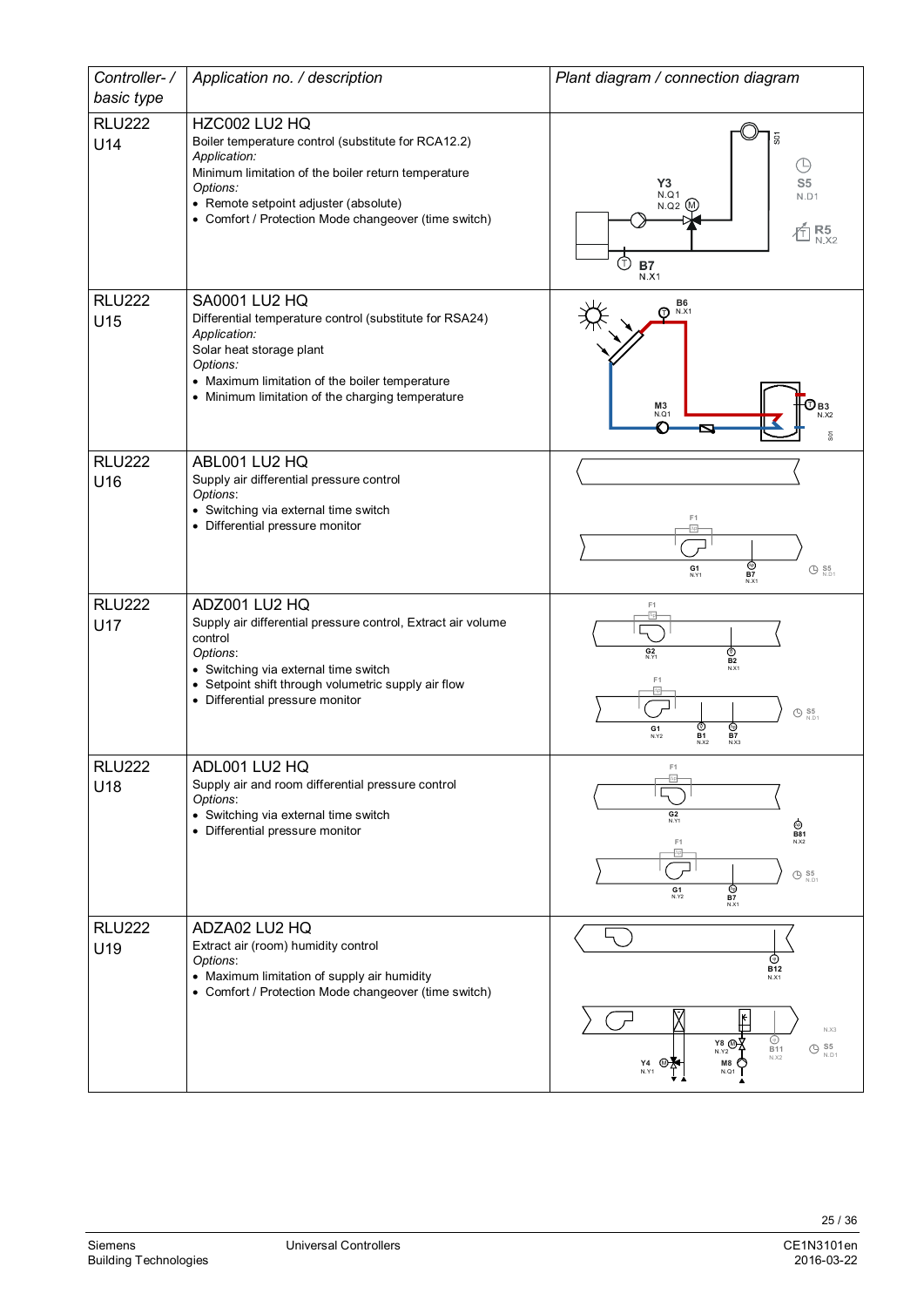| Controller-/         | Application no. / description                                                                                                                                                                                                                                                                                                                                                                                                                        | Plant diagram / connection diagram                                                                                                                                                                                                                                                                                           |
|----------------------|------------------------------------------------------------------------------------------------------------------------------------------------------------------------------------------------------------------------------------------------------------------------------------------------------------------------------------------------------------------------------------------------------------------------------------------------------|------------------------------------------------------------------------------------------------------------------------------------------------------------------------------------------------------------------------------------------------------------------------------------------------------------------------------|
| basic type           |                                                                                                                                                                                                                                                                                                                                                                                                                                                      |                                                                                                                                                                                                                                                                                                                              |
| <b>RLU232</b>        | AEAF01 LU3 HQ                                                                                                                                                                                                                                                                                                                                                                                                                                        | N.Q1                                                                                                                                                                                                                                                                                                                         |
| A01                  | Extract air (room) temperature control with heat recovery, hot<br>water heating coil, frost protection and fan release.<br>Options:<br>• Minimum and maximum limitation of the supply air tempera-<br>ture<br>Outside temperature-dependent functions<br>• Anti-icing protection for heat recovery<br>• Comfort / Economy changeover<br>• Comfort / Protection Mode changeover (time switch)                                                         | ⊕<br><b>B10</b><br><b>B2</b><br>N.X4<br>N.X1<br>F3<br>N.X3<br>đ<br>⊕<br>ГT<br><b>B9</b><br><b>B1</b><br>M <sub>3</sub><br>Y11<br>N X5<br>N.X2<br>N.Q3<br>S <sub>5</sub><br>⊕<br>N.D1<br>S6                                                                                                                                   |
| <b>RLU232</b><br>A02 | AEAF02 LU3 HQ<br>Supply air temperature control with heat recovery, hot water<br>heating coil, frost protection and fan release<br>Options:<br>• Room temperature cascade control<br>• Outside temperature-dependent functions<br>• Anti-icing protection for heat recovery<br>• Comfort / Economy changeover<br>• Comfort / Protection Mode changeover (time switch)                                                                                | N.Q1<br>B <sub>5</sub><br>d<br>N.X2<br>$_{\textscriptstyle{\mathrm{(T)}}}$<br>Cascade<br><b>B10</b><br>N.X4<br>$F_8$<br>N.X3<br>đ<br>⊙<br>由<br>B <sub>9</sub><br><b>B1</b><br>M <sub>3</sub><br>Y11<br>N.X1<br>N X5<br>N.Q3<br>N.Y2<br>$\bigoplus$ S5<br>N.D1<br>券 (S6<br>N.D2                                               |
| <b>RLU232</b>        | ADC015 LU3 HQ<br>Supply air temperature control with hot water heating coil, frost                                                                                                                                                                                                                                                                                                                                                                   | N.Q1<br>B <sub>5</sub><br>€                                                                                                                                                                                                                                                                                                  |
| A03                  | protection, chilled water cooling coil and fan release<br>Options:<br>• Room temperature cascade control<br>• Outside temperature-dependent functions<br>• Comfort / Economy changeover<br>• Comfort / Protection Mode changeover (time switch)                                                                                                                                                                                                      | N.X2<br>Cascade<br>F3<br>N.X3<br>đ<br>$^\copyright$<br>$\top$<br><b>B1</b><br>B <sub>9</sub><br>M <sub>3</sub><br>N.X1<br>N X4<br>$\bigoplus_{N.D.1}$<br>柴○ S6<br>N.D2<br>N <sub>Y1</sub><br>N Y <sub>2</sub>                                                                                                                |
| <b>RLU232</b>        | AECG01 LU3 HQ                                                                                                                                                                                                                                                                                                                                                                                                                                        | 8                                                                                                                                                                                                                                                                                                                            |
| A04                  | Extract air (room) temperature control with closed-circuit heat<br>recovery system, hot water heating coil and chilled water cool-<br>ing coil.<br>Options:<br>• Minimum and maximum limitation of the supply air tempera-<br>ture<br>• Outside temperature-dependent functions<br>• Anti-icing protection for heat recovery<br>Remote setpoint readjuster<br>• Comfort / Economy changeover<br>• Comfort / Protection Mode changeover (time switch) | <b>B2</b><br><b>B21</b><br>N.X1<br>N.X4<br>Y6<br>$R5$ <sub>N.X5</sub><br>Œ<br>Œ<br>⊙<br>B1<br>B <sub>9</sub><br>N.X2<br>N.X3<br>S <sub>5</sub><br>⊕<br>N.D<br>S <sub>6</sub>                                                                                                                                                 |
| <b>RLU232</b><br>A05 | AECG02 LU3 HQ<br>Supply air temperature control with closed-circuit heat recovery                                                                                                                                                                                                                                                                                                                                                                    | 흢<br>B <sub>5</sub><br>đ<br>N.X2                                                                                                                                                                                                                                                                                             |
|                      | system, hot water heating coil and chilled water cooling coil.<br>Options:<br>• Room temperature cascade control<br>• Outside temperature-dependent functions<br>Anti-icing protection for heat recovery<br>• Remote setpoint readjuster<br>• Comfort / Economy changeover<br>• Comfort / Protection Mode changeover (time switch)                                                                                                                   | Cascade<br><b>B21</b><br>N.X4<br>Y6<br>$R5$ <sub>N.X5</sub><br>n<br>⊕<br><b>B1</b><br>B <sub>9</sub><br>M <sub>3</sub><br>N.X1<br>N.X3<br>S <sub>5</sub><br>$\bigcirc$<br>N.D1<br>⊛<br>S <sub>6</sub><br>C<br>N.D2                                                                                                           |
| <b>RLU232</b><br>A06 | AECF01 LU3 HQ<br>Extract air (room) temperature control with heat recovery, hot<br>water heating coil and chilled water cooling coil.<br>Options:<br>• Minimum and maximum limitation of the supply air tempera-<br>ture<br>Outside temperature-dependent functions<br>• Anti-icing protection for heat recovery<br>• Remote setpoint readjuster<br>Comfort / Economy changeover                                                                     | $_{\oplus}$<br>⊕<br><b>B10</b><br><b>B2</b><br>N.X1<br>N.X4<br>đ<br>$\not\stackrel{\scriptscriptstyle \sf F}{\scriptscriptstyle \sf D}}\mathsf{R5}_{\scriptscriptstyle\sf N.X5}$<br>B <sub>9</sub><br>B1<br>Y11<br>M4<br>M3<br>N.X3<br>N.X2<br>N.Y2<br>N.Q1<br>N.Q3<br>$\bigoplus$ S5<br>N.D1<br>$S6$<br>$N.D2$<br>C<br>N.Y3 |
|                      | • Comfort / Protection Mode changeover (time switch)                                                                                                                                                                                                                                                                                                                                                                                                 |                                                                                                                                                                                                                                                                                                                              |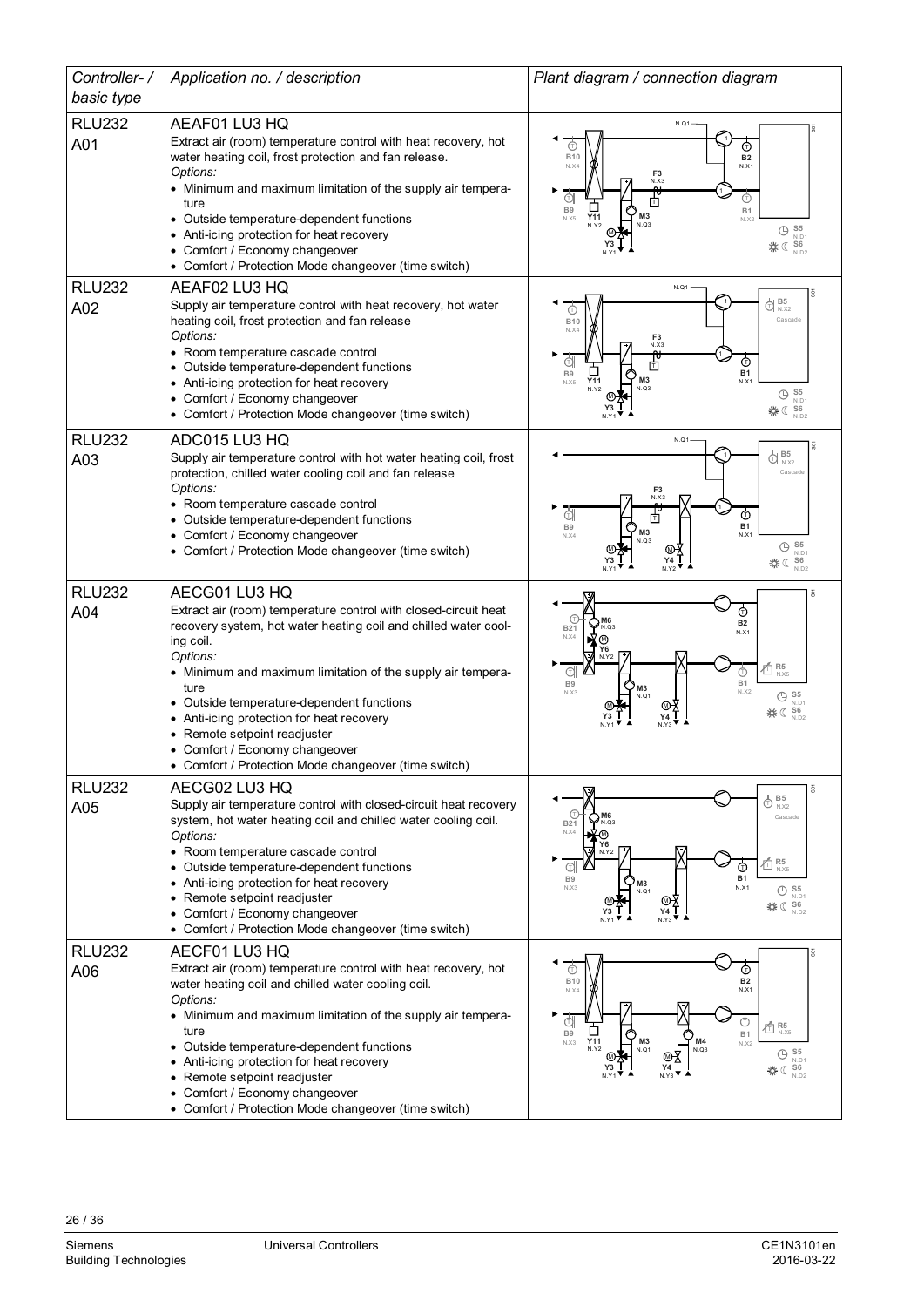| Controller-/  | Application no. / description                                                                                                                                                                                                                                                                                                                                                                                                 | Plant diagram / connection diagram                                                                                                                                                                                                                                                              |
|---------------|-------------------------------------------------------------------------------------------------------------------------------------------------------------------------------------------------------------------------------------------------------------------------------------------------------------------------------------------------------------------------------------------------------------------------------|-------------------------------------------------------------------------------------------------------------------------------------------------------------------------------------------------------------------------------------------------------------------------------------------------|
| basic type    |                                                                                                                                                                                                                                                                                                                                                                                                                               |                                                                                                                                                                                                                                                                                                 |
| <b>RLU232</b> | AECF03 LU3 HQ                                                                                                                                                                                                                                                                                                                                                                                                                 |                                                                                                                                                                                                                                                                                                 |
| A07           | Supply air temperature control with heat recovery, hot water<br>heating coil and chilled water cooling coil.<br>Options:<br>• Room temperature cascade control<br>• Outside temperature-dependent functions<br>• Anti-icing protection for heat recovery<br>• Remote setpoint readjuster<br>• Comfort / Economy changeover<br>• Comfort / Protection Mode changeover (time switch)                                            | B <sub>5</sub><br>⊕<br>N.X2<br><b>B10</b><br>Cascade<br>N.X4<br>đ<br>⊙<br>$\overline{\bigoplus}_{N,X5}^{\bullet}$<br><b>B1</b><br><b>B9</b><br>Y11<br>M <sub>3</sub><br>M4<br>N.X1<br>N.X3<br>N.Q1<br>N.Q3<br>N.Y2<br>$\bigoplus$ S <sub>5</sub><br>N.D1<br>券 (C S6<br>N.D2                     |
| <b>RLU232</b> | AECF02 LU3 HQ                                                                                                                                                                                                                                                                                                                                                                                                                 | N.Q1                                                                                                                                                                                                                                                                                            |
| A08           | Extract air (room) temperature control with heat recovery, hot<br>water heating coil, frost protection, chilled water cooling coil<br>and fan release.<br>Options:<br>• Minimum and maximum limitation of the supply air tempera-<br>ture<br>• Outside temperature-dependent functions<br>• Anti-icing protection for heat recovery<br>• Comfort / Economy changeover<br>• Comfort / Protection Mode changeover (time switch) | $_{\tiny\textcircled{\tiny 1}}$<br>(T)<br><b>B10</b><br><b>B2</b><br>N.X5<br>N.X1<br>F3<br>đ<br>⊕<br>$\vert$ T<br><b>B9</b><br>B1<br>Y11<br>M <sub>3</sub><br>N X2<br>N.X4<br>N.Y2<br>N.Q3<br>$\bigoplus$ S <sub>5</sub><br>N.D1<br>※ (S6<br>N.Y3                                               |
| <b>RLU232</b> | AECF04 LU3 HQ                                                                                                                                                                                                                                                                                                                                                                                                                 | N.Q1                                                                                                                                                                                                                                                                                            |
| A09           | Supply air temperature control with heat recovery, hot water<br>heating coil, frost protection, chilled water cooling coil and fan<br>release.<br>Options:<br>• Room temperature cascade control<br>• Outside temperature-dependent functions<br>• Anti-icing protection for heat recovery<br>• Comfort / Economy changeover<br>• Comfort / Protection Mode changeover (time switch)                                          | B <sub>5</sub><br>đ<br>N.X2<br>ℂ<br>Cascade<br><b>B10</b><br>N.X5<br>F <sub>3</sub><br>d<br>⊕<br>帀<br><b>B1</b><br>B <sub>9</sub><br>M <sub>3</sub><br>Y11<br>N.X1<br>N.X4<br>N.Q3<br>N.Y2<br>$\bigoplus$ S5<br>N.D1                                                                            |
| <b>RLU232</b> | ADC009 LU3 HQ                                                                                                                                                                                                                                                                                                                                                                                                                 |                                                                                                                                                                                                                                                                                                 |
| A10           | Extract air (room) temperature control with hot water heating<br>coil and 2 chilled water cooling coils.<br>Options:<br>• Minimum and maximum limitation of the supply air tempera-<br>ture<br>Outside temperature-dependent functions<br>• Remote setpoint readjuster<br>• Comfort / Economy changeover<br>• Comfort / Protection Mode changeover (time switch)                                                              | $^\circledR$<br><b>B2</b><br>N X1<br>ſт<br>$\overline{\text{m}}$ R5<br>B <sub>9</sub><br><b>B1</b><br>€<br>M3<br>M4<br>N.X2<br>N.Q1<br>$N$ $O$ 3<br>(L) S5<br>N.D1<br>S6<br>C                                                                                                                   |
| <b>RLU232</b> | ADC018 LU3 HQ                                                                                                                                                                                                                                                                                                                                                                                                                 |                                                                                                                                                                                                                                                                                                 |
| A11           | Supply air temperature control with hot water heating coil and 2<br>chilled water cooling coils.<br>Options:<br>• Room temperature cascade control<br>• Outside temperature-dependent functions<br>• Remote setpoint readjuster<br>• Comfort / Economy changeover<br>Comfort / Protection Mode changeover (time switch)                                                                                                       | $\bigoplus_{N.X2} \mathbf{B5}$<br>Cascade<br>G<br>⊕<br>R <sub>5</sub><br>N X4<br>B <sub>9</sub><br><b>B1</b><br>M <sub>3</sub><br>M <sub>4</sub><br>N.X1<br>N.X3<br>N.Q1<br>N.Q3<br>$\bigoplus$ S5<br>N.D1<br>Y15<br>※ (S6<br>Y3                                                                |
| <b>RLU232</b> | AEDK01 LU3 HQ                                                                                                                                                                                                                                                                                                                                                                                                                 |                                                                                                                                                                                                                                                                                                 |
| A12           | Supply air temperature control and room humidity control (r.h.)<br>with heat recovery, hot water heating coil and spray humidifier.<br>Options:<br>• Room temperature cascade control<br>• Maximum limitation of the supply air humidity<br>• Outside temperature-dependent functions<br>• Comfort / Economy changeover<br>• Comfort / Protection Mode changeover (time switch)                                               | $\overline{\mathbb{C}}$<br>đ<br><b>B15</b> B5<br>$N.X3$ $N.X2$<br>Cascade<br>¢<br>⊕<br>⊙<br>B <sub>9</sub><br><b>B1</b> B11<br>Y8 (M)<br>M <sub>3</sub><br>Y11<br>N.X1 N.X4<br>N.X5<br>N.Y3<br>N.Q1<br>N.Y2<br>$\bigoplus_{N.D.1}$<br>∞<br>M8<br>N.Q3<br>Y3 I<br><b> ※</b> ○ S6<br>N.D2<br>N.Y1 |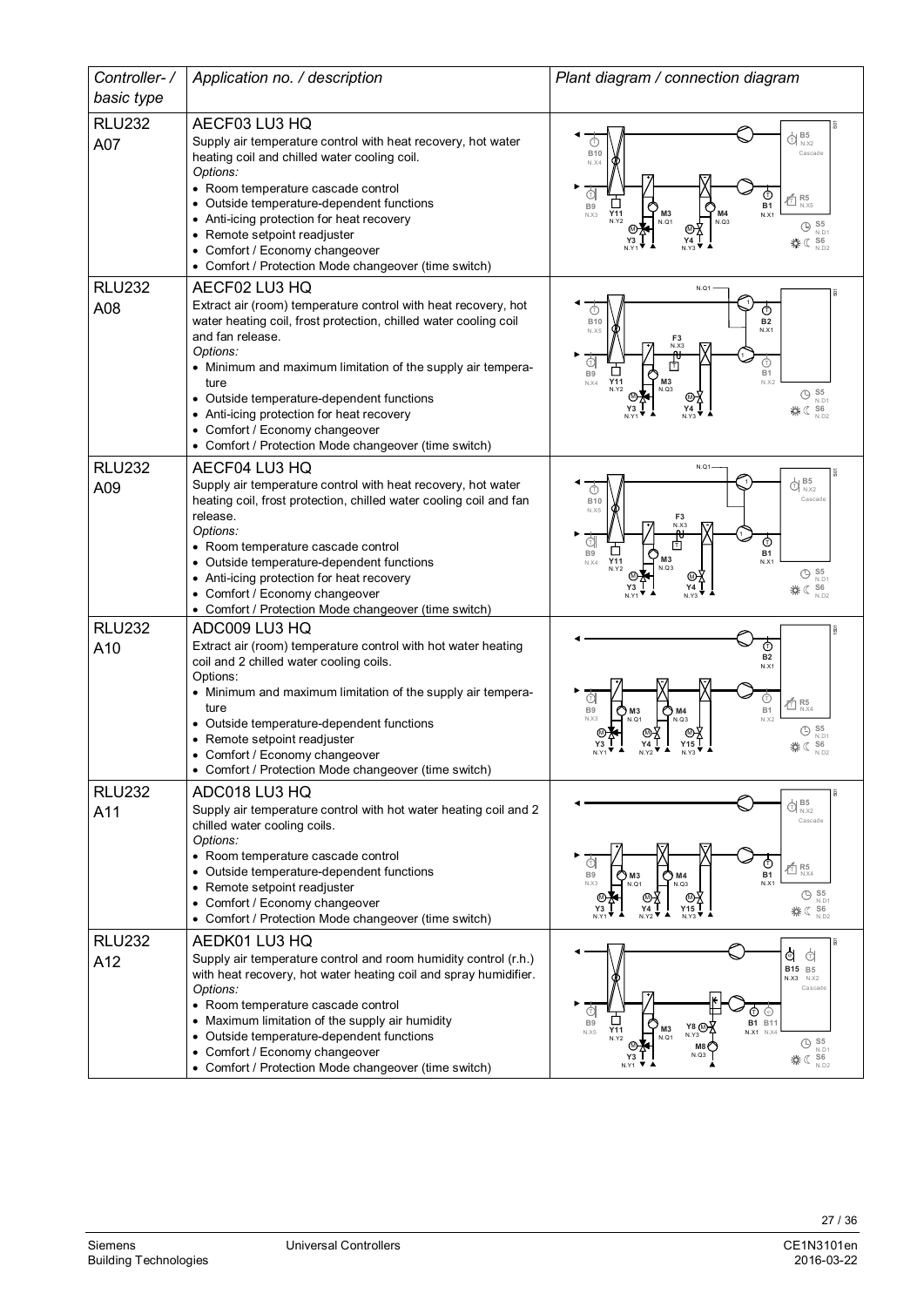| Controller-/         | Application no. / description                                                                                                                                                                                                                                                                                                                                                                                                                                         | Plant diagram / connection diagram                                                                                                                                                                                                                                                                                             |  |
|----------------------|-----------------------------------------------------------------------------------------------------------------------------------------------------------------------------------------------------------------------------------------------------------------------------------------------------------------------------------------------------------------------------------------------------------------------------------------------------------------------|--------------------------------------------------------------------------------------------------------------------------------------------------------------------------------------------------------------------------------------------------------------------------------------------------------------------------------|--|
| basic type           |                                                                                                                                                                                                                                                                                                                                                                                                                                                                       |                                                                                                                                                                                                                                                                                                                                |  |
| <b>RLU232</b><br>A13 | ADE001 LU3 HQ<br>Extract air (room) temperature control and dewpoint control<br>with hot water preheating coil, frost protection, chilled water<br>cooling coil, hot water reheating coil and fan release.<br>Options:<br>• Minimum and maximum limitation of the supply air tempera-<br>ture<br>• Outside temperature-dependent functions<br>• Comfort / Economy changeover<br>• Comfort / Protection Mode changeover (time switch)                                  | N.Q1<br>⊙<br><b>B2</b><br>N.X1<br>F <sub>3</sub><br>⊕<br>⊕<br>⊕<br><b>B27</b><br><b>B1</b><br>B <sub>9</sub><br>N.X2<br>N.X5<br>N.X3<br>$\bigoplus_{N.D1}$<br>$\mathbb{C}$ S6<br>Y3<br>N.Y2<br>N <sub>D2</sub>                                                                                                                 |  |
| <b>RLU232</b>        | ADFA01 LU3 HQ                                                                                                                                                                                                                                                                                                                                                                                                                                                         | N.Q1                                                                                                                                                                                                                                                                                                                           |  |
| A14                  | Supply air temperature and extract air (room) humidity control<br>(r.h.) with hot water heating coil, frost protection, spray humidi-<br>fier, chilled water cooling coil and fan release.<br>Options:<br>• Maximum limitation of the supply air humidity<br>• Outside temperature-dependent functions<br>• Comfort / Economy changeover<br>• Comfort / Protection Mode changeover (time switch)                                                                      | $_{\oplus}$<br><b>B2</b><br>N.X1<br>F <sub>3</sub><br>⊕<br>⊕<br>⊕<br>⊡<br>B <sub>9</sub><br><b>B27</b><br><b>B1</b><br>N.X5<br>N.X2<br>N.X3<br>$\bigoplus$ S <sub>N.D1</sub><br>※ C S6<br>N.D2<br>Y3<br>N.Y2                                                                                                                   |  |
| <b>RLU232</b>        | ADFA02 LU3 HQ                                                                                                                                                                                                                                                                                                                                                                                                                                                         | N.Q1                                                                                                                                                                                                                                                                                                                           |  |
| A15                  | Extract air (room) temperature control and dew point control<br>with hot water preheating coil, frost protection, spray humidifi-<br>er, chilled water cooling coil, hot water reheating coil and fan<br>release.<br>Options:<br>• Minimum and maximum limitation of the supply air tempera-<br>ture<br>• Additional maximum selection from internal and external<br>signal<br>• Comfort / Economy changeover<br>• Comfort / Protection Mode changeover (time switch) | $_{\tiny\textregistered}$<br><b>B2</b><br>N.X1<br>F3<br>⊕<br>⊕<br>冝<br><b>B27</b><br><b>B1</b><br>N.X2<br>N.X4<br>$\bigoplus_{N.D.1}$<br>N.X3 (010 V)<br>券 (C S6                                                                                                                                                               |  |
| <b>RLU232</b>        | AEFH01 LU3 HQ                                                                                                                                                                                                                                                                                                                                                                                                                                                         | N.Q1                                                                                                                                                                                                                                                                                                                           |  |
| A16                  | Supply air temperature and room humidity control (r.h.) with<br>mixed air dampers, hot water heating coil, frost protection,<br>chilled water cooling coil, spray humidifier and fan release.<br>Options:<br>• Room temperature cascade control<br>• Outside temperature-dependent functions<br>• Comfort / Economy changeover<br>• Comfort / Protection Mode changeover (time switch)                                                                                | ¢<br>đ<br>Y2<br><b>B15</b> B5<br>$N.X4$ $N.X2$<br>Y1<br>F3<br><b>Y6</b><br>Cascade<br>n.y2 @<br>N.X3<br>$^\copyright$<br>Œ<br><b>B1</b><br>B <sub>9</sub><br>N.X5<br>N.X1<br>⊕<br>$S_5$ <sub>N.D</sub><br>M8 <sup>C</sup><br>N.Q3<br>Y3<br>Y4<br>N.D2                                                                          |  |
| <b>RLU232</b>        | AECD01 LU3 HQ                                                                                                                                                                                                                                                                                                                                                                                                                                                         | 5                                                                                                                                                                                                                                                                                                                              |  |
| A17                  | Extract air (room) temperature control and mixed air tempera-<br>ture control<br>Options:<br>• Minimum and maximum limitation of supply air temperature<br>• Outside temperature-dependent functions<br>• Comfort / Economy changeover<br>• Comfort / Protection Mode changeover (time switch)                                                                                                                                                                        | ⑥<br>Y2<br>$\mathop{\odot}\limits_{\mathsf{B2}}$<br>Y6 @<br>띰<br>⊚<br>$\mathop{\mathsf{B}}\limits_{\mathsf{R}}^{\mathsf{B}}$<br>$\bigcirc_{B1}$<br>$N$ <sub></sub> $X2$<br>a<br>$\frac{F4}{N,X3}$<br>⊛≸<br>B <sub>9</sub><br>Y1<br>⊶<br>$\bigoplus_{N,D}$<br><b>Y3</b><br>N.Y2<br>$\frac{Y4}{N,Y3}$<br>$O^M1$<br>券 <b>C</b> 56 |  |
| <b>RLU232</b>        | ABA001 LU3 HQ                                                                                                                                                                                                                                                                                                                                                                                                                                                         | ⊕<br>⊕                                                                                                                                                                                                                                                                                                                         |  |
| U01                  | 2 independent supply air temperature control systems with hot<br>water heating coils.<br>Options:<br>• 2 independent remote setpoint adjusters<br>• Outside temperature-dependent functions<br>• Comfort / Protection Mode changeover (time switch)                                                                                                                                                                                                                   | M3.1 B1.1<br>∩<br>M3.2 B1.2<br>N.X1<br>N.Q3<br>N.Q1<br>N.X3<br>$\times$ R5.1<br>R5.2<br>d<br>(M) Y3.2<br>(M) Y3.1<br>B <sub>9</sub><br><b>B</b> S5<br>N.Y1<br>N.Y2<br>N.X5<br>N.D1                                                                                                                                             |  |
| <b>RLU232</b>        | ADL001 LU3 HQ                                                                                                                                                                                                                                                                                                                                                                                                                                                         |                                                                                                                                                                                                                                                                                                                                |  |
| U02                  | Supply and extract air volume control with fan control.<br>Options:<br>• 2 independent remote setpoint adjusters<br>• Outside temperature-dependent functions<br>• Comfort / Protection Mode changeover (time switch)                                                                                                                                                                                                                                                 | ⊕<br>$G2$<br>$N.Q2$<br>$N.Y2$<br>B <sub>8</sub><br>đ<br>℗<br>$\mathcal{V}_{t_2}$<br><b>B7</b><br>B <sub>9</sub><br>G1<br>N.Q1<br>N.X1<br>N.X5<br>$K_{N,X4}$<br>$\times$ R5.2<br>$\bigoplus_{N.D.1}$                                                                                                                            |  |
|                      |                                                                                                                                                                                                                                                                                                                                                                                                                                                                       |                                                                                                                                                                                                                                                                                                                                |  |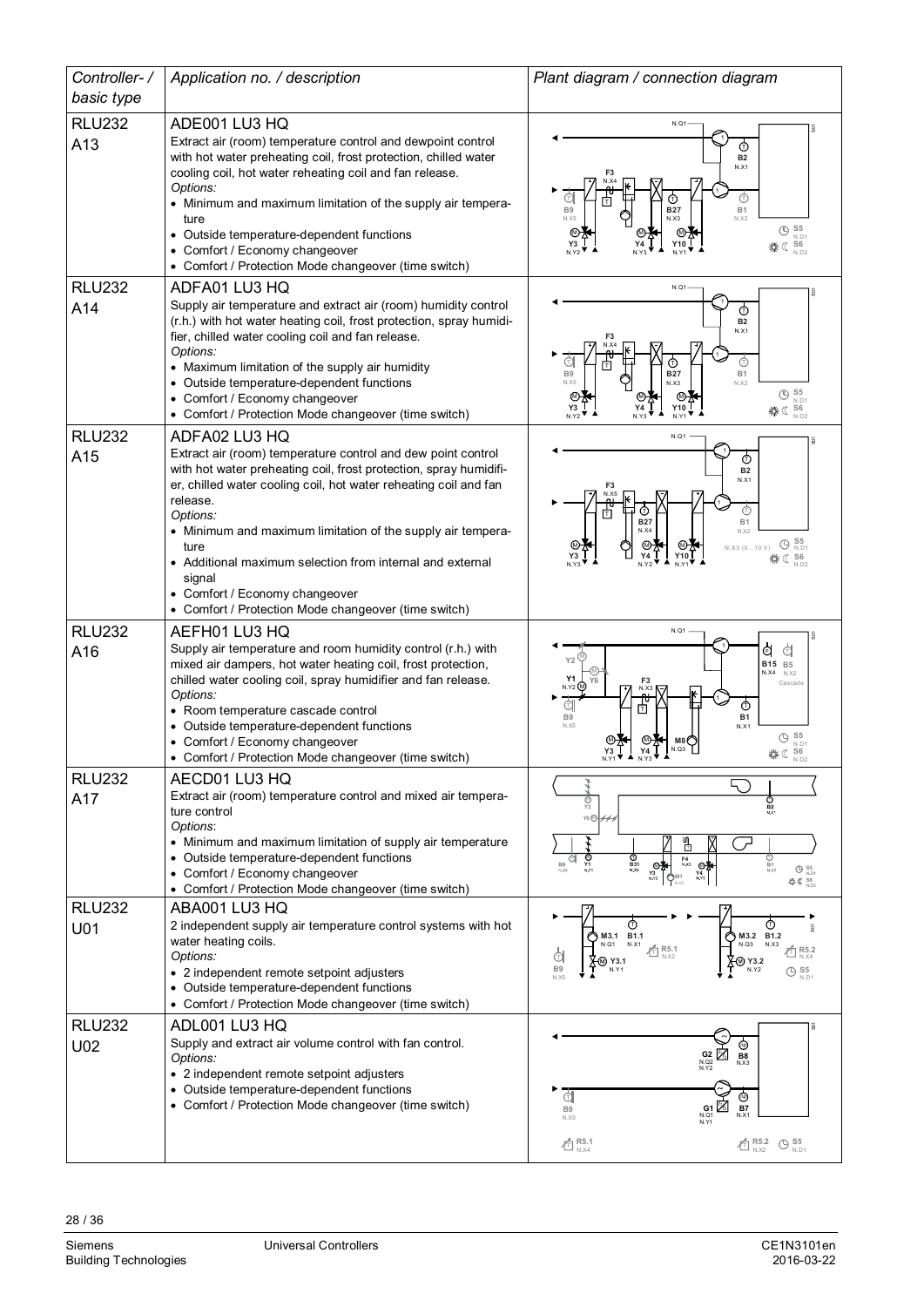| Controller-/         | Application no. / description                                                                                                                                                                                                                                                                                                                                       | Plant diagram / connection diagram                                                                                                                                                                                                                                                                     |  |  |
|----------------------|---------------------------------------------------------------------------------------------------------------------------------------------------------------------------------------------------------------------------------------------------------------------------------------------------------------------------------------------------------------------|--------------------------------------------------------------------------------------------------------------------------------------------------------------------------------------------------------------------------------------------------------------------------------------------------------|--|--|
| basic type           |                                                                                                                                                                                                                                                                                                                                                                     |                                                                                                                                                                                                                                                                                                        |  |  |
| <b>RLU232</b>        | <b>ZZZ003 LU3 HQ</b>                                                                                                                                                                                                                                                                                                                                                | DC 0  10 V                                                                                                                                                                                                                                                                                             |  |  |
| U03                  | Linear 2-step switch                                                                                                                                                                                                                                                                                                                                                | D1 M<br>Q <sub>33</sub><br>G<br>X1 M<br>G <sub>1</sub><br>Q11<br><b>RLU232</b><br>Q12<br>Q14<br>Q34<br>G <sub>0</sub><br>2Q LIN.                                                                                                                                                                       |  |  |
| <b>RLU232</b>        | <b>ZZZ004 LU3 HQ</b>                                                                                                                                                                                                                                                                                                                                                | DC 0  10 V                                                                                                                                                                                                                                                                                             |  |  |
| U04                  | Binary 2-step switch                                                                                                                                                                                                                                                                                                                                                | Q33<br>$X1$ M<br>G <sub>1</sub><br>D1 M<br>Q11<br>G<br><b>RLU232</b><br>Q12<br>Q14<br> Q34<br>G <sub>0</sub><br>2Q BIN.<br>Q <sub>2</sub>                                                                                                                                                              |  |  |
| <b>RLU232</b>        | <b>ZZZ005 LU3 HQ</b>                                                                                                                                                                                                                                                                                                                                                | DC 0  10 V                                                                                                                                                                                                                                                                                             |  |  |
| U05                  | Variable 2-step switch                                                                                                                                                                                                                                                                                                                                              | $D1$ M<br>$Q33$ $8$<br>G<br>X1 M<br>G <sub>1</sub><br>Q11<br><b>RLU232</b><br>Q12<br>Q14<br>$\overline{)$ Q34<br>굑<br>2Q VAR.                                                                                                                                                                          |  |  |
| <b>RLU236</b>        | ADA007 LU3 HQ                                                                                                                                                                                                                                                                                                                                                       |                                                                                                                                                                                                                                                                                                        |  |  |
| A01                  | Extract air (room) temperature control with electric air heater<br>battery.<br>Options:<br>• Min. and max. limitation of the supply air temperature<br>• Outside temperature-dependent functions<br>• Remote setpoint readjuster<br>• 6-stage electric air heater battery<br>• Comfort / Economy changeover<br>• Comfort / Protection Mode changeover (time switch) | $_{\tiny\textcircled{\tiny 2}}$<br><b>B2</b><br>N.X1<br>đ<br>$\times$ R <sub>N.X4</sub><br>⊕<br>E <sub>1</sub><br>N<br>B <sub>9</sub><br>B1<br>N.Q4<br>N.Q5<br>N.Q1<br>N.X3<br>N.X2<br>N.Q2 N.Q6<br>$\bigoplus$ S <sub>5</sub><br>N.Q3<br>N.Y1<br>N.D1<br><b> 86</b><br>N <sub>D2</sub>                |  |  |
| <b>RLU236</b>        | ADA013 LU3 HQ                                                                                                                                                                                                                                                                                                                                                       | lē<br>$\bigoplus_{N,X2}^{B5}$                                                                                                                                                                                                                                                                          |  |  |
| A02                  | Supply air temperature control with electric air heater battery.<br>Options:<br>• Room temperature cascade control<br>• Outside temperature-dependent functions<br>Remote setpoint readjuster<br>• 6-stage electric air heater battery<br>• Comfort / Economy changeover<br>• Comfort / Protection Mode changeover (time switch)                                    | Cascade<br>व<br>$\tt t^4_{\rm N,X4}$<br>⊙<br>$R$<br>$N. Q1$<br>$N. Q2$<br>$N. Q5$<br>$N. Q3$<br>$N. V1$<br>$N. Q3$<br>$N. V1$<br><b>B1</b><br>B <sub>9</sub><br>N.X1<br>N, X3<br>$\bigoplus$ S <sub>5</sub><br>N.D1<br>数 < S6<br>N.D2                                                                  |  |  |
| <b>RLU236</b>        | ADB004 LU3 HQ                                                                                                                                                                                                                                                                                                                                                       |                                                                                                                                                                                                                                                                                                        |  |  |
| A03                  | Extract air (room) temperature control with DX cooler battery.<br>Options:<br>• Min. and max. limitation of the supply air temperature<br>• Outside temperature-dependent functions<br>Remote setpoint readjuster<br>• 6-stage dx cooler battery<br>• Comfort / Economy changeover<br>• Comfort / Protection Mode changeover (time switch)                          | $\mathfrak{G}$<br><b>B2</b><br>N.X1<br>d<br>$40^{R5}$ $_{N,X4}$<br>⊙<br>B <sub>9</sub><br>B <sub>1</sub><br>Y7<br>N. X3<br>(CZ) N.Y<br>N.X2<br>S <sub>5</sub><br>$\circledcirc$<br>N.D1<br>N.Q4<br>N.Q5<br>N.Q6<br>M7<br><b> * €</b> 56<br>$\begin{array}{c} N.Q1 \\ N.Q2 \\ N.Q3 \end{array}$<br>N.D2 |  |  |
| <b>RLU236</b><br>A04 | ADB008 LU3 HQ<br>Supply air temperature control with DX cooler battery.                                                                                                                                                                                                                                                                                             | $_{\rm B5}$<br>$Q \frac{B}{N}$                                                                                                                                                                                                                                                                         |  |  |
|                      | Options:<br>• Room temperature cascade control<br>• Outside temperature-dependent functions<br>Remote setpoint readjuster<br>• 6-stage DX cooler battery<br>• Comfort / Economy changeover<br>• Comfort / Protection Mode changeover (time switch)                                                                                                                  | Cascade<br>đ<br>$40R_{N,X4}$<br>$\circ$<br><b>B1</b><br>B <sub>9</sub><br>Y7<br>$N \times 1$<br>N, X3<br>☑<br>$\bigoplus$ S5<br>N.D1<br>N.Q4<br>N.Q5<br>N.Q6<br>$\begin{array}{c} \text{M7} \\ \text{N.Q1} \\ \text{N.Q2} \\ \text{N.Q3} \end{array}$<br><b> * € 56</b><br>N.D2                        |  |  |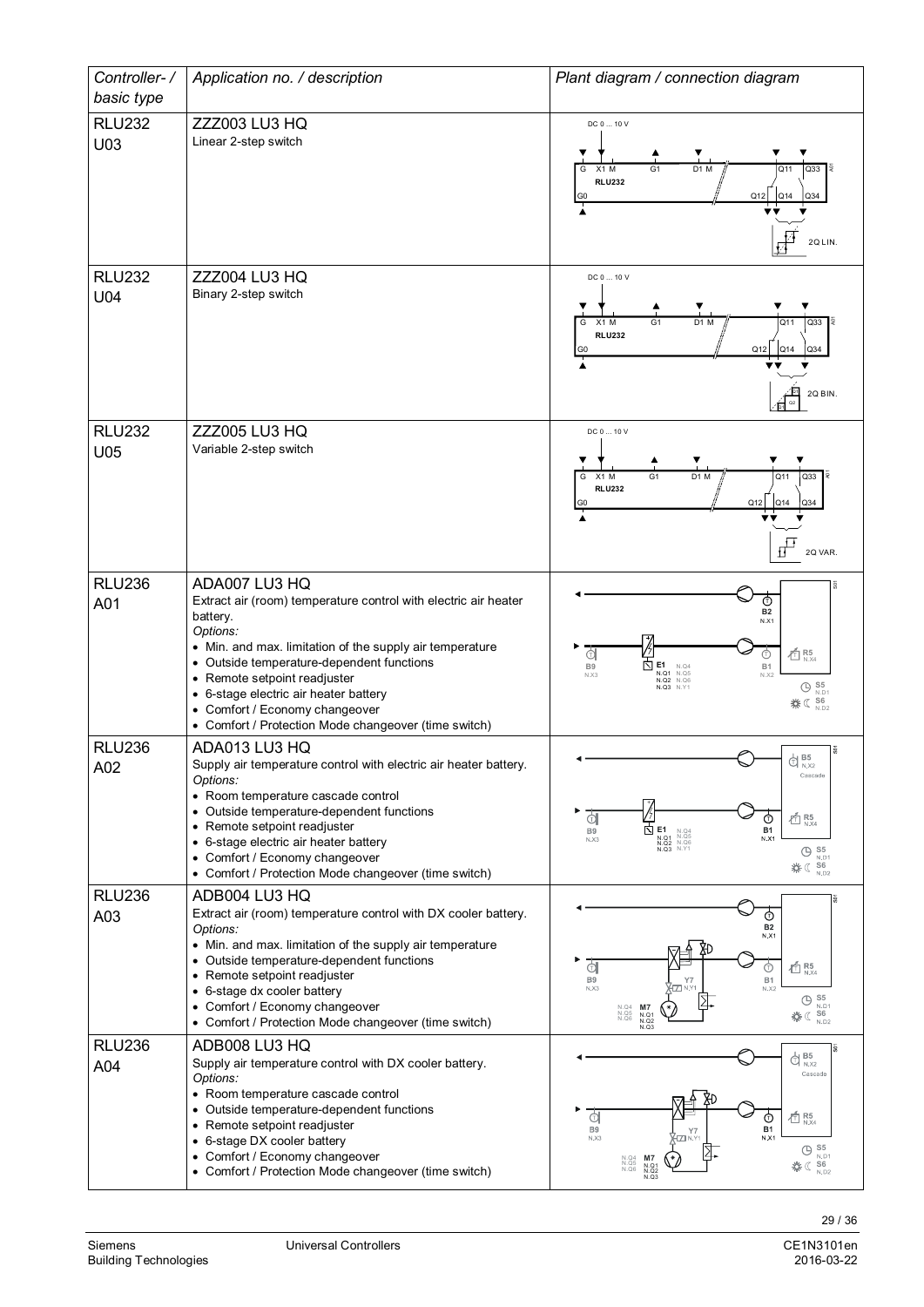| Controller-/         | Application no. / description                                                                                                                                                                                                                                                                                                                                                                                                                        | Plant diagram / connection diagram                                                                                                                                                                                                                                                                                                                                                   |  |  |
|----------------------|------------------------------------------------------------------------------------------------------------------------------------------------------------------------------------------------------------------------------------------------------------------------------------------------------------------------------------------------------------------------------------------------------------------------------------------------------|--------------------------------------------------------------------------------------------------------------------------------------------------------------------------------------------------------------------------------------------------------------------------------------------------------------------------------------------------------------------------------------|--|--|
| basic type           |                                                                                                                                                                                                                                                                                                                                                                                                                                                      |                                                                                                                                                                                                                                                                                                                                                                                      |  |  |
| <b>RLU236</b><br>A05 | ADC005 LU3 HQ<br>Extract air (room) temperature control with electric air heater<br>battery and DX cooler battery.<br>Options:<br>• Minimum and maximum limitation of the supply air tempera-<br>ture<br>• Outside temperature-dependent functions<br>• Remote setpoint readjuster<br>• 4-stage electric air heater battery<br>• 2-stage DX cooler battery<br>• Comfort / Economy changeover<br>• Comfort / Protection Mode changeover (time switch) | ⊙<br><b>B2</b><br>N.X1<br>$\tt t_{\rm N,X4}^{\rm 6}$<br>đ<br>⊙<br>E1 囟<br><b>B1</b><br>B9<br>N.X2<br>N.X3<br>N.Q1<br>N. Q2<br>N. Q3<br>N. Q4<br>$\bigoplus$ S <sub>5</sub><br>N.D1<br>$\frac{\mathsf{S6}}{\mathsf{N}.\mathsf{D2}}$<br>なんじょう<br>N.Q5<br>N.Q6                                                                                                                          |  |  |
| <b>RLU236</b>        | ADC013 LU3 HQ                                                                                                                                                                                                                                                                                                                                                                                                                                        |                                                                                                                                                                                                                                                                                                                                                                                      |  |  |
| A06                  | Supply air temperature control with electric air heater battery<br>and DX cooler battery.<br>Options:<br>• Room temperature cascade control<br>• Outside temperature-dependent functions<br>• Remote setpoint readjuster<br>• 4-stage electric air heater battery<br>• 2-stage DX cooler battery<br>• Comfort / Economy changeover<br>• Comfort / Protection Mode changeover (time switch)                                                           | <b>B5</b><br>đ<br>N.X2<br>Cascade<br>Ó<br>$40^{185}$ R5<br>C<br>固<br><b>B9</b><br>E1<br><b>B1</b><br>$N$ <sub>2</sub> $X$ 3<br>N.X1<br>N.Q <sup>*</sup><br>N.Q2<br>N.Q3<br>$\bigoplus_{N,D}$ S5<br>N.Q4<br>$S6$ <sub>N.D2</sub><br>なく                                                                                                                                                |  |  |
| <b>RLU236</b>        | ADC008 LU3 HQ                                                                                                                                                                                                                                                                                                                                                                                                                                        | N.Q1                                                                                                                                                                                                                                                                                                                                                                                 |  |  |
| A07                  | Extract air (room) temperature control with hot water air heat-<br>ing coil, frost protection, DX cooler battery and fan release.<br>Options:<br>• Minimum and maximum limitation of the supply air tempera-<br>ture<br>• Outside temperature-dependent functions<br>• Remote setpoint readjuster<br>• 4-stage DX cooler battery<br>• Comfort / Economy changeover<br>• Comfort / Protection Mode changeover (time switch)                           | ⊙<br><b>B2</b><br>N.X1<br>N.X3<br>đ<br>$\overline{\text{m}}$ R5<br>C<br>I٢<br><b>B1</b><br><b>B9</b><br>M <sub>3</sub><br>N.X2<br>N.X4<br>N.Q2<br>$\bigoplus$ S <sub>N.D1</sub><br>Y3<br>$\frac{\mathsf{S6}}{\mathsf{N.D2}}$<br>"≪ ⊘<br>N.Q3<br>N.Q4<br>N.Q5<br>N O6                                                                                                                 |  |  |
| <b>RLU236</b>        | ADC017 LU3 HQ                                                                                                                                                                                                                                                                                                                                                                                                                                        | N.Q1<br>B <sub>5</sub>                                                                                                                                                                                                                                                                                                                                                               |  |  |
| A08                  | Supply air temperature control with hot water heating coil, frost<br>protection, DX cooler battery and fan release.<br>Options:<br>• Room temperature cascade control<br>• Outside temperature-dependent functions<br>• Remote setpoint readjuster<br>• 4-stage DX cooler battery<br>• Comfort / Economy changeover<br>• Comfort / Protection Mode changeover (time switch)                                                                          | $\bigoplus_{N\times 2}^{\bullet\bullet}$<br>Cascade<br>R <sub>5</sub><br>⊙<br>冇<br>B <sub>9</sub><br><b>B1</b><br>Y7<br>M <sub>3</sub><br>N.X4<br>N.X1<br>$-72$ N.Y2<br>N.Q2<br>$\frac{\mathsf{S5}}{\mathsf{N}.\mathsf{D1}}$<br>⊕<br>柴 (S6<br>N.Q4<br>N.Q6                                                                                                                           |  |  |
| <b>RLU236</b>        | AEDL01 LU3 HQ                                                                                                                                                                                                                                                                                                                                                                                                                                        | N.Q1<br>B <sub>5</sub>                                                                                                                                                                                                                                                                                                                                                               |  |  |
| A09                  | Supply air temperature and supply air humidity control (r.h.)<br>with closed-circuit heat recovery system, hot water heating coil,<br>frost protection, spray humidifier and fan release.<br>Options:<br>• Room temperature cascade control<br>Outside temperature-dependent functions<br>• Comfort / Economy changeover<br>• Comfort / Protection Mode changeover (time switch)                                                                     | đ<br>$^\copyright$<br>B15 Cascade<br>M6<br>N.Q3<br>N.X4<br>⋒<br>$F_3$<br>N.X3<br>Y6<br>N.Y2<br>$^\copyright$<br>由<br>B <sub>9</sub><br><b>B1</b><br>Y8 @<br>M3<br>NX5<br>N.X1<br>$\bigoplus_{N.D.1}$<br>N.Y3<br>N.Q2<br>M8<br>S <sub>6</sub><br>数で<br>N.Q4<br>Y3<br>N.D2<br>NY <sub>1</sub>                                                                                          |  |  |
| <b>RLU236</b>        | AEFL01 LU3 HQ                                                                                                                                                                                                                                                                                                                                                                                                                                        | N.Q1                                                                                                                                                                                                                                                                                                                                                                                 |  |  |
| A10                  | Supply air temperature and supply air humidity control (r.h.)<br>with closed-circuit heat recovery system, DX cooler battery, hot<br>water heating coil, frost protection, spray humidifier and fan<br>release.<br>Options:<br>• Room temperature cascade control<br>• Outside temperature-dependent functions<br>• 2-stage DX cooler battery<br>• Comfort / Economy changeover<br>• Comfort / Protection Mode changeover (time switch)              | Ġ<br>B <sub>5</sub><br>$\bigoplus_{N \in \mathbb{Z}}$<br>B15 Cascade<br>M6<br>N.X4<br>® Y6<br>® N.Y2<br>F <sub>3</sub><br>N.X3<br>⊙<br>Iт<br>B <sub>9</sub><br><b>B1</b><br>Y8<br>(M)<br>NX5<br>N.X1<br>$\begin{array}{c} \bigoplus \limits_{\text{N.D1}} \text{S5} \\ \text{*}\raisebox{-2pt}{$\scriptstyle\uparrow$} \mathbb{C} \end{array}$<br>M <sub>3</sub><br>M8<br>N.Q6<br>Y3 |  |  |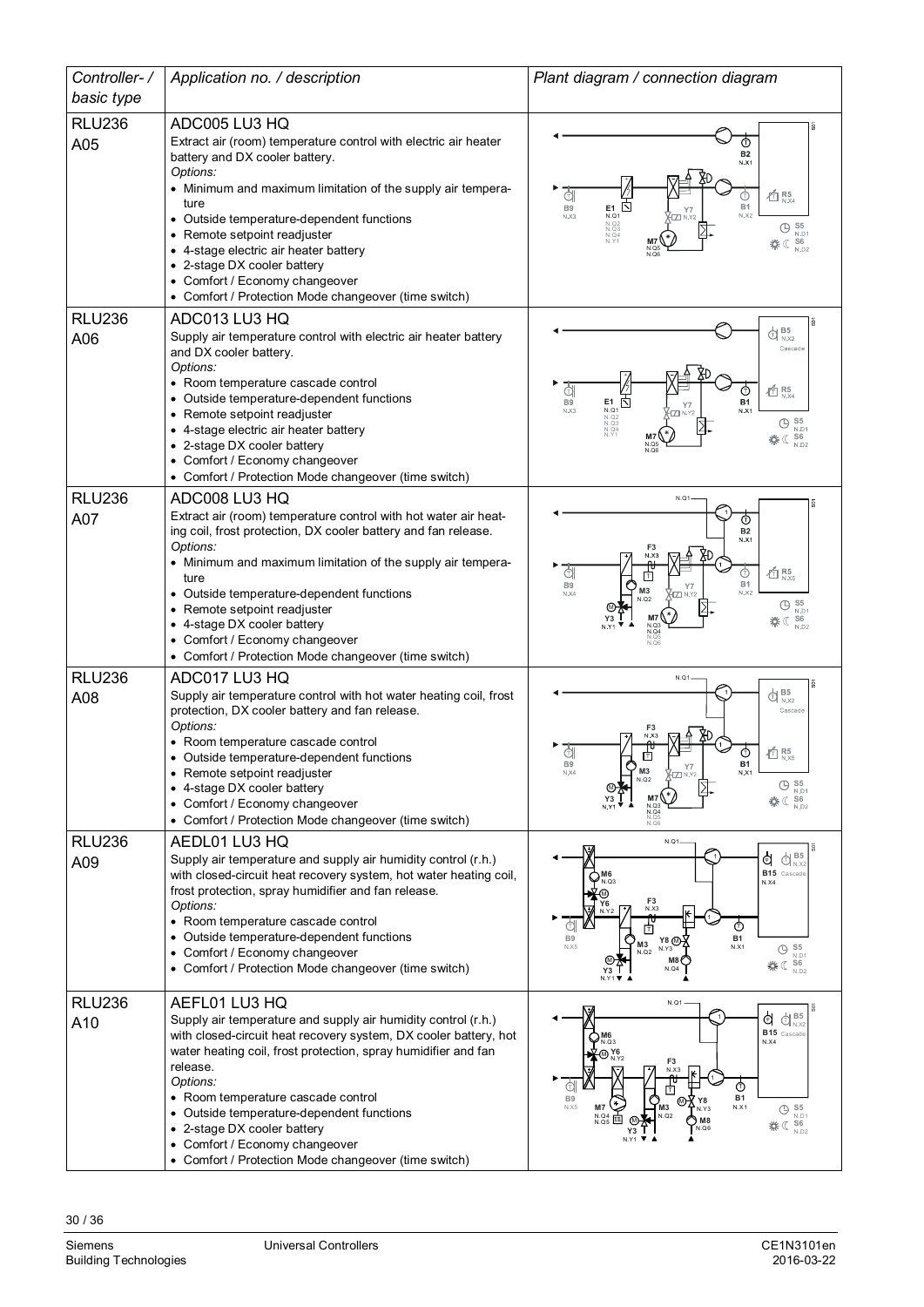| Controller-/         | Application no. / description                                                          | Plant diagram / connection diagram                                                                                                                                                     |  |  |
|----------------------|----------------------------------------------------------------------------------------|----------------------------------------------------------------------------------------------------------------------------------------------------------------------------------------|--|--|
| basic type           |                                                                                        |                                                                                                                                                                                        |  |  |
| <b>RLU236</b>        | AECD02 LU3 HQ<br>Extract air (room) temperature control and mixed air tempera-         |                                                                                                                                                                                        |  |  |
| A11                  | ture control                                                                           | $\frac{\odot}{\gamma_2}$<br>ල<br>82<br>凸 R5<br>N.X1<br>Y6 <sup>1</sup>                                                                                                                 |  |  |
|                      | Options:<br>• Minimum and maximum limitation of supply air temperature                 | $\begin{array}{c}\n\bigoplus\limits_{N,D1}\mathbb{S}5\\ \bigoplus\limits_{N,D2}\mathbb{S}6\\ \bigoplus\limits_{N,D2}\end{array}$                                                       |  |  |
|                      | • Outside temperature-dependent functions                                              | 古<br>흢<br>$\overline{\mathbb{Q}}_{\scriptscriptstyle{B31}}$<br>⊙<br>B9                                                                                                                 |  |  |
|                      | • Remote setpoint readjuster                                                           | <b>B1</b><br>N.X2<br>$^{N. Q3}_{N. Q4}$<br>N.Q1<br>N.Q2                                                                                                                                |  |  |
|                      | • 2-stage electric air heater battery<br>• 2-stage direct expansion cooler battery     |                                                                                                                                                                                        |  |  |
|                      | • Comfort / Economy changeover                                                         |                                                                                                                                                                                        |  |  |
| <b>RLU236</b>        | • Comfort / Protection Mode changeover (time switch)<br>AEZD01 LU3 HQ                  |                                                                                                                                                                                        |  |  |
| A12                  | Extract air (room) temperature and mixed air temperature                               | ල<br>82                                                                                                                                                                                |  |  |
|                      | control and supply air differential pressure control                                   | $\frac{\odot}{\gamma_2}$<br>N.X <sup>+</sup><br>Y6 <sup>O-</sup>                                                                                                                       |  |  |
|                      | Options:<br>• Minimum and maximum limitation of supply air temperature                 | X                                                                                                                                                                                      |  |  |
|                      | • Outside temperature-dependent functions                                              | 古<br>$\frac{\mathbb{Q}}{\mathsf{Y1}}$<br>$rac{1}{1}$ <sub>B31</sub><br>$\frac{G1}{N \cdot 12}$<br>다<br>Оя<br>В7<br>$\frac{6}{81}$<br>$\mathbb{G}_{\mathbb{B}^9}$<br>$N.03N.04$<br>N.X3 |  |  |
|                      | • 2-stage electric air heater battery<br>• 2-stage direct expansion cooler battery     | N.Q1<br>N.Q2<br>O <sup>S5</sup><br>柴C S6                                                                                                                                               |  |  |
|                      | • Comfort / Economy changeover                                                         |                                                                                                                                                                                        |  |  |
|                      | • Comfort / Protection Mode changeover (time switch)                                   |                                                                                                                                                                                        |  |  |
| <b>RLU236</b><br>A13 | AEGD01 LU3 HQ<br>Extract air (room) temperature and mixed air temperature              | ⊚                                                                                                                                                                                      |  |  |
|                      | control and humidity control                                                           | $\overline{\mathcal{S}}_{B12}$<br>$\overline{\mathbf{B}}_{\mathbf{B2}}$<br>Y2<br>Y6 @                                                                                                  |  |  |
|                      | Options:<br>• Minimum and maximum limitation of supply air temperature                 | ⊠                                                                                                                                                                                      |  |  |
|                      | • Outside temperature-dependent functions                                              | 賈<br>े<br>स<br>ම<br>Y1<br>$\overline{\mathbf{O}}_{\mathbf{B31}}$<br>a<br>$\bigoplus_{\substack{\text{B}1 \text{ N}, \text{X2}}}$<br>B9                                                 |  |  |
|                      | • 2-stage electric air heater battery<br>• 2-stage direct expansion cooler battery     | $\bigoplus_{N,D'}$<br>N.Q3<br>N.Q4<br>N.Q1<br>N.Q2<br><b>券</b> € 56                                                                                                                    |  |  |
|                      | • Comfort / Economy changeover                                                         |                                                                                                                                                                                        |  |  |
|                      | • Comfort / Protection Mode changeover (time switch)                                   |                                                                                                                                                                                        |  |  |
| <b>RLU236</b>        | AECD03 LU3 HQ<br>Supply air temperature control                                        | $\bigoplus_{N \in \mathbb{X}^2} \mathbf{B5}$                                                                                                                                           |  |  |
| A14                  | Options:                                                                               | Y2<br>Cascade                                                                                                                                                                          |  |  |
|                      | • Room temperature cascade control                                                     | Υ1<br>$N.Y1$ $\circledD$                                                                                                                                                               |  |  |
|                      | • Outside temperature-dependent functions<br>• Remote setpoint readjuster              | $\times$ R5 $_{\scriptscriptstyle\rm N.X4}$<br>⊙<br>靣<br><b>B1</b><br>B <sub>9</sub><br>E1                                                                                             |  |  |
|                      | • 4-stage electric air heater battery                                                  | N.X1<br>$\begin{array}{c}\n Y7 \\  N.Y2\n \end{array}$<br>N, X3<br>N.Q1<br>N.Q2<br>N.Q3<br>$\bigoplus$ S <sub>5</sub><br>N.D                                                           |  |  |
|                      | • 2-stage direct expansion cooler battery<br>• Comfort / Economy changeover            | N.Q4<br>柴○ S6<br>N.D2<br>M7<br>N.Y3<br>N.Q5                                                                                                                                            |  |  |
|                      | • Comfort / Protection Mode changeover (time switch)                                   | N.Q6                                                                                                                                                                                   |  |  |
| <b>RLU236</b>        | ADKA03 LU3 HQ<br>Extract air (room) humidity control (r.h.) with spray humidifier.     |                                                                                                                                                                                        |  |  |
| U01                  | Options:                                                                               | $^{\circ}$<br><b>B12</b><br>N.X1                                                                                                                                                       |  |  |
|                      | • Maximum limitation of the supply air humidity                                        | [%]                                                                                                                                                                                    |  |  |
|                      | • Outside temperature-dependent functions<br>Remote setpoint adjuster                  | ØR5<br>©R5<br>⊙<br>€<br><b>B11</b><br><b>B9</b>                                                                                                                                        |  |  |
|                      | • 6-stage spray humidifier                                                             | Y8 (M<br>N.Q4<br>N.X2<br>N.X3<br>N.Q5 N.Q1<br>$[\%]$<br>N.Q6 N.Q2 $\Delta$<br>$\bigoplus$ S <sub>5</sub>                                                                               |  |  |
|                      | • Comfort / Economy changeover<br>• Comfort / Protection Mode changeover (time switch) | N.Y1 N.Q3<br>N.D1<br>※ (S6                                                                                                                                                             |  |  |
| <b>RLU236</b>        | PB0003 LU3 HQ                                                                          | <b>B23</b><br><b>B22</b>                                                                                                                                                               |  |  |
| U02                  | Differential pressure control of water with load-dependent                             | ⊕<br>⊕<br>N.X2<br>N.X1<br>[bar]                                                                                                                                                        |  |  |
|                      | pump control.<br>Options:                                                              | O<br>Pn.q4<br>$\bigcirc$ <sub>N.Q5</sub><br>$\bigcirc$ <sub>N.Q3</sub><br>$\sum_{\mathsf{N. Q6}}$                                                                                      |  |  |
|                      | • Minimum and maximum pressure limit controller                                        | N.Q2<br>N.Q1<br>$40R_{N,X4}$                                                                                                                                                           |  |  |
|                      | • Outside temperature-dependent functions<br>• Remote setpoint adjuster                | d                                                                                                                                                                                      |  |  |
|                      | • Comfort / Economy changeover                                                         | B <sub>9</sub><br>S5<br>⊕<br>N.D1<br>N.X3                                                                                                                                              |  |  |
|                      | • Comfort / Protection Mode changeover (time switch)                                   | 莽∈ S6<br>N.D2                                                                                                                                                                          |  |  |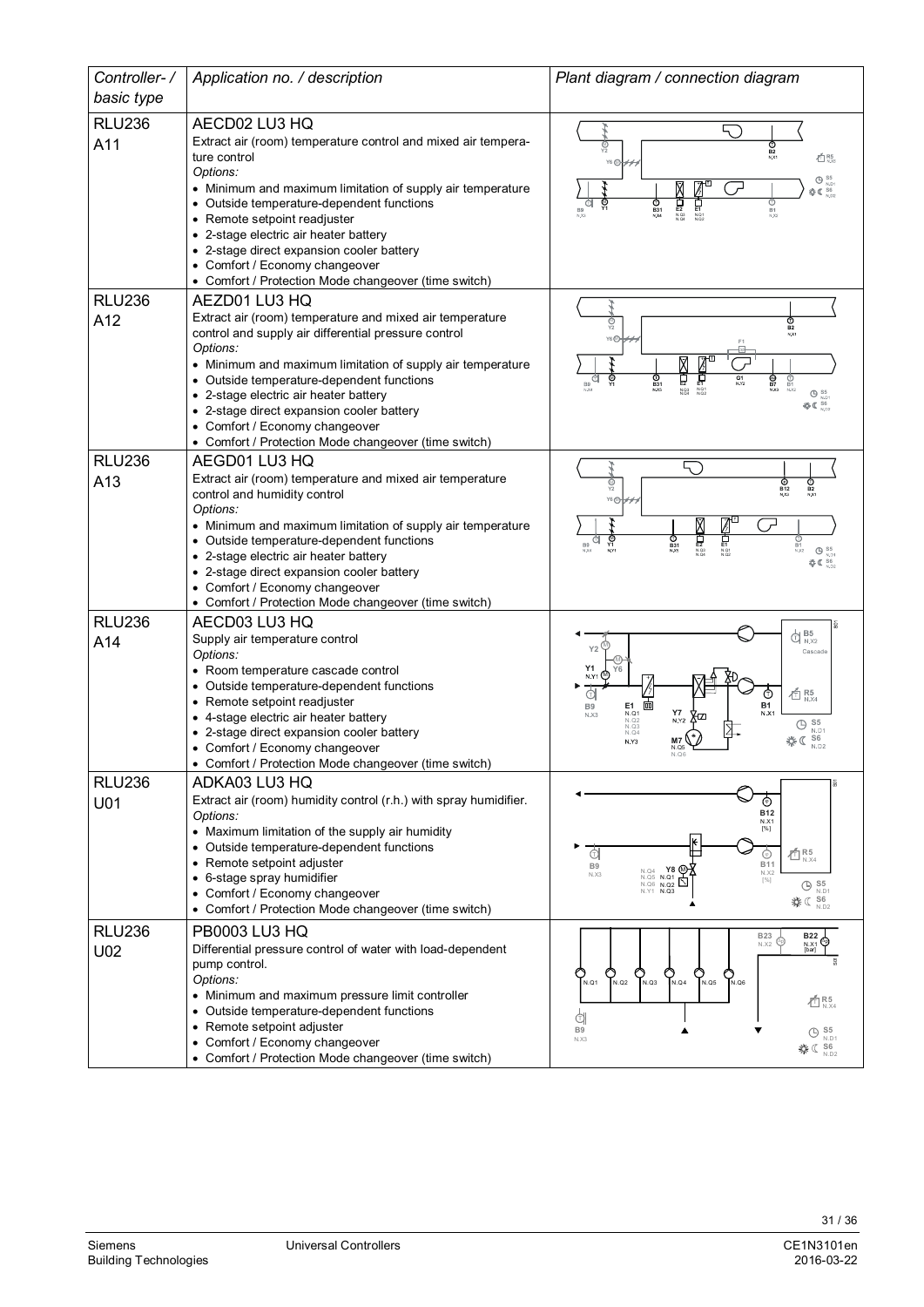| Controller-/                | Application no. / description                                                                                                                                                                                                                                                                                                                                                                                                      | Plant diagram / connection diagram                                                                                                                                                                                                                                                                                                                                                                                                                               |  |
|-----------------------------|------------------------------------------------------------------------------------------------------------------------------------------------------------------------------------------------------------------------------------------------------------------------------------------------------------------------------------------------------------------------------------------------------------------------------------|------------------------------------------------------------------------------------------------------------------------------------------------------------------------------------------------------------------------------------------------------------------------------------------------------------------------------------------------------------------------------------------------------------------------------------------------------------------|--|
| basic type                  |                                                                                                                                                                                                                                                                                                                                                                                                                                    |                                                                                                                                                                                                                                                                                                                                                                                                                                                                  |  |
| <b>RLU236</b><br>U03        | AZL003 LU3 HQ<br>Differential pressure control of air with load-dependent fan<br>control.<br>Options:<br>• Minimum and maximum pressure limit controller<br>Outside temperature-dependent functions<br>• Remote setpoint adjuster<br>• Comfort / Economy changeover<br>• Comfort / Protection Mode changeover (time switch)                                                                                                        | <b>B25</b><br>$B24$ $\phi$<br>◉<br>N.X2<br>$N \times 1$<br>$[Pa]$<br>N.Q2<br>N.Q3<br>N.Q4<br>N.Q5<br>N <sub>O1</sub><br>N.Q6<br>$46R_{N,X4}$<br>đ<br>B <sub>9</sub><br>$\bigoplus$ S <sub>5</sub><br>N,X3<br>N.D1<br>券 (S6                                                                                                                                                                                                                                       |  |
| <b>RLU236</b>               | ADI004 LU3 HQ                                                                                                                                                                                                                                                                                                                                                                                                                      |                                                                                                                                                                                                                                                                                                                                                                                                                                                                  |  |
| U04                         | Extract air (room) humidity control (r.h.) with DX cooler battery.<br>Options:<br>• Additional maximum selection from internal and external<br>signal<br>• Room temperature-dependent shifting of humidity setpoint<br>• Remote setpoint adjuster<br>• 6-stage DX cooler battery<br>• Comfort / Economy changeover<br>• Comfort / Protection Mode changeover (time switch)                                                         | $\bigoplus_{N,X3}$<br>$\circledcirc$<br><b>B12</b><br>N.X1<br>[%]<br>$\tt{\vec{\hat\Xi}}{}^{R5}_{\hbox{\tiny N.X4}}$<br>N.X2<br>$\odot$<br>S <sub>5</sub><br>N.D1<br>N.Q2<br>M7<br>S <sub>6</sub><br>N.Q3<br>N.Q1<br>N.Q4<br>N.D2<br>N. Q5<br>N.Q6                                                                                                                                                                                                               |  |
| <b>RLU236</b>               | ADI006 LU3 HQ                                                                                                                                                                                                                                                                                                                                                                                                                      |                                                                                                                                                                                                                                                                                                                                                                                                                                                                  |  |
| U05                         | Extract air (room) humidity control (a.h.) with DX cooler battery.<br>Options:<br>• Additional maximum selection from internal and external<br>signal<br>• Room temperature-dependent shifting of humidity setpoint<br>• Remote setpoint adjuster<br>• 6-stage DX cooler battery<br>• Comfort / Economy changeover<br>• Comfort / Protection Mode changeover (time switch)                                                         | $\bigoplus_{N,X3}$<br>$\overline{\mathbb{O} \, \mathbb{O}}$<br><b>B18</b><br>N.X1<br>$\times$ R5<br>$_{\rm N,X4}$<br>N.X2<br>$\bigoplus$ S <sub>5</sub><br>N.D1<br>$\begin{array}{cc} \mathsf{N.Q2} & \mathsf{M7} \\ \mathsf{N.Q3} & \mathsf{N.Q} \\ \mathsf{N.Q4} & \end{array}$<br><b>株(S6</b><br>N.Q1<br>N.D2<br>N.Q5<br>N.Q6                                                                                                                                 |  |
| <b>RLU236</b>               | AAZD03 LU3 HQ                                                                                                                                                                                                                                                                                                                                                                                                                      |                                                                                                                                                                                                                                                                                                                                                                                                                                                                  |  |
| U06                         | Indoor air quality control with mixed air dampers and fan con-<br>trol.<br>Options:<br>• Additional maximum selection from internal and external<br>signal<br>• Outside temperature-dependent functions<br>• Remote setpoint adjuster<br>• 6-speed fan<br>Comfort / Economy changeover<br>• Comfort / Protection Mode changeover (time switch)                                                                                     | <b>©B4</b><br>N.X1<br>Y2<br>[ppm]<br>Y1<br>Y6<br>N.Y1<br>$\times$ R <sub>N X4</sub><br>Œ<br>N.Q2 M1<br>N.Q3 N.Q1<br>uu.<br>B <sub>9</sub><br>N.X3<br>N.Q4<br>N.Q5<br>N.X2<br>$\bigoplus_{N \in \mathbb{N}}$<br>N.Q6<br>N.D1<br><b> * € 56</b><br>N.D2                                                                                                                                                                                                            |  |
| <b>RLU236</b><br><b>U07</b> | ADZA02 LU3 HQ<br>Extract air (room) humidity control (r.h.) with spray humidifier<br>and DX cooler battery.<br>Options:<br>• Maximum limitation of supply air humidity<br>• Additional maximum selection from internal and external<br>signal<br>• Remote setpoint adjuster<br>• 2-stage spray humidifier<br>• 4-stage DX cooler battery<br>• Comfort / Economy changeover<br>• Comfort / Protection Mode changeover (time switch) | ⊚<br><b>B12</b><br>N.X1<br>[%]<br>$40R_{N,X4}$<br>⊙<br><b>B11</b><br><b>Y7</b><br>Y8 (M)<br>N.X2<br>-17 N<br>N.Y1<br>$[\%] % \centering \includegraphics[width=0.9\columnwidth]{figures/fig_10.pdf} \caption{The 3D (black) model for a different region of the left (red) model. The left (red) model is shown in Fig.~\ref{fig:10}.} \label{fig:10}$<br>$\bigoplus$ S <sub>5</sub><br>M8 (<br>N.D1<br>$N.Q1$<br>$N.Q2$<br>N 03<br>N.D2<br>N.Q5<br>N.Q6<br>N.X3 |  |
| <b>RLU236</b>               | <b>ZZZ006 LU3 HQ</b>                                                                                                                                                                                                                                                                                                                                                                                                               | DC 0  10 V                                                                                                                                                                                                                                                                                                                                                                                                                                                       |  |
| U08                         | Linear 3-step switch                                                                                                                                                                                                                                                                                                                                                                                                               | X1 M G1<br>Q23<br>Q33<br>Q11<br>Q41<br>Q53<br>Q63<br>G<br><b>RLU236</b><br>Q24<br>Q12<br>Q14<br>Q34 Q42<br>Q44<br>Q54<br>3Q LIN                                                                                                                                                                                                                                                                                                                                  |  |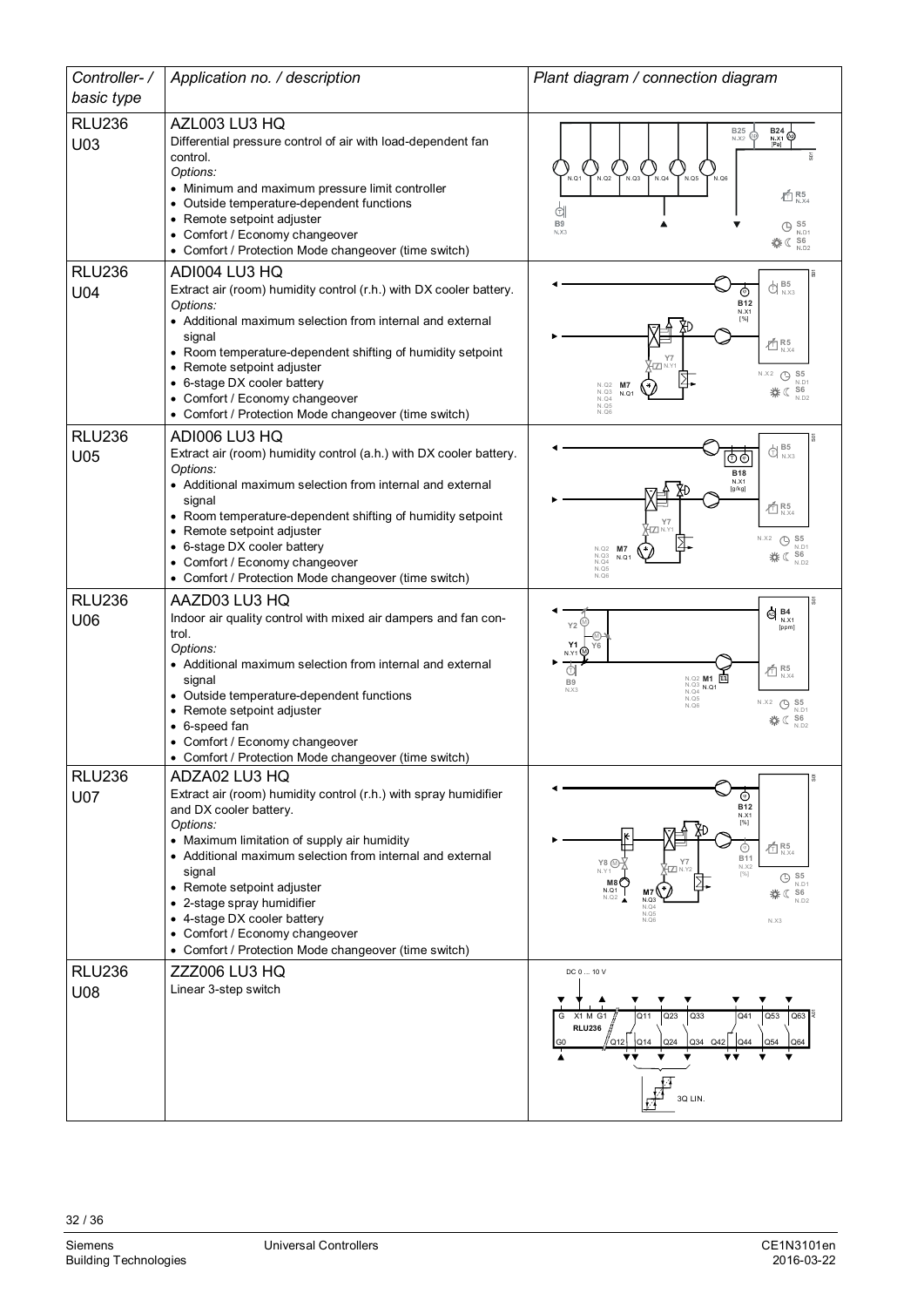| Controller-/         | Application no. / description                  | Plant diagram / connection diagram                                                                                                                                                               |  |  |
|----------------------|------------------------------------------------|--------------------------------------------------------------------------------------------------------------------------------------------------------------------------------------------------|--|--|
| basic type           |                                                |                                                                                                                                                                                                  |  |  |
| <b>RLU236</b><br>U09 | ZZZ007 LU3 HQ<br>Linear 4-step switch          | DC 0  10 V<br>Q <sub>33</sub><br>X1 M G1<br>$\overline{Q}23$<br>Q <sub>41</sub><br>Q53<br>Q63<br>G<br><b>RLU236</b><br>Q14<br>Q34 Q42 Q44 Q54<br>Q24<br>G <sub>0</sub><br>Q12<br>Q64<br>4Q LIN.  |  |  |
| <b>RLU236</b><br>U10 | <b>ZZZ008 LU3 HQ</b><br>Linear 5-step switch   | DC 0  10 V<br>Q33<br>Q23<br>G<br>X1 M G1<br>Q11<br>Q41<br>Q53<br>Q63<br><b>RLU236</b><br>Q44<br>Q34 Q42<br>O14<br>Q24<br>Ϋ́V<br>5Q LIN.                                                          |  |  |
| <b>RLU236</b><br>U11 | <b>ZZZ009 LU3 HQ</b><br>Linear 6-step switch   | DC 0  10 V<br>Q33<br>X1 M G1<br>Q23<br>Q53<br>G<br><b>RLU236</b><br>"Q12<br>Q14<br>Q <sub>24</sub><br>Q34 Q42<br>Q44<br>Q54<br>G0<br>O <sub>64</sub><br>6Q LIN.                                  |  |  |
| <b>RLU236</b><br>U12 | ZZZ010 LU3 HQ<br>Variable 3-step switch        | DC 0  10 V<br>Q23<br>Q33<br>Q63<br>X1 M G1<br>Q11<br>Q <sub>41</sub><br>Q53<br>G<br><b>RLU236</b><br>Q24<br>Q34 Q42<br>Q44<br>Q54<br>Q64<br>G <sub>0</sub><br>3Q VAR.                            |  |  |
| <b>RLU236</b><br>U13 | ZZZ011 LU3 HQ<br>Variable 4-step switch        | DC 0  10 V<br>Q23<br>Q63<br>G X1 M G1<br>Q33<br>Q <sub>41</sub><br>Q53<br>Q11<br><b>RLU236</b><br>$\sqrt{}$ Q12<br>Q14<br>Q24<br>Q34 Q42<br>Q44<br>Q54<br>G <sub>0</sub><br>Q64<br>÷÷<br>4Q VAR. |  |  |
| <b>RLU236</b><br>U14 | <b>ZZZ012 LU3 HQ</b><br>Variable 5-step switch | DC 0  10 V<br>Q23<br>Q33<br>Q53<br>G X1 M G1<br>Q11<br>Q41<br>$Q63$ <sup>3</sup><br><b>RLU236</b><br>Q34 Q42<br>Q14<br>Q <sub>24</sub><br>Q44<br>Q54<br>064<br>ÝÝ.<br>fŦ<br>5Q VAR.              |  |  |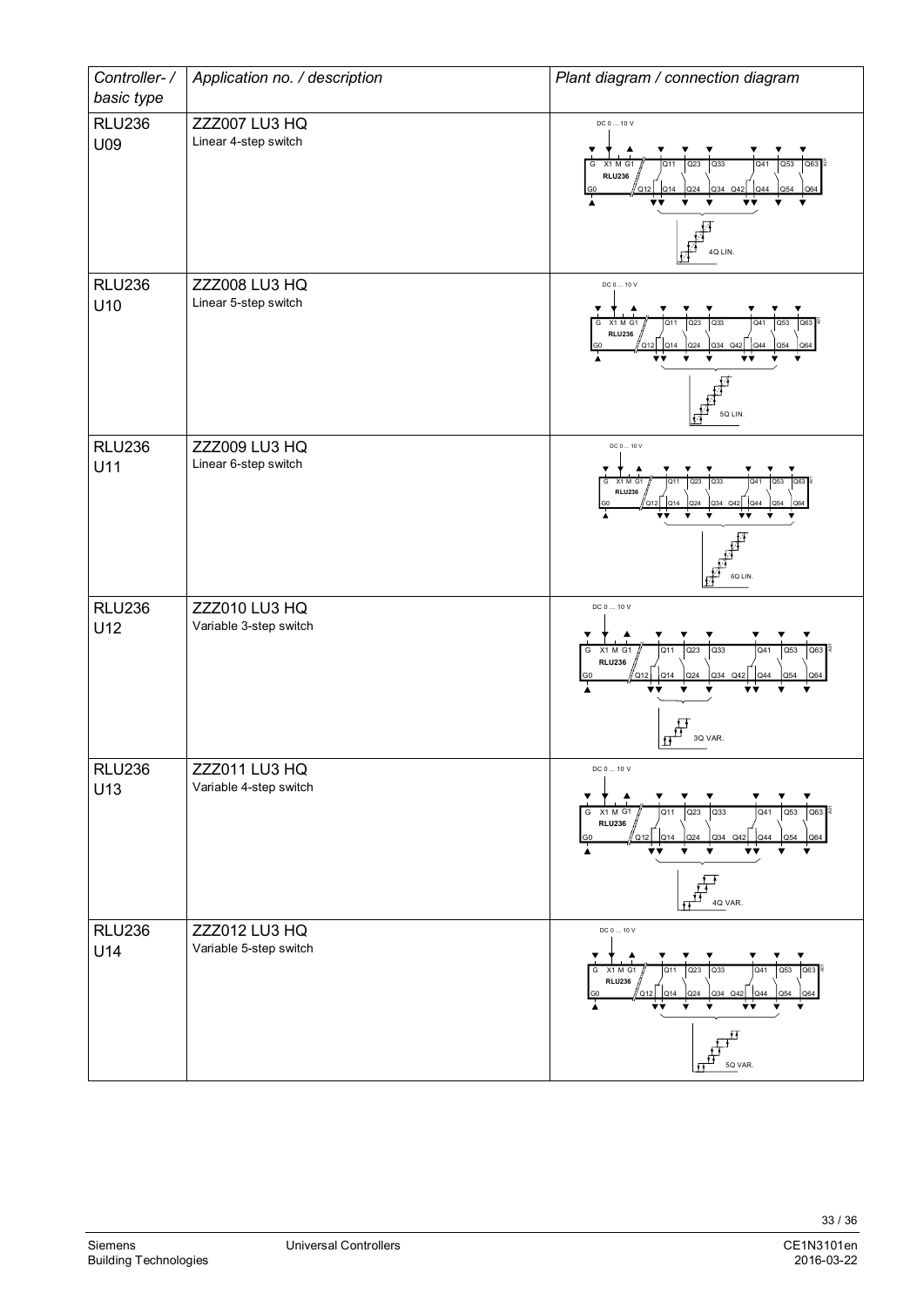| Controller-/<br>basic type | Application no. / description                                                                      | Plant diagram / connection diagram                                                                                                                          |  |
|----------------------------|----------------------------------------------------------------------------------------------------|-------------------------------------------------------------------------------------------------------------------------------------------------------------|--|
| <b>RLU236</b><br>U15       | ZZZ013 LU3 HQ<br>Variable 6-step switch                                                            | DC 0  10 V<br>X1 M G1<br>Q <sub>33</sub><br>G<br>Q23<br>O41<br>Q53<br>Q63<br><b>RLU236</b><br>Q14<br>Q44<br>024<br>Q34<br>Q42<br>O <sub>54</sub><br>6Q VAR. |  |
| <b>RLU236</b><br>U16       | ZZZ014 LU3 HQ<br>Binary step switch with 7 steps (3 relays)                                        | DC 0  10 V<br>Q33<br>X1 M G1<br>Q23<br>Q41<br>Q53<br>Q63<br>G<br>O11<br><b>RLU236</b><br>014<br>3Q BIN                                                      |  |
| <b>RLU236</b><br>U17       | ZZZ015 LU3 HQ<br>Binary step switch with 15 steps (4 relays)                                       | DC 0  10 V<br>Q33<br>Q23<br>Q41<br>Q53<br>Q63<br>Q11<br>G<br>X1 M G1<br><b>RLU236</b><br>314<br>$\bigcap_{42}$<br>4Q BIN.<br>Q4                             |  |
| <b>RLU236</b><br>U18       | CZZ001 LU3 HQ<br>Condensation pressure control<br>Options:<br>• Switching via external time switch | M11<br>W<br>N Q1<br>N Q2<br>N Q3<br>N Q4<br>M7<br><b>B21</b><br>N X1<br>$\overline{\mathbb{O}}$<br>${\sf S5}$<br>⊕<br>N.D1                                  |  |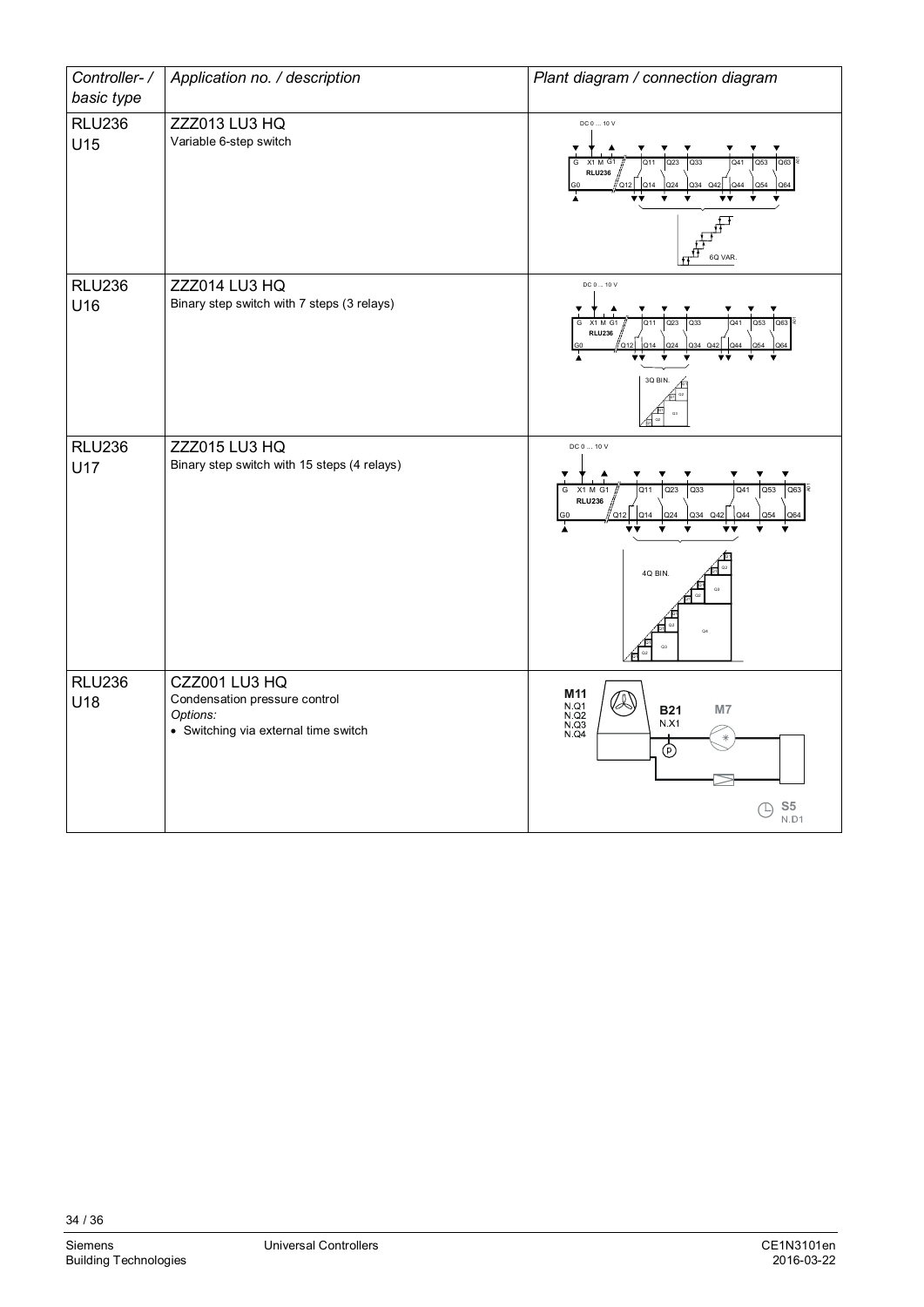#### **RLU202, RLU220,**  86 123 **RLU222**  5 3 3 3  $\sim$  $\frac{3}{2}$   $\frac{2}{2}$ م<br>ø 10,5 000000000000 ø $\overline{1}$ 44,5 66,4 50 90 35 ⊨⊨ 듸  $\overline{a}$ ╖ <del>ooo</del>ooboo<del>ooo</del> <del>. . . . . . . . . . . . . . . .</del> 44  $\mathfrak{S}$ = = 3101M02 EN 60 715-TH 35-7.5 97

#### **RLU232, RLU236**